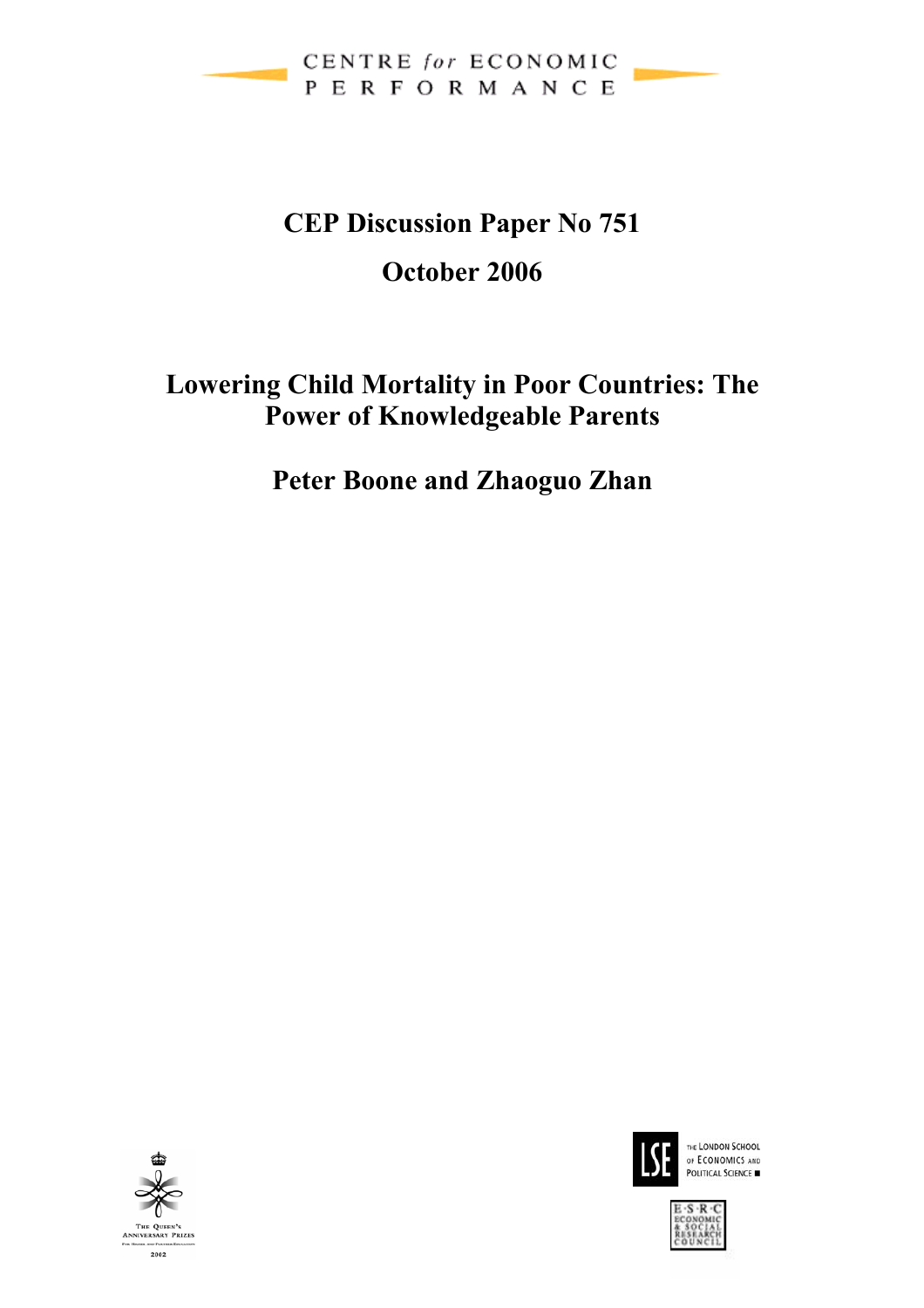#### **Abstract**

Why do over 20% of children die in some poor countries, while in others only 2% die? We examine this question using survey data covering 278,000 children in 45 low-income countries. We find that parents' education and a mother's propensity to seek out modern healthcare are empirically important when explaining child survival, while the prevalence of common diseases, along with infrastructure such as improved water and sanitation, are not. Using a GINI coefficient we construct for treatment services, we find that public and private health systems are "equally unequal", that is, both tend to favor children in relatively well-off households, and neither appears superior at improving outcomes in very poor communities. These facts contrast with a common view that a much-expanded public health sector is necessary to reduce child mortality. Instead, we believe the empirical evidence points to the essential role of parents as advocates for their child's health. If we can provide better health knowledge and general education to parents, a private healthcare sector can arise to meet demand. We provide evidence that this alternative route to low mortality is indeed a reason behind the current success of many countries with low child mortality, including Vietnam, Indonesia, Egypt, and the Indian state of Kerala. Finally, we calculate a realistic package of interventions that target education, health knowledge and treatment seeking could reduce child mortality by 32%.

#### **Acknowledgements**

We are grateful for helpful comments and discussions with: Raj Arole, Anthony Costello, Diana Elbourne, Brigitte Granville, April Harding, Simon Johnson, and seminar participants at the Conference on Neonatal Mortality in Andhra Pradesh and the London School of Economics. Zhaoguo Zhan received financial support from Effective Intervention. Effective Intervention is a UK registered charity that designs and sponsors intervention trials to reduce child mortality in Asia and Africa.

Peter Boone is a Research Associate of the Globalisation Programme at the Centre for Economic Performance, LSE and Chair of Effective Intervention. Zhaoguo Zhan is a PhD student at the Department of Economics, Brown University.

JEL Classification Numbers: I00, I1, I12, I18

Published by Centre for Economic Performance London School of Economics and Political Science Houghton Street London WC2A 2AE

All rights reserved. No part of this publication may be reproduced, stored in a retrieval system or transmitted in any form or by any means without the prior permission in writing of the publisher nor be issued to the public or circulated in any form other than that in which it is published.

Requests for permission to reproduce any article or part of the Working Paper should be sent to the editor at the above address.

© Peter Boone and Zhaoguo Zhan, submitted September 2006 ISBN 0 7530 2057 2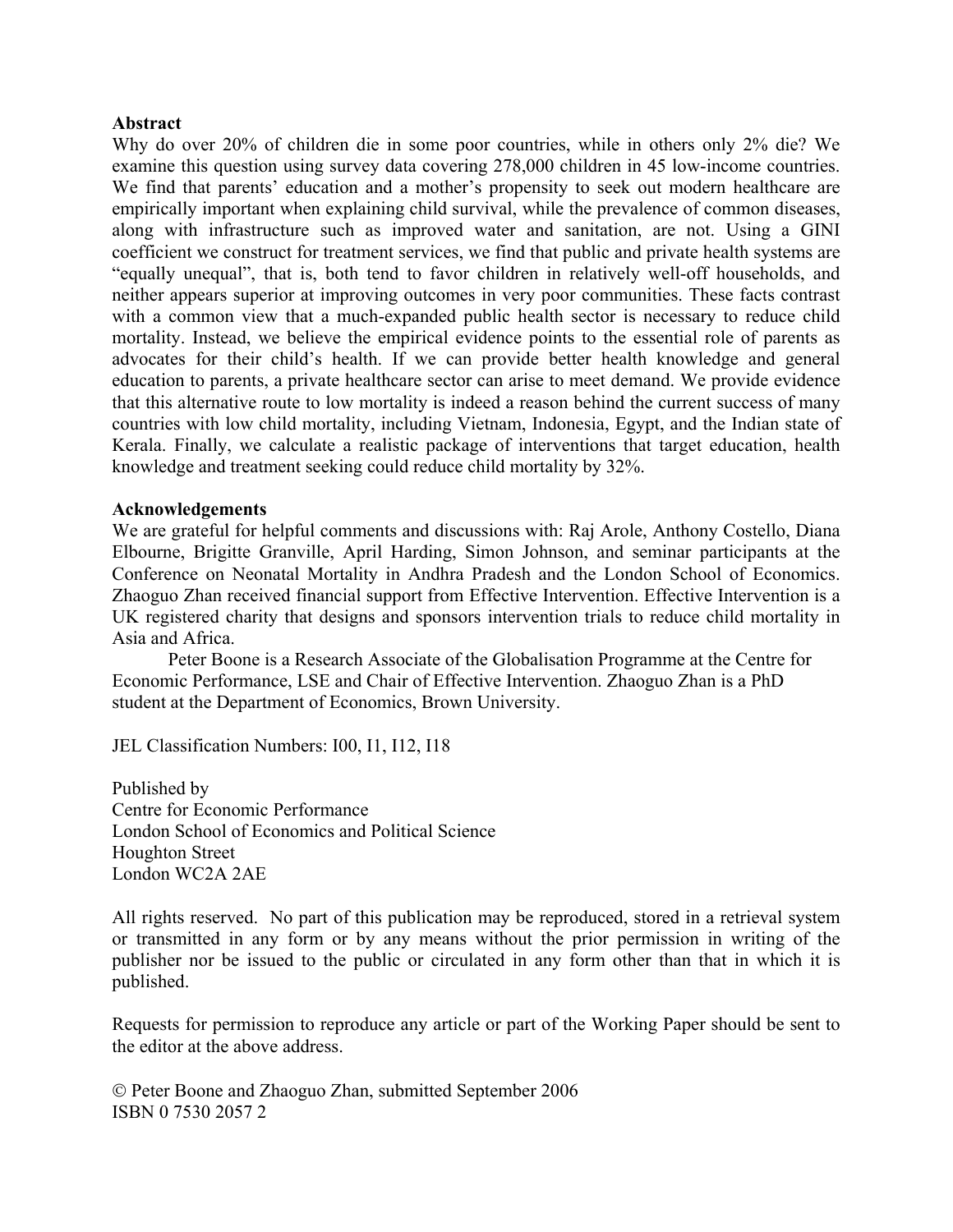#### **I. Introduction**

What explains the large differences in child mortality rates within and across countries? How can we design packages of reforms that lead to large declines in child mortality? These are extremely important questions and yet, due to the complex combination of socioeconomic, political and medical issues they touch, we are far from having clear answers.

Figure 1 shows the international pattern of child mortality. In middle- and lowincome countries, the probability of a child dying before age five varies from 2% to 22%. Even after controlling for income, there is large variation in mortality rates that is not well-explained.

When considering what may be effective at reducing mortality, the gold standard for evidence is the randomized controlled trial. Trial results can be used, as was done by the *Bellagio Child Survival Study Group*, to come up with a list of interventions with good evidence that each individual component contributes to morbidity or mortality decline (Jones, Steketee et al. 2003). The authors of that study argued that we need to build out large public health systems in order to ensure all children receive the 24 specified interventions.

However, from a policy perspective, such lists leave many questions unanswered. We can never be sure that the ideal operating conditions of intervention trials can be replicated closely enough when being scaled-up, and they tell us little about systemic design which is needed to ensure that interventions are implemented and sustained.

An alternative means to examine how to reduce child mortality is to pose the question: What appears to have worked in many countries, and what has not? If we can find robust relations within and across countries, and over time, this would be useful knowledge. If these relations are consistent with health intervention trials this would boost those findings, while if they are inconsistent, we would need to question how replicable the trial results really are.

In this paper we use household survey data covering 278,000 children in 45 countries to address this agenda. We ask two basic questions: First, what is the relative importance of different socioeconomic, environmental, infrastructural and institutional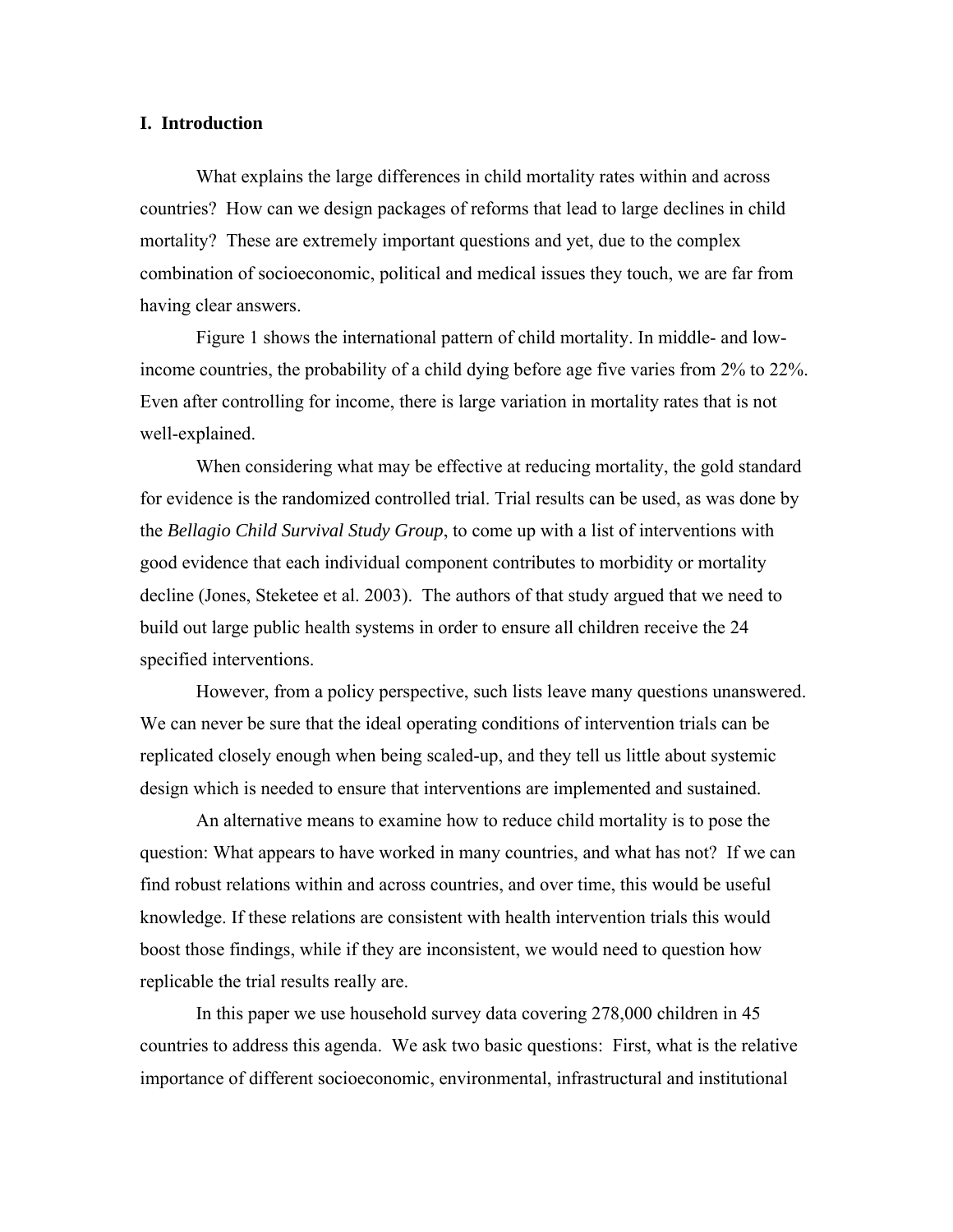factors in explaining differences in the probability of a child surviving. Second, what implications do these findings have for the design, and in particular the systemic design, of interventions that aim to reduce child mortality.

The Demographic Health Suvey (DHS) data we use covers 45 low-income countries and includes over one thousand questions on individuals, households and villages that permit us to develop good control variables.<sup>1</sup> We also consider instruments and alternative specifications for equations to examine robustness of outcomes. This permits us to deal with some of the important concerns about using survey data.<sup>2</sup>

We motivate our empirical approach by the simple figure below:

#### **Stages to child death**



In order to die a child must be exposed to a pathogen or risk, and then develop clinical disease. If the child develops clinical disease, she may be treated, and conditioned on treatment, she will either survive or die. The probability of a child dying then depends on the joint, conditional probabilities of passing through each of these stages. We run logit regressions to determine the relative empirical importance of key factors that would influence the probability of death at each stage.

Our empirical results demonstrate consistently, in both single country and global pooled data, that the prevalence of symptoms of common diseases that kill children is not a good predictor for child mortality risk. In other words, children with low mortality risk tend to get sick nearly as often as those with high risk (after conditioning on household characteristics) in poor countries.

<sup>&</sup>lt;sup>1</sup> The data is available at www.measuredhs.com

<sup>&</sup>lt;sup>2</sup> Survey data has, admittedly, many problems, with the most important being the potential for misleading conclusions due to a lack of sufficient controls. However the advantage is that it permits us to examine outcomes in "general equilibrium", i.e. taking into account all the socioeconomic, political, institutional and other factors that may determine whether specific interventions ultimately work.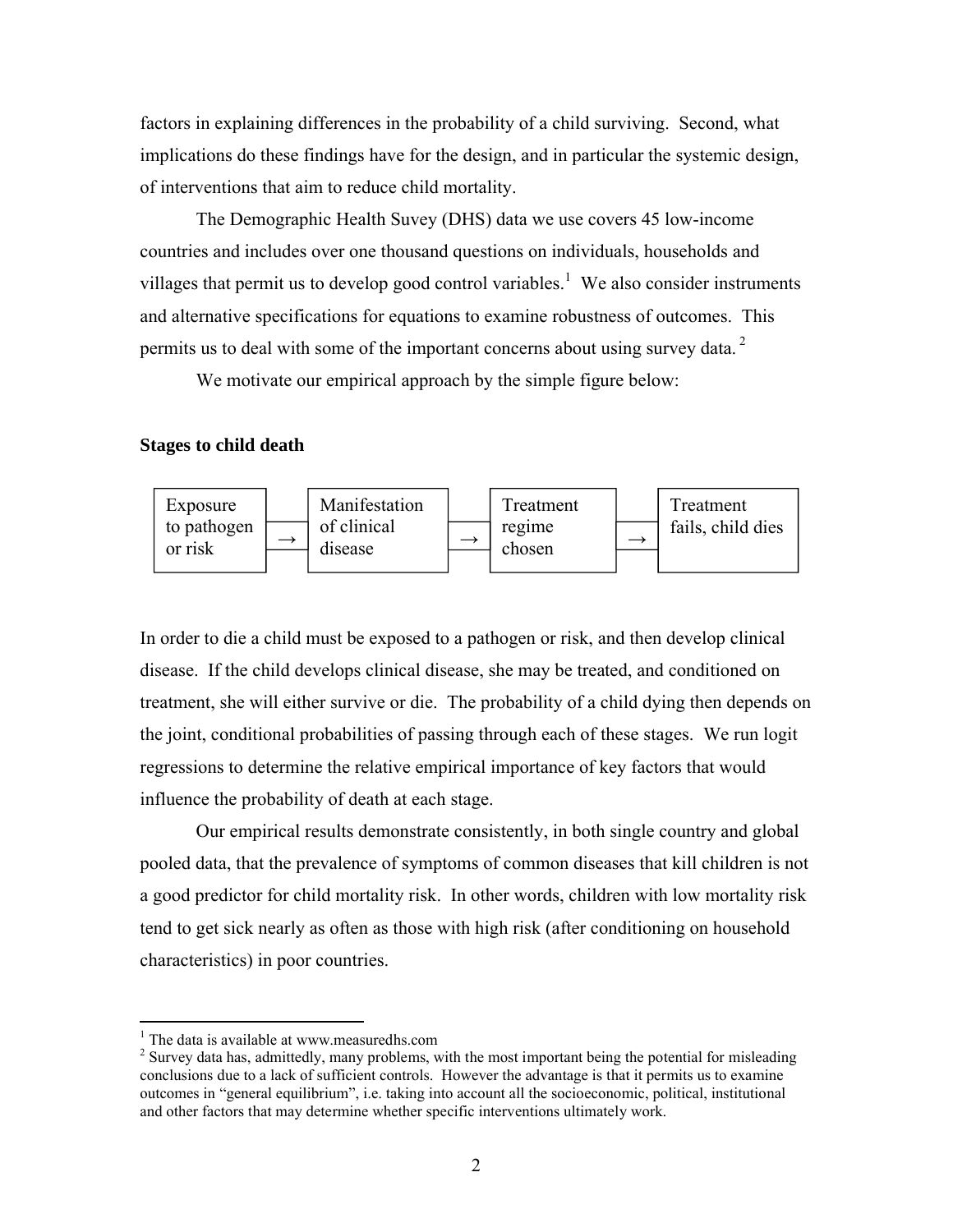However, we find strong evidence that actions taken after a child is exposed to disease are highly important when predicting mortality. Using an index we create, we find that the propensity of a household to use modern healthcare is a good predictor for child survival outcomes. We also find that the maternal and paternal education is highly significant and equally empirically important.

We calculate that if all mothers and fathers in our sample received 6.3 and 8.3 years of schooling respectively, matching the current levels in Egypt, child mortality would fall by 19%. In addition, if treatment-seeking behavior in all households was raised to the 53rd percentile of the population in our 45 countries, again matching the level in Egypt, child mortality would fall an additional  $13\%$ <sup>3</sup>. In contrast, were we to halve the prevalence of diarrhea, fever, and cough with fast breathing, we calculate that child mortality would fall by only 3%. If all households were allocated improved water and sanitation, child mortality would fall by 2%.

It is important to understand whether general education is needed, or specific health knowledge is more important, however our surveys do not provide sufficient childrelated health knowledge data across countries to measure this. We do provide evidence from India, where there are more detailed questions on health knowledge, that health knowledge alone may be a major factor explaining differences in survival outcomes.

This suggests that one route to success, amongst the countries in our dataset, is through better educated parents who seek out modern healthcare. Since parents are naturally the greatest advocates for their child's survival, and the treatments needed to prevent deaths are simple and inexpensive, it is reasonable to believe that those parents, armed with such education and knowledge, can prevent deaths. It is less clear whether or not we need to build public healthcare infrastructure, since increased demand for services that should come with knowledge may itself push the private sector to expand the main services needed to support child health.

The WHO *Commission on Macroeconomics and Health (2001)* argued against reliance on a private sector health supply in low income countries because the Commission thought it would be lower quality, and less equitable. This is plausible;

<sup>&</sup>lt;sup>3</sup> This experiment assumes those with greater education, and those above the 53<sup>rd</sup> *Treatment* percentile as described in section 7, remain at their current levels.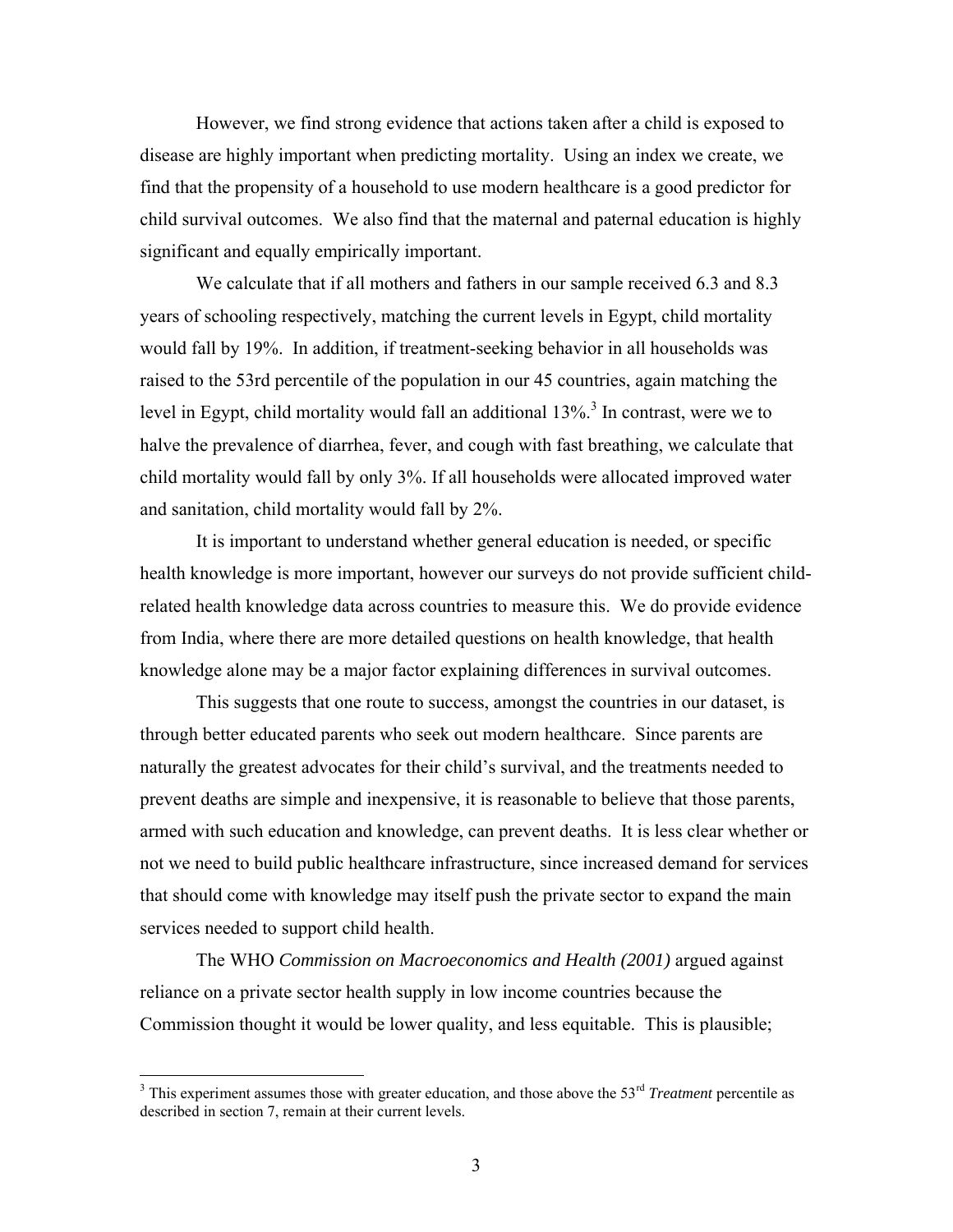however, public systems also tend to be biased towards the elite, so it is ultimately an empirical question. Our data includes information on the relative importance of the public and private sector in each community and nation, so we are able to analyze whether the above claims are correct.

We find no evidence that nations, or communities, with relatively large public health systems perform better or worse than regions with larger private systems. We find that public systems are as "biased", in terms of the distribution of health services, as private systems. They both tend to serve well-educated, wealthy people better than lesseducated, poor people. This conclusion holds when we restrict the sample to the poorest quartile of the population in each nation.

There are numerous examples of countries and regions with large private, or selffinancing, child healthcare services that have achieved very low mortality rates. This includes "socialist" countries such as Vietnam, along with Egypt, Indonesia and the Indian state of Kerala. In China, approximately 70% of health service costs are paid by users. In these countries and regions, parental demand has clearly driven the supply of child health services, showing that it is possible to achieve large child mortality reductions through demand-based policies, while letting the private sector expand to meet that demand.

This alternative route to low mortality could be especially attractive in regions where the public sector is weak, volatile, or lacks sustained finances. We believe more well-designed research efforts, including randomized controlled trials, are needed to determine the potential short-term impact of such policies, and the best means to implement them.

The remainder of the paper is organized as follows: Section 2 presents background information on the causes of child deaths. Section 3 describes our empirical framework and the logic behind our choice of regression equations. Section 4 describes our dataset and defines key variables. Section 5 presents our regression results. In section 6 we examine robustness and causality, and we also examine the plausibility of our key findings based on intervention trials and other literature. Section 7 examines the implications for the design of intervention packages, and evidence regarding the need for building out public health services. Section 8 presents our conclusions.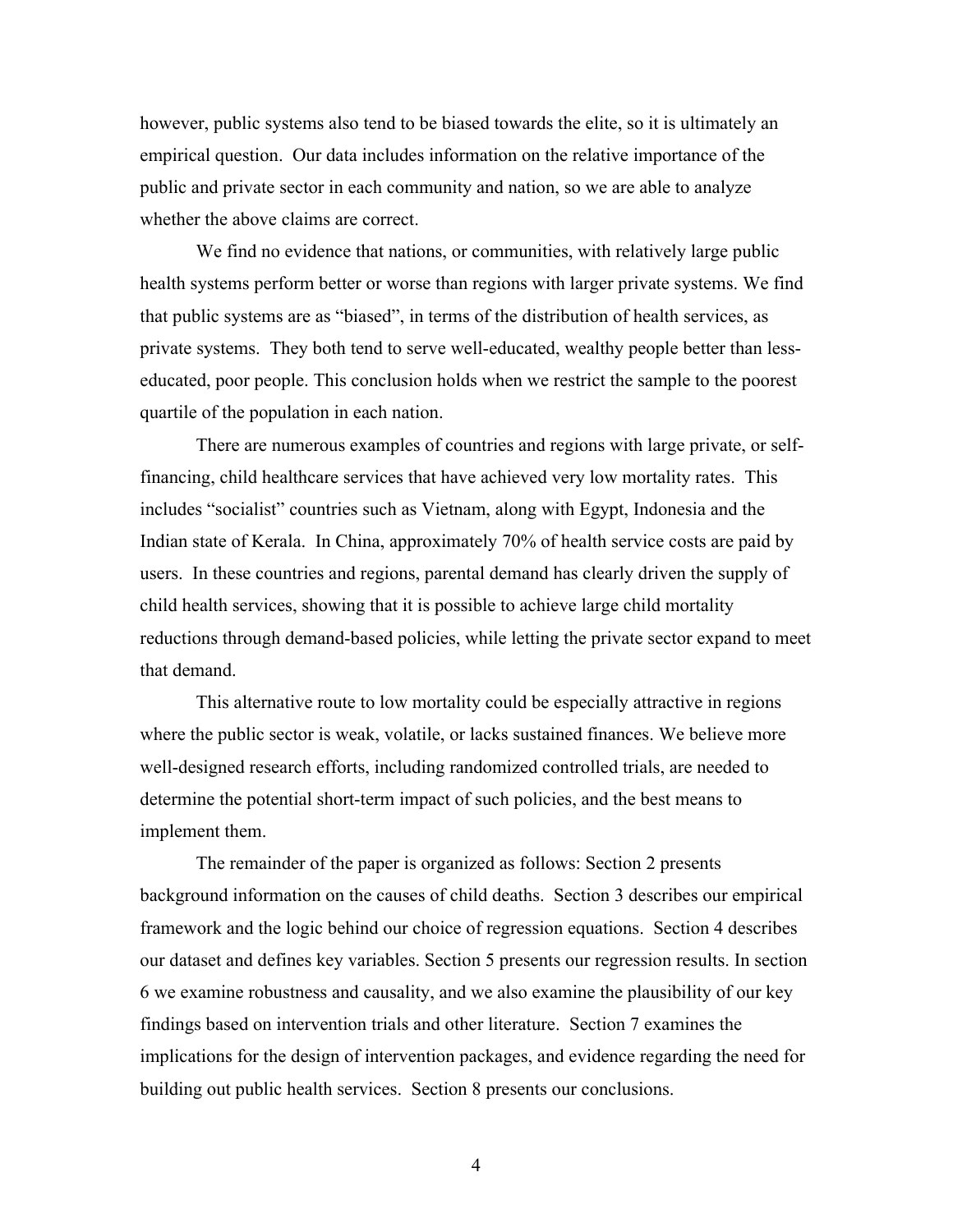#### **2. Basic facts on the causes of child mortality and our empirical framework**

In order to interpret our empirical work, it is important to start with some basic facts regarding the causes and timing of child deaths. Figure 2 shows the probability of dying for a child from birth, up to age 10, as calculated from the DHS data in 45 countries.<sup>4</sup> It is clear from this data that the greatest risk is around the time of birth, and risk stays "high" until one year of age, after which the probability of dying falls to near zero by age five.

The causes of death are not recorded in the DHS survey, although there is recent World Health Organization (WHO) data, and work by the *Bellagio Child Survival Study Group*, which provides consistent estimates (Black, Morris et al. 2003). Figure 3 shows these estimates for the distribution of deaths for neonates, and for non-neonates. For nonneonates, two thirds of deaths are due to diarrhea and acute respiratory infections, 14% are due to malaria and the remaining 21% to a range of smaller other causes. Note that only 0.4% of child deaths are attributed to vaccine preventable disease. Neonatal deaths are primarily attributed to birth asphyxiation, sepsis and congenital problems.<sup>5</sup>

#### **3. Empirical Framework**

 $\overline{a}$ 

Our empirical framework is based on a simple statistical model that divides the probability of death between the risk of exposure to disease, and the risk of death conditioned on exposure. We then expand this to examine consumer choice, and the desired level of treatment in section 3.3.

<sup>&</sup>lt;sup>4</sup> The chart records the percentage of children who were in that age category 12 months prior to the survey and who subsequently died.

<sup>&</sup>lt;sup>5</sup> The bulk of neonatal and post-neonatal deaths are preventable with fairly simple treatments. In Section 6 we discuss the treatment regimes for the main non-neonatal causes of deaths. Neonatal diseases are also preventable, with more than half related to poor delivery techniques and infections acquired around birth. These can be prevented through improved hygiene and trained birth attendants. Congenital problems and preterm deliveries can also be reduced through better antenatal and neonatal care (see Lawn, J. E., S. Cousens, et al. 2005)..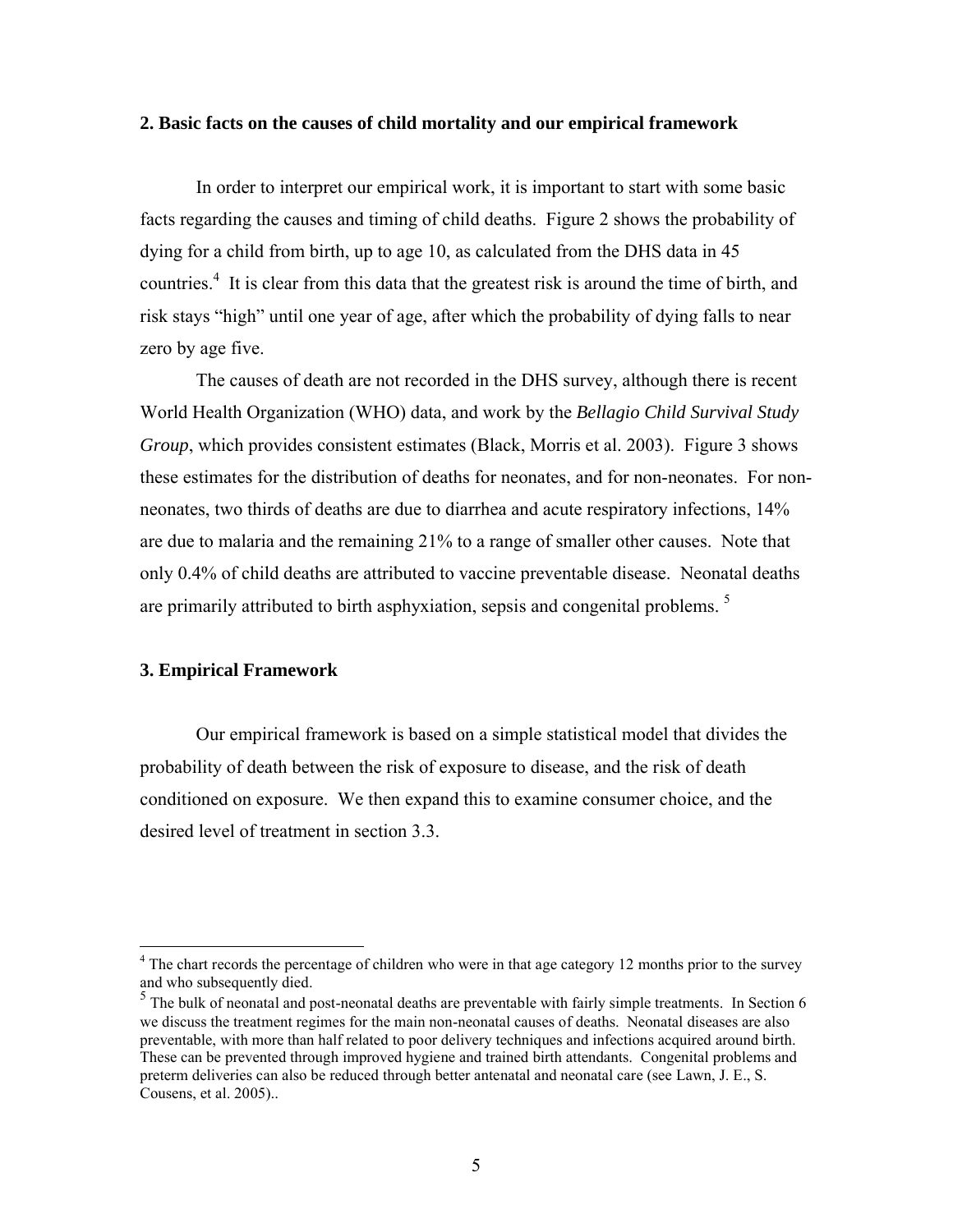#### **3.1 The determinants of the probability of a child death in a household**

The probability that a child dies over a short period of time,  $P<sup>D</sup>$ , can be expressed as the joint probability of two events: that the child be exposed to a risk or pathogen causing disease, and, conditional on having been exposed, that the child dies:

(1) 
$$
P^{D} (X,T) = P^{E}(X) \times P^{D|E}(X,T)
$$

| X:                | Vector of household and child characteristics            |
|-------------------|----------------------------------------------------------|
| T:                | Index of treatment pattern in response to exposure to    |
|                   | risks or disease                                         |
| $\frac{P^D}{P^E}$ | Probability that child dies                              |
|                   | Probability that child is exposed to disease             |
| $P^{D/E}$ .       | Probability that child dies after having been exposed to |
|                   | disease                                                  |

Here we include a vector of conditioning variables, *X*, such as household wealth and parents' education, that impact each probability along with a variable *T*, which measures the quantity of treatment that this household provides to children when they are sick.

In reality, children will be exposed to multiple pathogens during their lifetime. Suppose we prospectively plan to observe each child,  $k$ , for  $M_k$  periods, and suppose there are *J* different pathogens that could cause deaths. Then we can write the probability that child *k* dies during the  $M_k$  observation periods as:<sup>6</sup>

(2) 
$$
P^{D}{}_{k} = 1 - \prod_{j=1}^{J} \left[ 1 - P \frac{E}{jk} \cdot P \frac{D|E}{jk} \right]^{M}{}_{k}
$$

 $\overline{a}$ 

It is clear from (2) that the relation between morbidity levels and treatment to mortality risk could each be large or small. If some households have access to treatment technologies that permit them to cure all disease episodes, then changes in morbidity will

 $6$  We assume here for simplicity, without loss of generality, that the mortality risk from each exposure is independent of other exposures. Since our regression results are based on a linearization (or logistic transformation) of the true distribution, the coefficients we derive may reflect more complex relations in the data.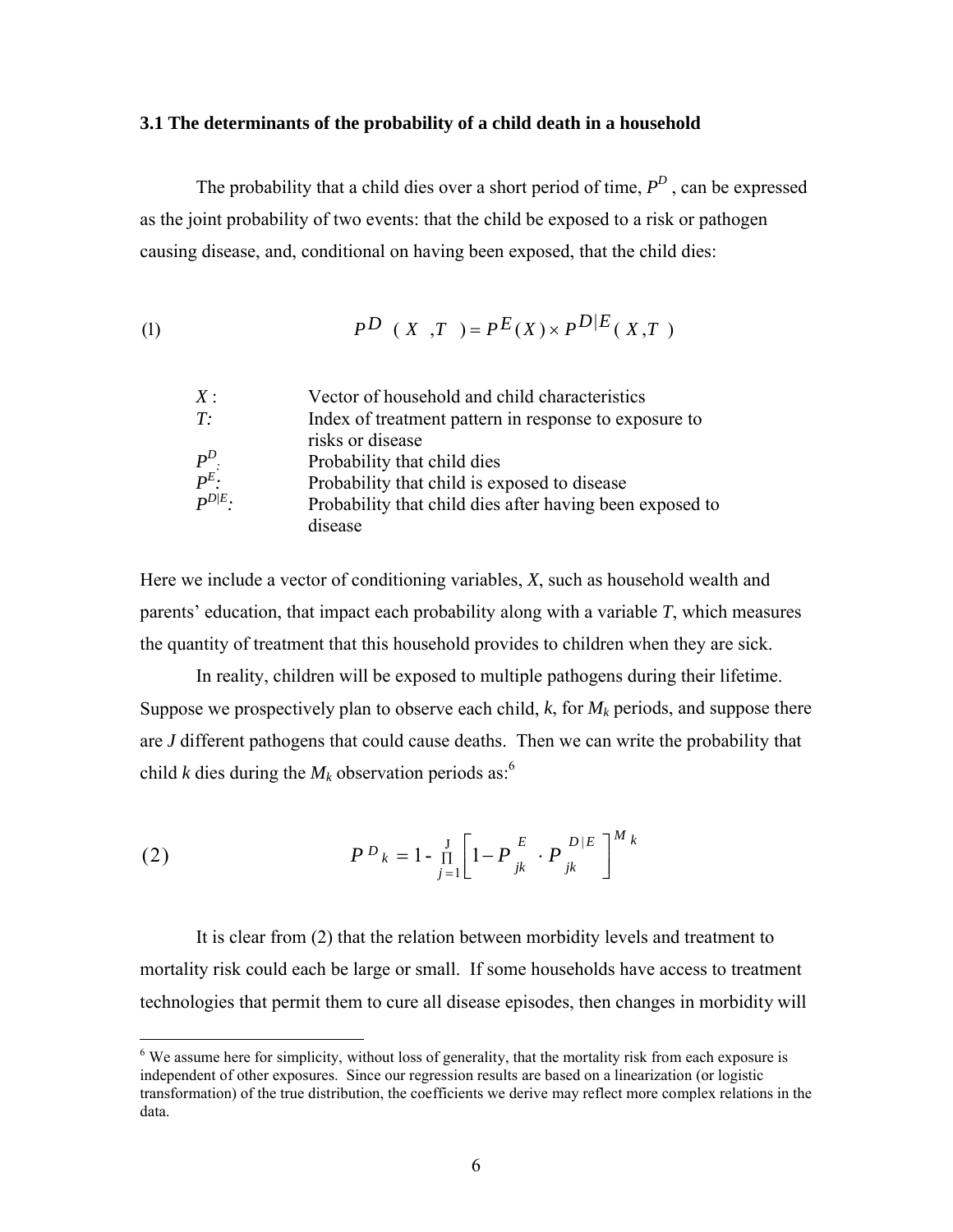have only a small impact on the probability of death for those households. When we compare households with access to this technology, to households without it, we'll find that proxies for access to this technology will explain the greatest differences in mortality risk.

On the other hand, if treatment regimes are poor in every household, we may find that morbidity levels explain the bulk of differences in mortality. These relations may be similar across regions and countries or highly variable, so it is an empirical question to see whether there are common trends within and across countries.

Our main regressions are based on variants of equations (2). We run regressions with child survival outcome as the dependent variable based on a logistic regression model derived from (2).

We also run regressions using regional averages. We can linearize (2) around the variables of interest and derive:

(3) 
$$
P D \approx \alpha_0 + \sum_{j=1}^{J} \alpha_{1j} P E + \alpha_2 P D | E + \alpha_3 M_k + \alpha_4 X
$$

The average observed mortality rate for a region can be approximated by summing the individual probabilities of death for each child in (3) and dividing by the total number of children $^{7}$ 

(4) 
$$
\overline{D} = \alpha_o + \sum_{j=1}^{J} \alpha_{1j} \cdot \overline{P} \frac{E}{j} + \alpha_2 \cdot \overline{P} \frac{D|E}{i} + \alpha_3 \cdot \overline{M} k + \alpha_4 \cdot \overline{X} + \varepsilon
$$

where D is a dummy variable set to one if child *k* died, ε is a regression error, bars above variables denote regional averages, and we suppress regional subscripts.

In our regressions we model the risk of exposure to disease as a function of the average level of morbidity in the surrounding region. We model the probability of dying, once having been exposed to disease, as a function of household characteristics and the propensity to treat children, as measured by an index of child vaccinations and perinatal

 $<sup>7</sup>$  This equation ignores second order terms which, in the case of child mortality risk, will be small.</sup>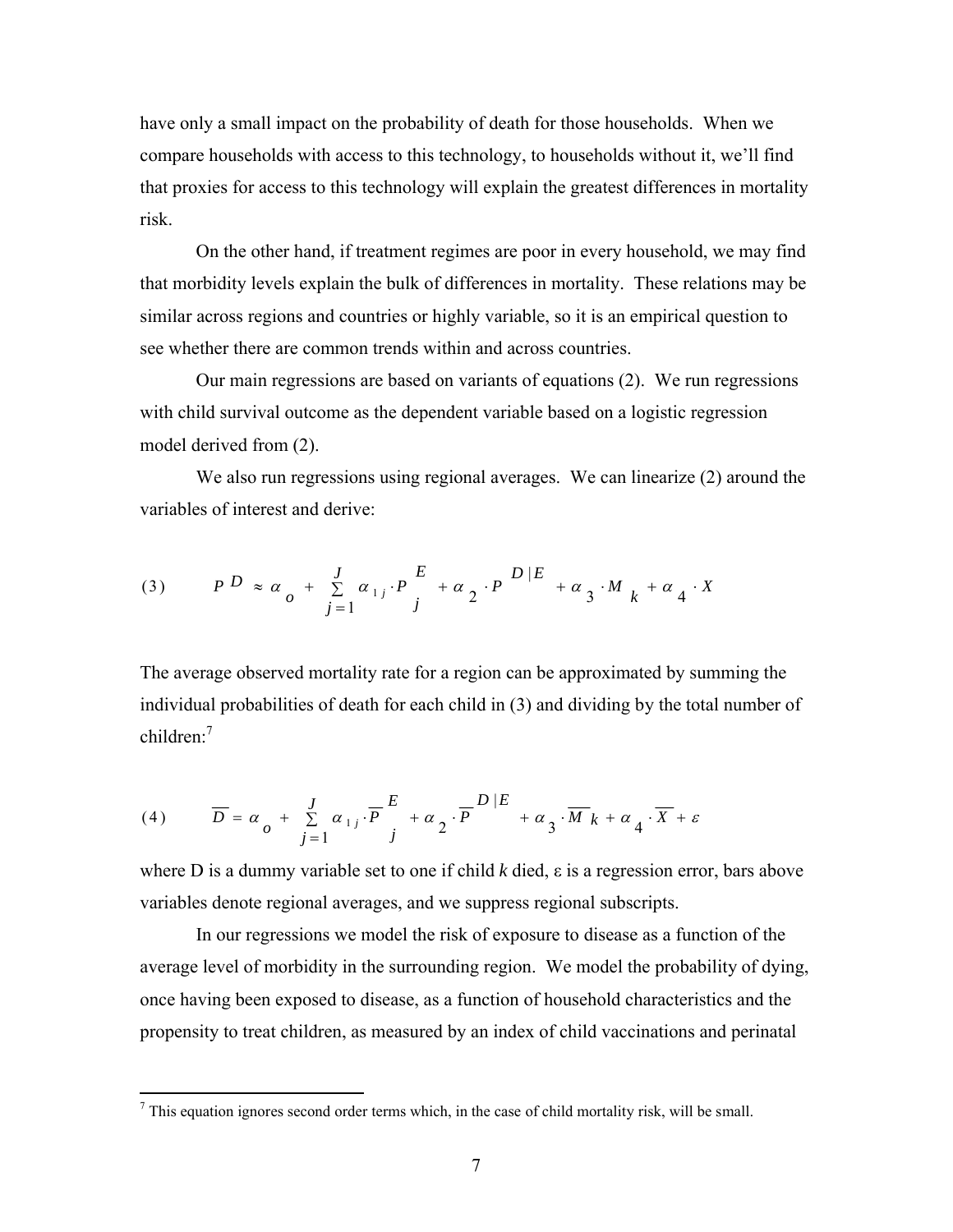care. When implementing these regression equations we allow for clustering of error terms within households and regions.

#### **3.2 The determinants of the propensity to treat**

Treatment is ultimately a choice variable, and it is helpful to characterize the factors that determine treatment. We derive a reduced-form regression equation for treatment based on the solution to a utility maximization problem where guardians face a trade-off between consumption and child health services, subject to a budget constraint and standard concavity assumptions needed to ensure a solution. $8$ 

This reduced form equation implies we should regress treatment on household characteristics, the price of health services, and a regression error term:

$$
(5) \qquad T_i = \gamma_0 + \gamma_1 \cdot X_i + \gamma_2 \cdot P^T + \lambda_i
$$

where  $p<sup>T</sup>$  is the price of treatment services, and  $X<sub>i</sub>$  is a vector of household characteristics relevant to treatment. In this derivation, we assume that treatment is available at a constant price for each household.<sup>9</sup>

#### **4. Datasets and variable definitions**

We use DHS survey data from all 45 available countries to address these questions. Our population is all children born within five years of the interview date. Since the DHS surveys ask questions of mothers, we often use household data where we define households as each mother with all her children and spouse.

The DHS surveys are sponsored by USAID and are conducted in a similar manner in all countries. They use common methodologies, survey questions, and manuals for

<sup>&</sup>lt;sup>8</sup> The model and derivation are available on request.

<sup>&</sup>lt;sup>9</sup> However, the price of treatment, and the coefficients on key household characteristics, could be different in a public system. For example, in a theoretical command economy treatment may be allocated equally to everyone, so the supply side will determine the allocation of treatment. In a planned economy the right hand side variables may only be relevant if they correlate with the actual allocation mechanism of the planners. We can accordingly use this equation to test whether health services are allocated differently in public versus private systems.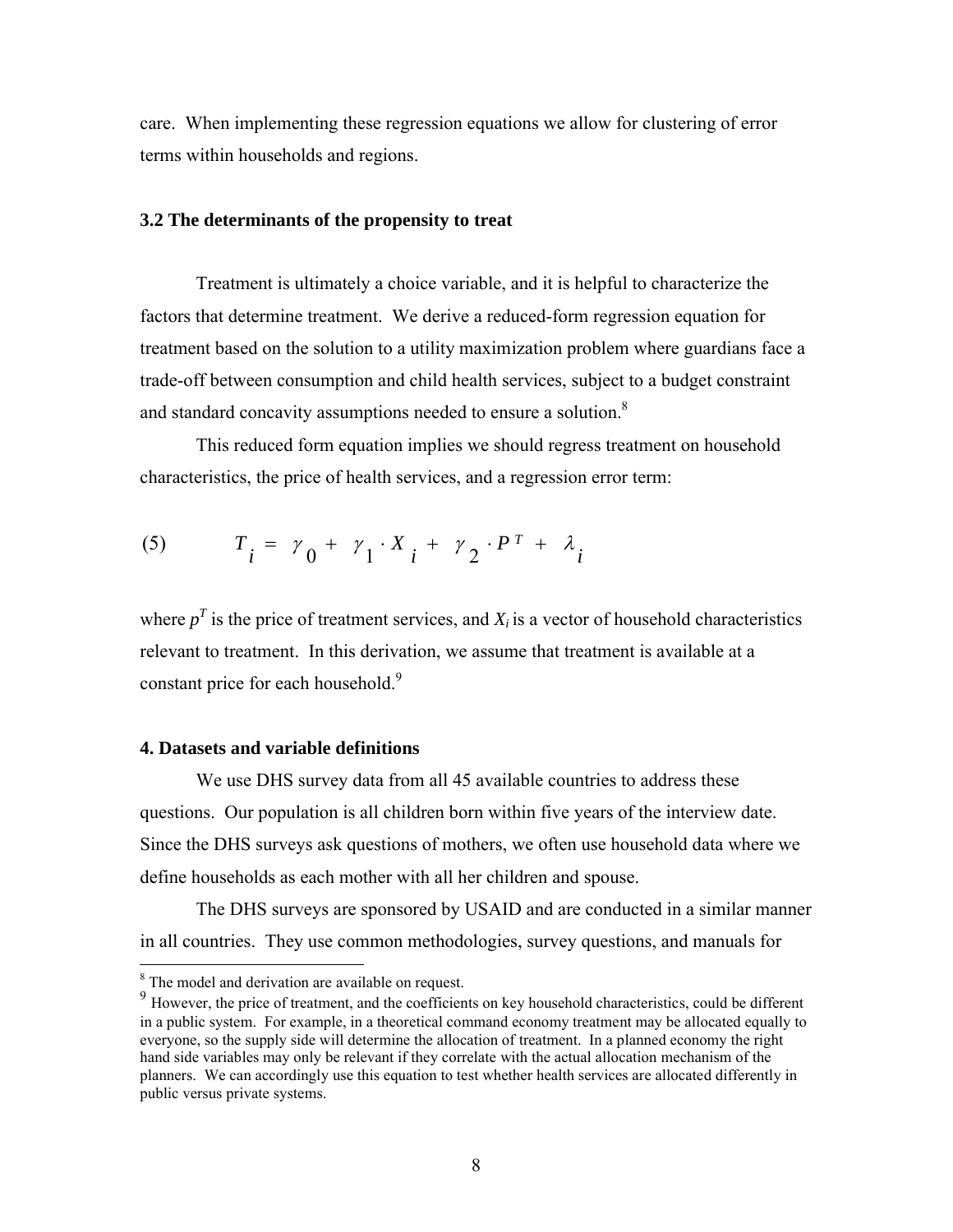field workers. The size of the survey in each country is chosen according to the population size and the desire to measure outcomes in specific regions. In all countries the population includes all women aged 15 to 49. In India there is additional information on village data.

During the design phase, regions are divided into primary sampling units, or clusters, and a random subset of these clusters is chosen to take part in the survey. The clusters are generally small neighborhoods and a substantial fraction of the households in each cluster will be interviewed. For example in India the average cluster size is 150 to 200 households, and averages of 30 households are interviewed in each selected cluster. We implement our regressions using individual and cluster average data. In every regression we limit included clusters to those where at least four observations are available $^{10}$ .

In order to implement our regressions, we need to define key variables, and create indicators for these variables where they are not directly available. For many of the variables of interest, the DHS dataset includes several related indicators. This is valuable since each indicator provides additional information, however the multiplicity of indicators complicates the analysis when we would like to measure the specific impact of variables.

We decided to deal with this through a strategy outlined by Filmer and Pritchett  $(2001)$  when creating wealth variables from DHS data.<sup>11</sup> These authors used principal components to build single indicators for wealth based on all the variables in DHS data that measure aspects of wealth. They found principal components created robust indicators for wealth that could be used for empirical analysis. DHS now provides these indicators in their datasets for a number of countries. We chose to follow this same methodology when calculating indicators for wealth, health knowledge and treatment.

We describe several key variables below, while the appendix has a glossary describing all variables.

 $10$  Due to the complications that come with missing data, and varying population at national levels, we have chosen not to adjust our data for sample weights when running regressions. We are effectively assuming that child mortality is determined by a common empirical model in all clusters and regions, so that we can extrapolate from this population sample to national or global data.

 $11$  See also Rutstein, S. O., K. Johnson, et al. (2004).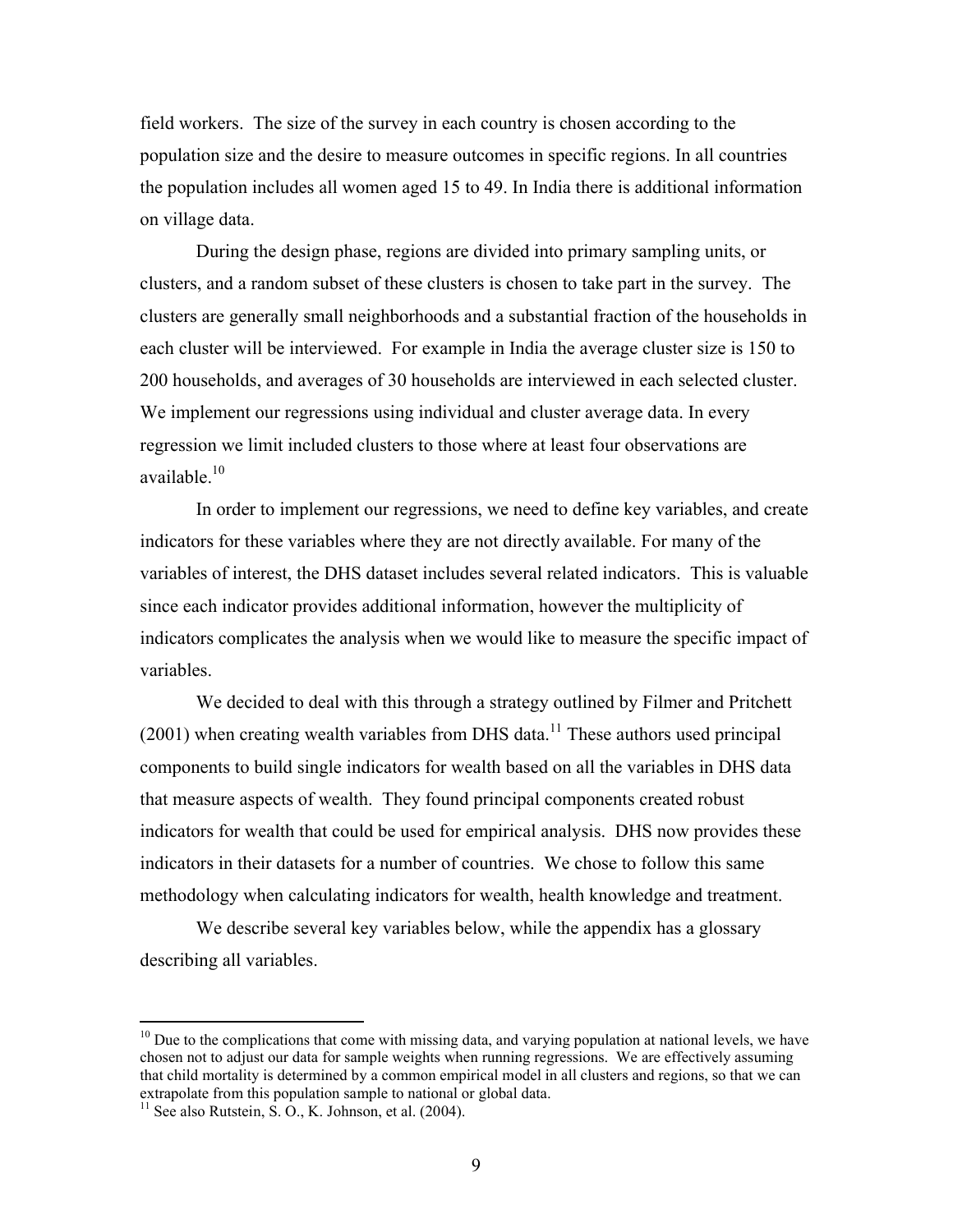#### *Child Deaths and Child Deaths 7+:*

Our logistic version of regression equation (2) calls for a dependent variable that is set to one if a child died and zero otherwise. For each child that was born within five years of the survey, we created a dummy variable, *Child Deaths*, to indicate the child's survival outcome during the subsequent period until the time of the interview. In order to separate deaths due to perinatal causes, from those after birth, we also created a variable "*Child Deaths 7+"* which is a dummy that records the survival outcome for all children that were alive seven days after birth. We chose seven days because this excludes almost all neonatal deaths caused by risk factors during birth. Both diarrhea- and pneumoniarelated deaths start to occur after seven days.<sup>12</sup>

#### *Treatment:*

1

We want our variable "treatment" to capture the propensity for children to receive treatment from modern health services when they are sick. This is calculated as a single indicator for each household, and we assume all children in the household receive similar treatment.<sup>13</sup> To calculate this we take all measures of preventive healthcare used by the family which are unlikely to have a significant impact on Child Deaths 7+, and are uncorrelated with whether a child is actually diseased. The measures we used are listed in Table 1. We included standard WHO childhood vaccinations recommended within the first three months after childbirth because these are good indicators of how well children are integrated into receiving healthcare, but at the same time they have little or no impact on mortality rates as these diseases no longer cause many deaths. In order to create one indicator for each household, we used data for the eldest living child that was under five years of age. 14,15 We also included the only two available indictors for mother's

 $12$  As discussed below, due to the limited number of deaths in our dataset, the power of our single country regressions is generally low. By including deaths that occur between 7 and 28 days, i.e. within the neonatal period, we increase the overall power. The point estimates for coefficients are similar regardless of the timeframe chosen.

 $<sup>13</sup>$  Girls and boys may be treated differently; however for the purposes of this paper we have not examined</sup> this question.

<sup>&</sup>lt;sup>14</sup> The *Bellagio Child Survival Study Group* estimated that only 0.4% of child deaths are due to diseases which could be prevented with the standard WHO vaccinations. We have excluded measles vaccination from our indicator since it is only due nine months after a child is born, and so it would lead us to exclude families where the only available vaccine records were for children aged between 4 and 9 months. We chose children under five years of age to limit recall bias, and we picked the eldest child in order to limit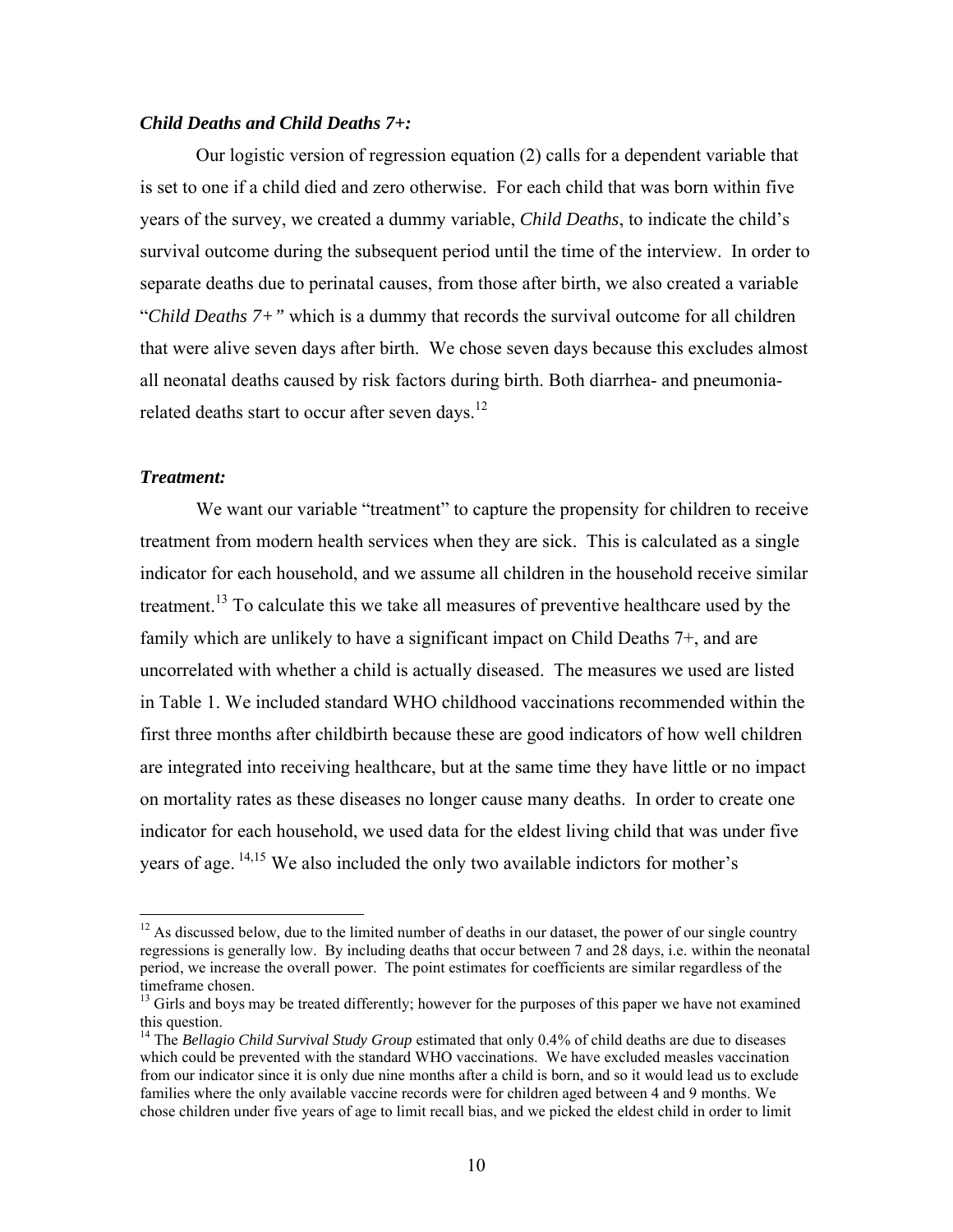treatment-seeking during pregnancy: antenatal care and whether mothers delivered babies at their home or institutions. These indicators will correlate directly with neonatal mortality rates but they should have no direct impact on deaths after seven days of age, i.e. *Child Deaths7+* .

We calculate our *Treatment* indicator from the first principal component of the above healthcare indicators. Table 1 shows simple characteristics of our treatment indicator and its relation to the underlying components from global data. A higher treatment indicator is correlated with more antenatal care and more child vaccinations. We believe *Treatment* provides a good proxy for the relative propensity of children to be treated by modern healthcare.

#### *Morbidity Indicators:*

 $\overline{a}$ 

The three main causes of child deaths are pneumonia, diarrhea and malaria. The WHO has defined conditions under which children should be treated for suspected cases of each of these diseases respectively, and a rubric is listed in Table 2. The DHS surveys ask mothers whether their children had watery or bloody diarrhea in the previous two weeks, whether their children had coughs with rapid breathing (symptoms of acute respiratory infection and suspected pneumonia), and whether they had a fever (symptom of malaria). These questions roughly match the WHO rubric for children that require further treatment and the definitions used in intervention studies measuring the efficacy of interventions that target morbidity.<sup>16</sup>

For each child we created a dummy variable reflecting whether any child under five years of age in the household, at the time of the survey, had symptoms of disease.

any endogeneity that could arise if younger children, who are born after a recent child death, are treated differently.

<sup>&</sup>lt;sup>15</sup> Aaby, P. and H. Jensen (2005) argue that the non-specific impact of measles vaccines may lead to greater survival than could be explained by reduced measles fatalities alone. This finding remains controversial, as discussed by Fine, P. E. (2004), and has not been confirmed in well-designed prospective trials, but would suggest that measles vaccination may directly explain survival despite the low number of measlesattributed deaths. As discussed above, our treatment indicator does not include measles vaccines, and there is no evidence of sizable survival gains from non-specific effects of the vaccines that we do include.

<sup>&</sup>lt;sup>16</sup> See for example Luby, S. P., M. Agboatwalla, et al. (2004) and Luby(2005) for diarrhea and acute respiratory infections. Intervention studies often define diarrhea as 3 watery stools during a 24 hour period, whereas the question in the DHS survey we use asks mothers if their child had any watery stools. This will make our disease variable more sensitive than the standard definition but less specific.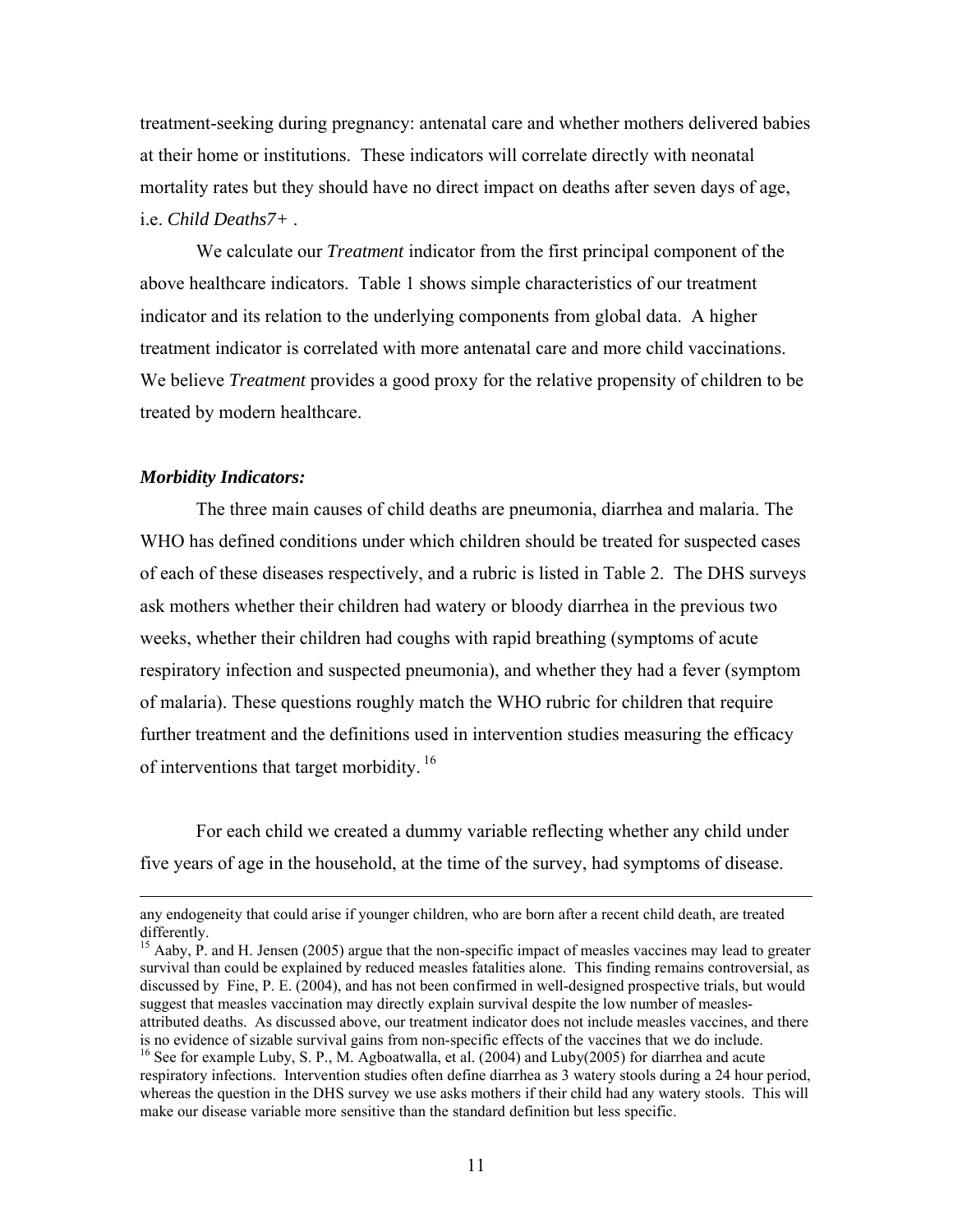We then calculated the average prevalence, for all households, of each disease in each sample cluster, and used this indicator as the morbidity variable for every child in the cluster when we run regressions at the individual level.<sup>17</sup> Figure 4 illustrates the large variation in the prevalence of diarrhea, and the prevalence of symptoms of acute respiratory infections (ARI), across countries in our dataset.<sup>18</sup>

One potential problem with this data is that the surveys take place over more than one season in some of the larger countries, and if there is seasonality in the morbidity data, this could introduce noise into the morbidity variables. In order to control for seasonal patterns of morbidity, whenever we run regressions with disease incidence we also include country specific dummies that are set to one in the month or season that the interview was completed.<sup>19</sup>

#### *Other variables*

 $\overline{a}$ 

The remaining variables are self-explanatory and defined in Appendix 1.

Table 3 presents sample averages and standard deviations of key variables used in our regressions by region and for the 20 largest countries by population.

#### **4.2 Dealing with missing data and selection bias**

Our empirical model calls for a regression of survival outcomes on child specific and household specific data. An important problem here is that household data on treatment is only available when there is a living child. This missing data could bias our coefficient estimates since the explanatory variables will be missing in households where

 $17$  We use the household as the indicator of disease, rather than specific children, since we assume that every child in the household is exposed to disease if one child has symptoms. This is not important for any regression results, but given the highly infectious nature of disease, it seems the most realistic assumption. <sup>18</sup> We don't have comparable data for wealthy countries; however a recent study that examined diarrhea

prevalence in Australia, Canada, Ireland and the United States found respectively that the prevalence of diarrhea, defined as 3 watery stools during 24 hours, in children under 5 years of age during the previous 4 weeks was 8.2%, 11.7%, 7.6% and 11.2% respectively (Scallan, Majowicz et al. 2005). This is a more restrictive definition of diarrhea, so the figures are not comparable, although it suggests that diarrhea prevalence is substantially lower in these wealthy countries compared to low-income countries.

 $19$  We checked for bias due to this in our regressions by restricting our regressions to households where interviews were done in similar seasons.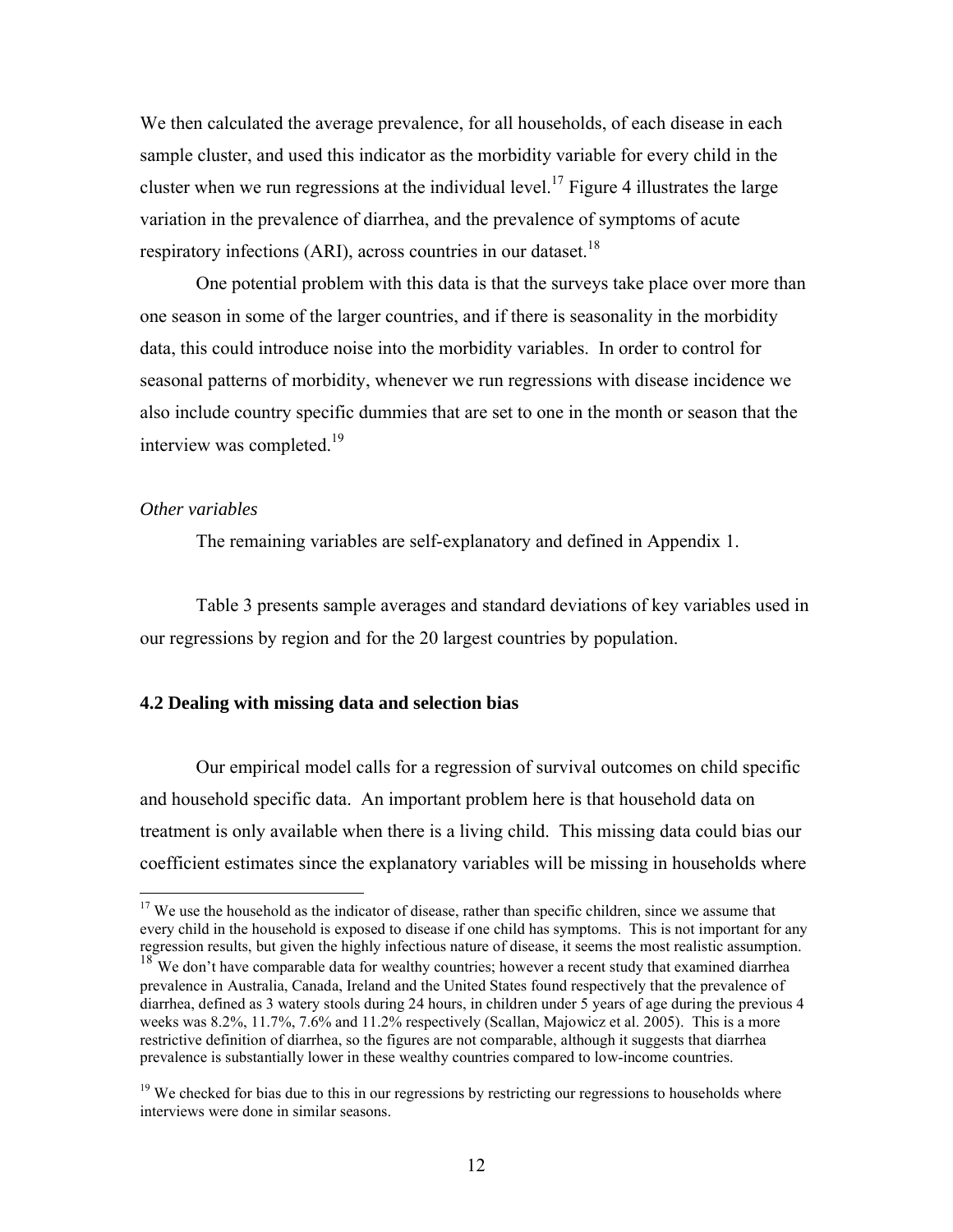all children die, thus generating a correlation between the error term and data availability in our mortality regressions.

In order to deal with this problem we compare regression results when we do not correct for the possible bias with two alternative procedures that aim to eliminate or correct for any bias.

The first is to fill in the missing data using a "hot-deck" technique common to survey data. Under this technique we find a donor household, with an identical number of child deaths, to fill in household treatment and morbidity data in cases where all children in the household have died by the time of the interview.<sup>20</sup> This "hot-deck" routine has the advantage of maximizing the dataset, while maintaining the statistical distribution, and hence increasing the power of our regressions, however, by selecting donors we may be introducing bias in our dataset.

An alternative procedure to achieve unbiased estimates is to follow a variant of Heckman's estimator as outlined in Wooldridge (2002). Under this procedure we estimate the inverse Mills ratio using our selection equation for treatment, and then run an IV regression in available data to estimate our regression equation. We run this regression in our global data to test consistency of our results with the hot-deck procedure and the uncorrected regressions.

#### **4.3 Power calculations for our regressions**

 $\overline{a}$ 

When interpreting results, it is important to keep in mind the power of our regressions since this will influence whether we should expect to find significant outcomes.

The actual power of our regressions is closely related to the mortality rate, the empirical importance of right hand side variables, and the sample size. Vaeth and Skovlund (2004) have derived a simple rule for calculating the sample size needed to

 $^{20}$  We find a donor's treatment data according to the following hierarchy of rankings: region, cluster, antenatal visits, place of delivery, mother's education, father's education. Hence, donors will tend to be taken from mothers living in the same cluster, and having similar antenatal care, place of delivery and education. In order to match morbidity data, we follow the same procedure, although we use improved water and sanitation rather than antenatal care and place of delivery when finding matches.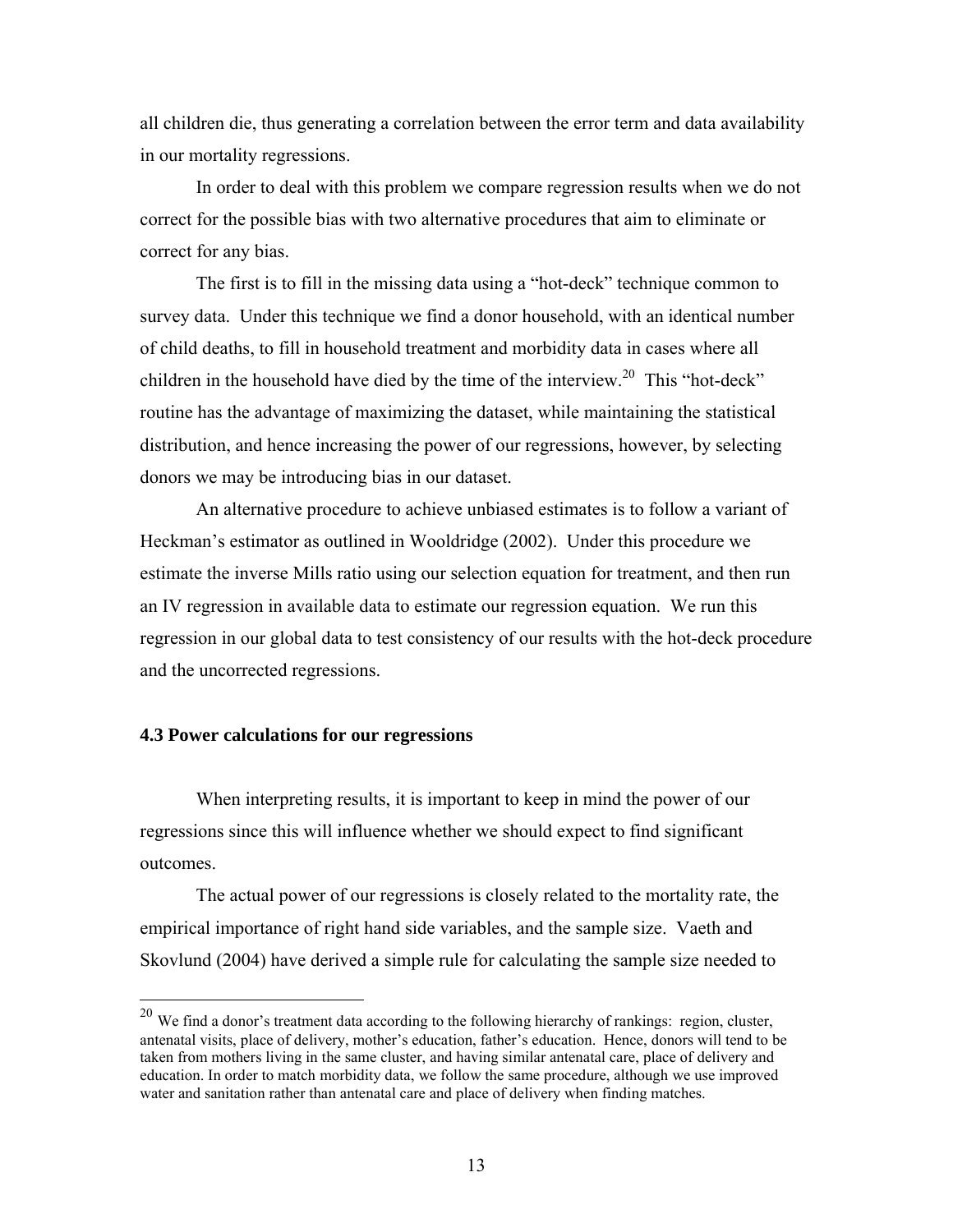power logistic regressions adequately. According to this rule, and using global sample averages from our data, we would need roughly 6,200 observations in our regression to capture the impact of a variable that generates a 15% change in Child Deaths 7+ in response to a one standard deviation change in that variable. If we aim to capture the relevance of variables that have a smaller impact on Child Deaths 7+, we would need substantially more observations. $21$ 

In our matched dataset we have an average 7,900 observations per country, so in many countries the power is adequate to demonstrate the significance of variables that have a large impact on mortality. However there are eleven countries with less than 3,000 observations. In these countries the power for a similar experiment will be roughly 0.50, meaning that even when the right hand side variable has a large impact on mortality, we only have a 50% chance of finding it is significant. This is important since it helps explain why outcomes are often insignificant in single country regressions.

In our global regressions we have 278,000 observations using our matched data, and 27,000 observations using our cluster averaged data, meaning that these are adequately powered to estimate the impact of variables that have a small impact on mortality outcomes.

#### **5. What factors predict child deaths?**

 $\overline{a}$ 

We begin by examining the trends in single country regressions. We then examine results when we pool the date from all 45 countries in our global regressions. Finally, we show results for the determinants of Treatment. In section 6 we discuss the results further, and also examine robustness and the implications for causality.

 $21$  The required sample size can be approximated by the sample size needed in a randomized controlled trial. The trial is powered to measure a change in the dependent variable equal to two times the standard deviation of the right hand side variable multiplied by the regression coefficient on the right hand side variable found in the logit regression. This sample size can be adjusted for multiple regressors using a simple formula. In our case, the average value of Child Deaths 7+ is 0.06. The sample size required to measure an intervention that generates a 30% decline in Child Deathss 7+ with 80% power and 5% significance in a two-sided test is 4,624 per arm. When we make adjustments for multiple regressors, we calculate 6,165 observations are needed. We should therefore be cautious when observing insignificant outcomes in these regressions, since they could still imply that the variables do have modest or small impact on mortality, and the insignificance reflects the fact that our regressions are not powered sufficiently to measure the outcomes.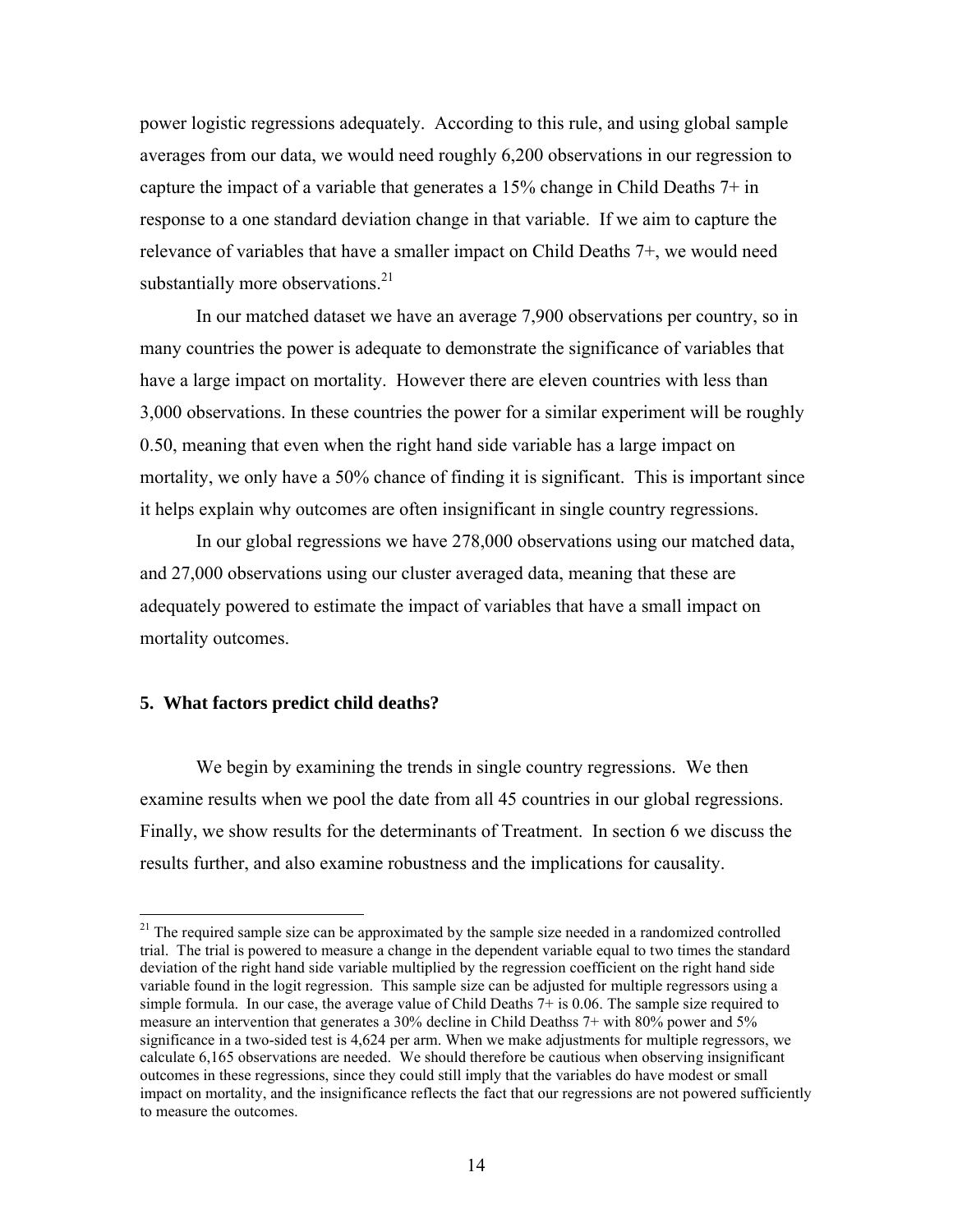#### **5.1 Single country regression results: What predicts child survival outcomes?**

Table 4 shows detailed logit regression results for the four most populated countries in our dataset as motivated by (2). Figures 5a-g use these results to calculate the predicted percentage increase in the probability of a child death due to a one standard deviation change in right hand side variables.

There are several common trends in this data. First, Treatment, along with parents' education are generally highly significant in each regression. As illustrated in Figure 5, a one standard deviation rise in treatment, mother's and father's education predicts a 14%, 12% and 10% decline in child mortality respectively.

The morbidity indicators are rarely significant, neither individually nor jointly. As illustrated in Figure 5b, if the cluster where a child lives moves down by one standard deviation in terms of the prevalence of diarrhea morbidity, the probability of a child death falls by only 3.7%.

However, one potential problem with these regressions is that our indicators of morbidity incidence, which are measured in our data only during the two weeks prior to an interview, may not be a very good proxy for disease incidence during the previous five years when mortality is measured. Since improved sanitation and water are believed to reduce the incidence of diarrhea, and possibly pneumonia and malaria also, we included these as alternatives to morbidity indicators in our regressions.<sup>22</sup>

In Table 4, regression II, we substitute improved water and sanitation for morbidity variables to see whether these better predict mortality, and whether this changes the strong impact of treatment in our regressions. Figures 6a-b show the

 $22$  A recent meta-analysis concluded that hygiene, clean water and improved sanitation can each reduce diarrhea incidence by 25-37% (Fewtrell, Kaufmann et al. 2005). A randomized controlled trial that measured the impact of hand washing in the slums of Karachi found acute respiratory infections were reduced by 50%, and diarrhea by 53%, when the intervention group received education and soap for improved hygiene (Luby, Agboatwalla et al. 2005). To the extent that improved water leads to better hygiene, it is possible that improved water will also reduce respiratory infections. Finally, since sanitation is important for insect control, these measures may also reduce the incidence of malaria (Keiser, Singer et al. 2005).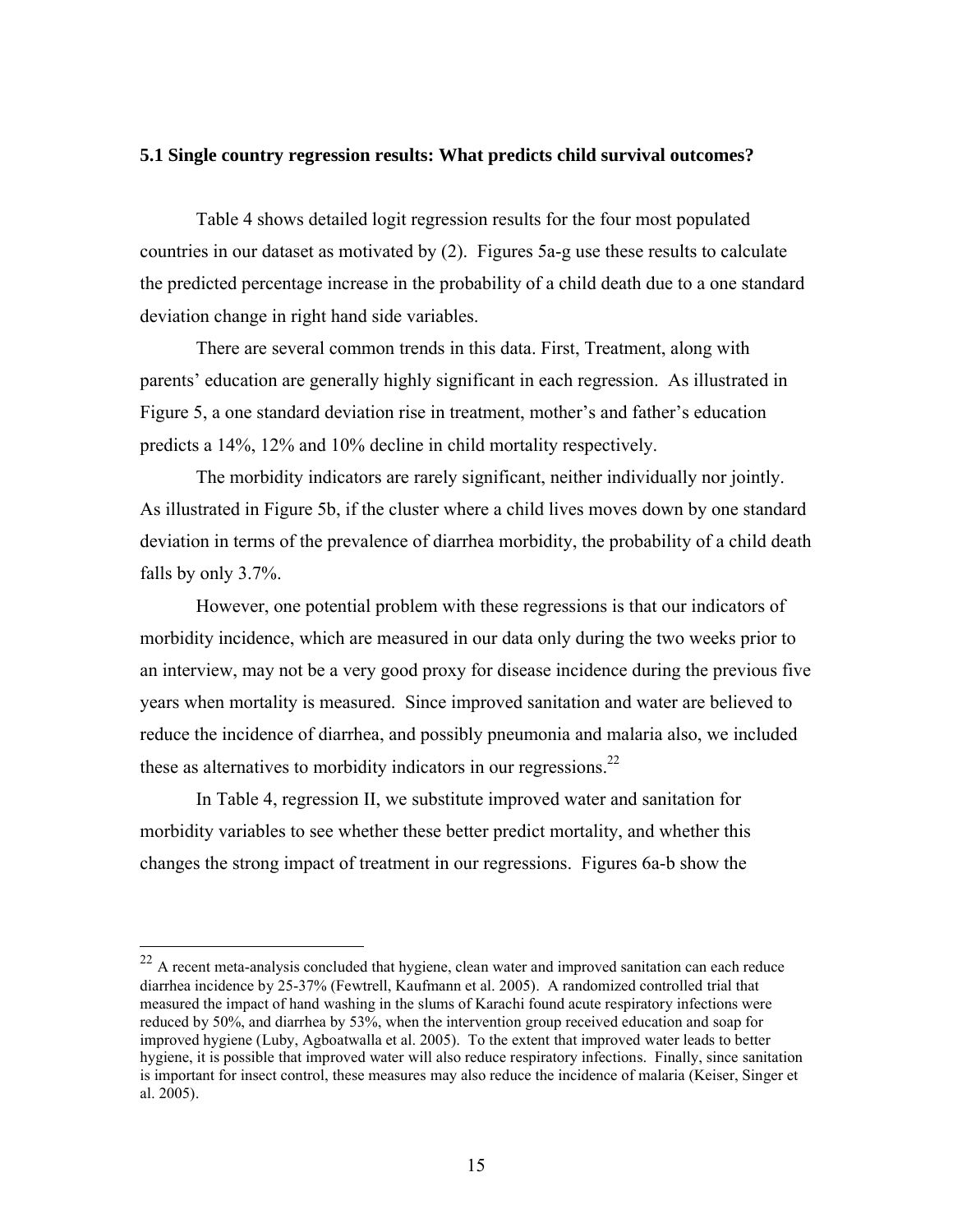predictions for the impact of improved water and improved sanitation based on these single country regressions.

The results are very similar to those found when we used morbidity indicators directly. The regressions suggest water and sanitation have no significant predictive power for child deaths. Improved water and sanitation are each a significant predictor of mortality risk in only 16.7% and 10.2% of regressions respectively. The empirical magnitude of coefficients is generally small. The impact of treatment and education, not shown in the charts, was nearly identical to results in Figure 5.

#### **5.2 Global data: What predicts child survival?**

These empirical results tell us about the within-country pattern of mortality risk, but they provide no direct evidence regarding the explanation for cross country differences in mortality. As discussed in section 4.3, one problem with the single country estimates is that they are not sufficiently powered to measure the impact of variables that have modest or small impacts on overall mortality rates. This problem is illustrated in Figures 5-6 where the 95% confidence intervals around the point estimates are very wide. In general the coefficient estimates in Figures 5 and 6 are consistent with a Gaussian distribution. There are a large number of coefficients near the mean estimates, and more narrow tails at either end.

Given this general consistency of results, we chose to pool the data for all 45 countries and use regression equations to examine determinants of mortality risk within and across countries. We refer to this data as the "global" data. Since our wealth variables cannot be compared across countries, we permit the coefficient on this variable to vary for each country. We also permit coefficients to vary on seasonal dummies for each country reflecting the time of year that the household was interviewed. We include country dummies for each nation. We pool all other variables in our regressions.

The results from the global regressions are presented in Tables 5 and 6, while Figures 7 and 8 calculate the implied impact of a one standard deviation change in key variables on child mortality. The five columns in Tables 5 and 6 reflect different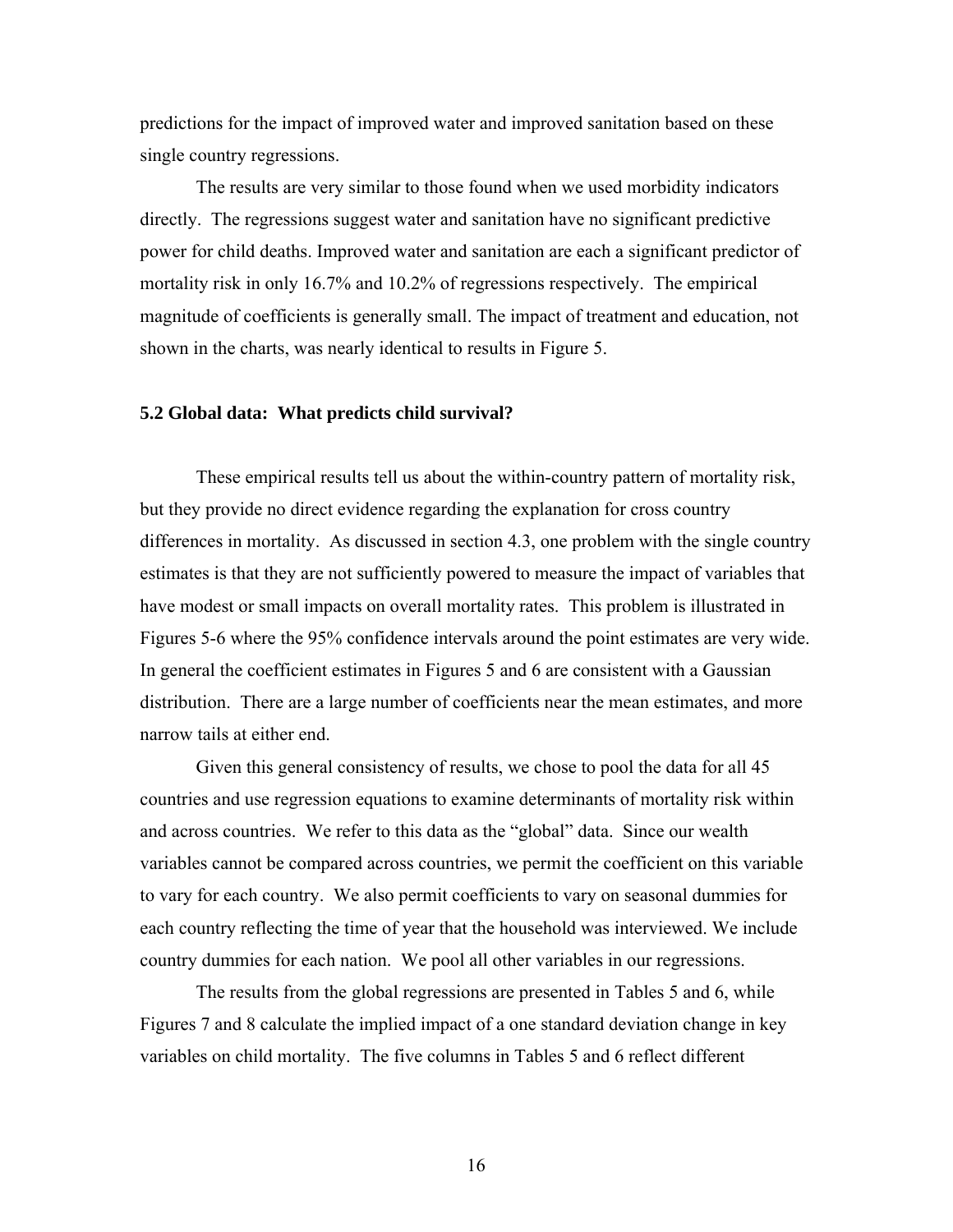techniques used to deal with possible missing variable bias as discussed in section 3, and regressions where we use cluster averages instead of individual child data.

Figures 7 and 8 show that the results do not change when we use cluster averages or individual level regressions, and they are also robust to alternative methods to deal with missing variable bias. The results in column V of Tables 5 and 6 show that the inverse Mills ratio is insignificant in both regressions, which suggests any selection bias is small.

In our global data we once again find that treatment is roughly twice as important as morbidity when predicting survival outcomes. Our estimates of the empirical importance of morbidity in Figures 7 and 8 assume that all three measures of morbidity simultaneously decline by one standard deviation, something that would be very hard to engineer in practice.

The role of parents' education is highly significant in each regression and the combined sum of mother's and father's education is roughly as important as treatment when predicting mortality outcomes. The variation in the point estimates on mother's and father's education probably reflects the high collinearity between these indicators.

Figure 8 graphs the implied empirical impact of each variable in the global data when we replace morbidity indicators with improved water and sanitation. These results are based on Table 6 and illustrate that improved water and sanitation have little predictive power for mortality.

The fact that the cluster regressions have similar results to individual level regressions in Figures 7 and 8 is important. This shows that our results are not biased due to household level measurement error or other contamination, and that our decision to include cluster averages of morbidity as regressors in the individual regressions is not the reason for the low predicted impact of morbidity on mortality outcomes.

#### **5.3 What determines treatment?**

The previous regressions suggest treatment services and education explain large variations in child mortality within and across countries. This begs the further questions: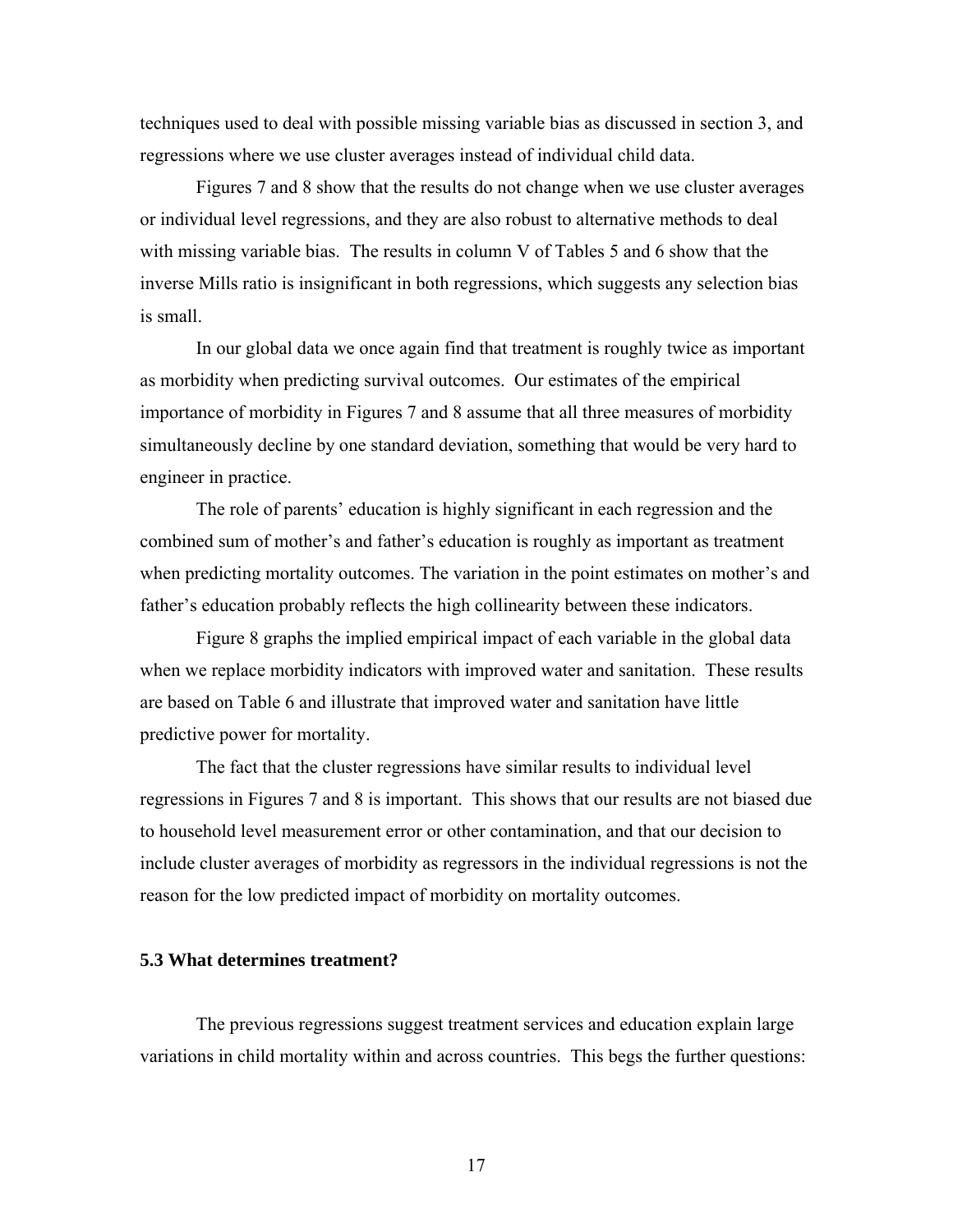why does treatment utilization vary? and are the observed differences in service utilization primarily due to supply or demand factors?

In this subsection we examine regression results that attempt to explain our treatment variable. Our regression results here are based on the equation (5). Our key demand side variables are education and wealth. Our public supply indicator is the distance to the nearest public health facility. This variable is only available in 23 countries. Due to the paucity of data and indicators, we also turn to a different analysis of the role of demand and supply by looking at where households seek out treatment in Section 7.

Table 7 presents results from our global regression.<sup>23</sup> Column I shows an OLS regression in all available countries when we exclude "distance to nearest public health center". Column II shows the regression results when we include this variable in the reduced sample of 23 available countries. The results are similar in both regressions.

These regressions suggest education is the single most important explanatory variable when determining treatment. We calculate that a one standard deviation rise in mother's and father's education would generate an 0.29 rise in treatment (measured in units of one standard deviation), while a one standard deviation fall in distance to public health center generates an 0.06 rise in treatment. Since we have included individual wealth components for each country in the regression, and permitted coefficients to vary by country, we do not measure the impact of wealth in this regression.

In section 6.1.4 we discuss whether education per se, or health knowledge more specifically, is important for reducing mortality. In Figure 9 we illustrate that there is a strong relation between specific health knowledge, in this case an index calculated using answers to questions on AIDS knowledge and family planning, and treatment in many countries. However, the causality here is not clear: perhaps households that know more

<sup>&</sup>lt;sup>23</sup> We ran regressions both in the global data, and as single country regressions (not reported). The results were similar in both. The single country regressions implied that mother's and father's education, followed by wealth, were empirically the most important explanatory variables, while the dummy variable representing distance to public health centers was slightly less important.When measured in terms of standard deviations of treatment, the average single country impact of a one standard deviation rise in wealth, mother's education and father's education was an: 0.10, 0.11, and 0.08 rise in treatment. A one standard deviation fall in distance to the nearest health facility generated an 0.06 rise in treatment. These variables were significant at the 5% level in 78%, 78%, 70% and 65% of the single country regressions.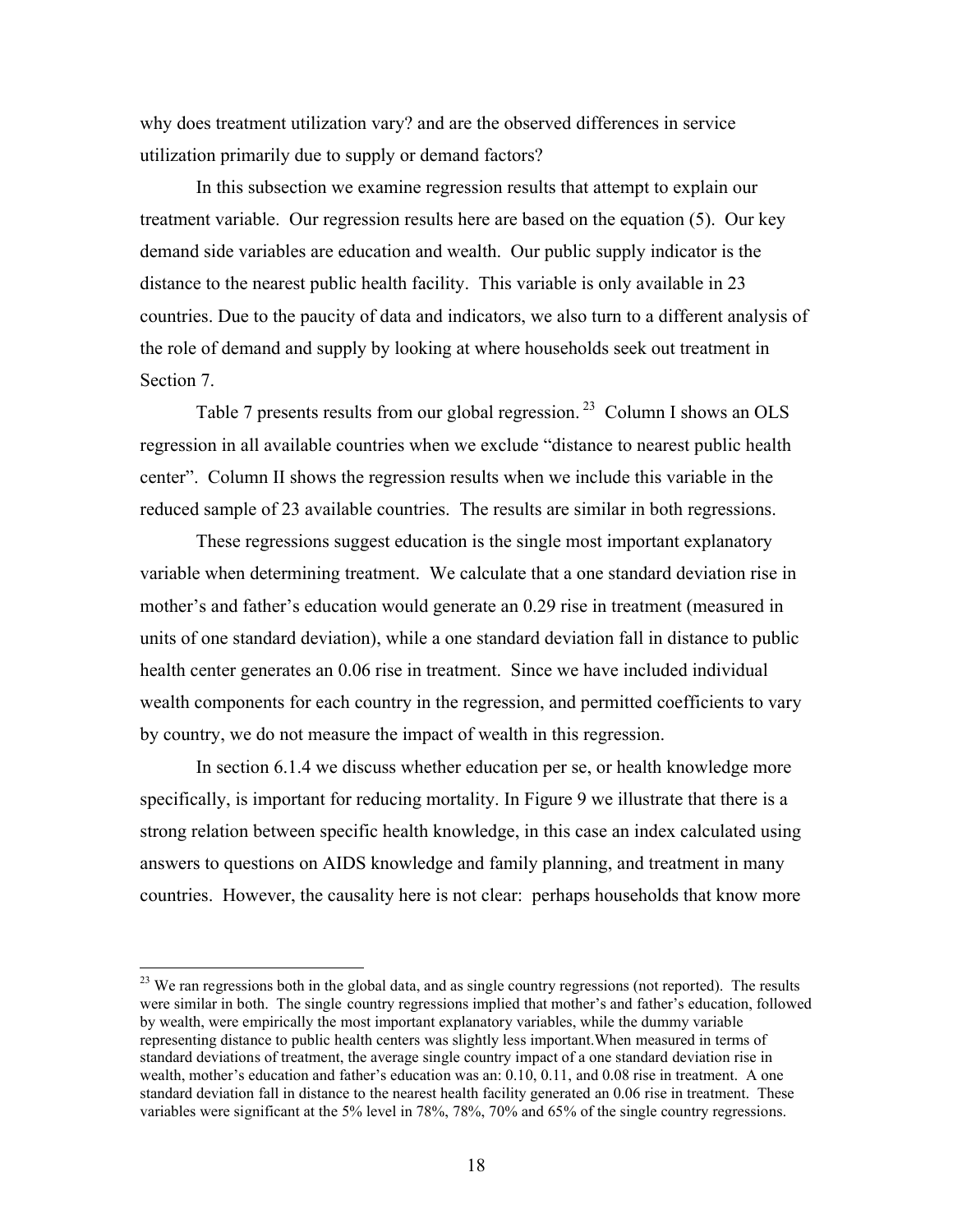go to clinics, however it could be that they learn their health knowledge because they visit clinics more often.

We present this result because it could have important policy implications. If households get treatment because they are better informed about the need and benefits, then improving health knowledge could substantially raise treatment, and this in turn could reduce mortality rates. Given that general education levels take much longer to change, and building out public infrastructure is time consuming, costly and difficult, then focusing on improving health knowledge could be an effective means to substantially change treatment-seeking and reduce child mortality.<sup>24</sup>

#### **6. Further discussion, robustness and causality**

 $\overline{a}$ 

The regression results from Section 5 demonstrate, at the least, that the propensity to treat children, and parents' education, are very good predictors of child mortality, while morbidity measures and access to water and sanitation are poor predictors. We've shown the results are robust at the cluster and household level, and selection bias does not have a strong impact.

In this section we focus on whether it is reasonable to believe these are causal relations, i.e. should we conclude that if we raised education and the propensity to treat, child mortality would fall by the amounts predicted by our regression equations?

Our approach is to consider: (i) if we have adequately controlled for potential confounding factors and measurement error; (ii) if endogeneity of right hand side variables could be biasing results for improved water and sanitation; and (iii) if the large impact is plausible given results from intervention trials and other sources.

 $24$  We also ran treatment regressions in global data (not reported here) and found similar results to the single country regressions.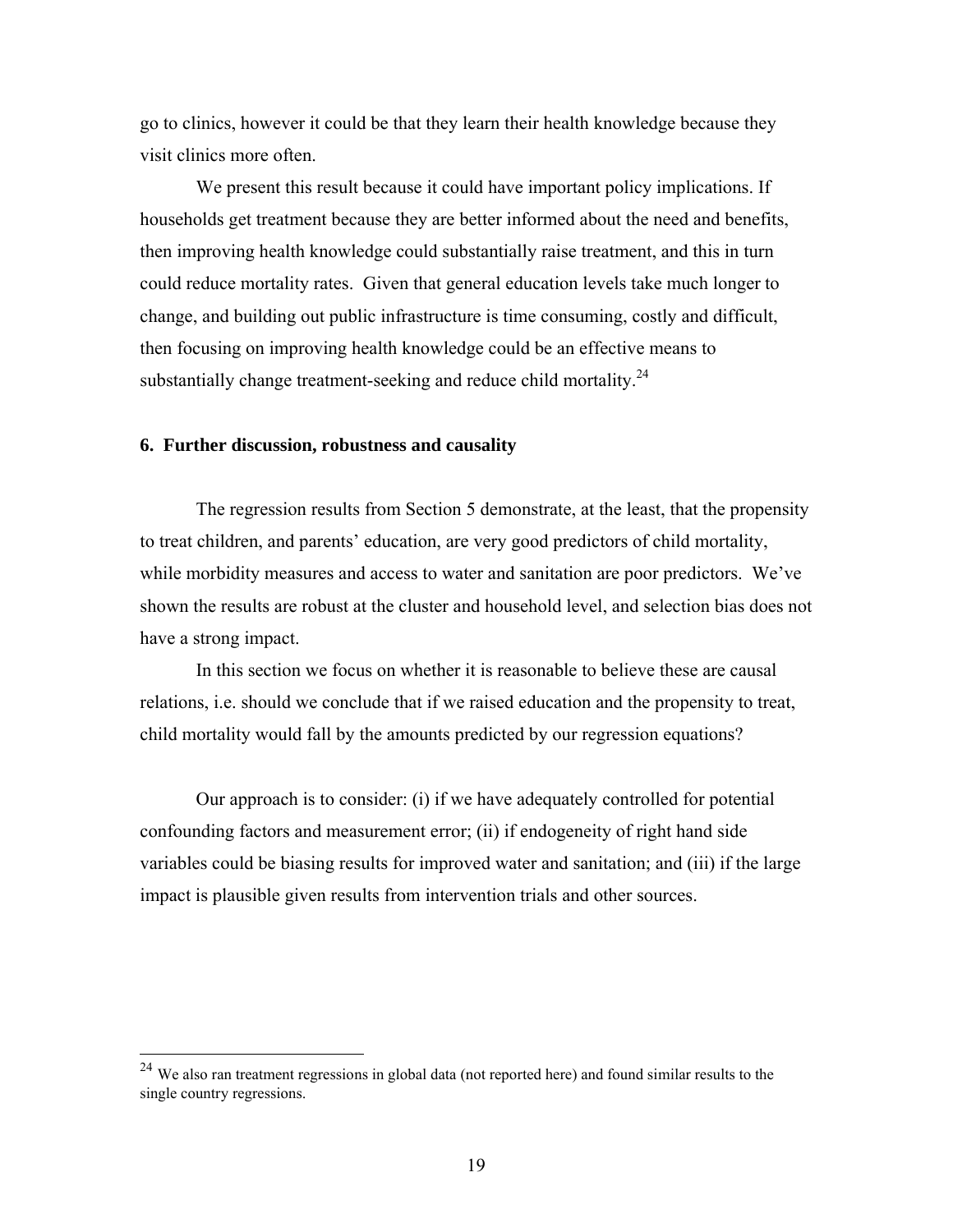#### **6.1 Disaggregating our principal components and expanding the list of controls**

One problem with survey data is that we can never be sure we have sufficient and adequate controls to prevent biased coefficient estimates. We've attempted to deal with this by adding multiple control variables, along with regional and urban dummies, and seasonal dummies to our regression equations.

#### *6.1.1 Controls and interaction terms for malaria endemic regions*

Our global regressions assume that the coefficients on morbidity variables are constant across countries. If the morbidity indicators reflect different underlying diseases and mortality risks in different regions, then our results may be biased. This could particularly be a problem for fever, which is a symptom for malaria in endemic regions, but would not indicate malaria in regions where there is no malaria.

In order to test whether this is biasing our results, we created a dummy variable for each country that was set to one or zero depending on whether the country suffered from endemic malaria according to data published by the WHO and Roll Back Malaria. We included this term, interacted with fever, in our matched-data global regressions to test whether there is a differential implication for fever in the malaria endemic zones.

The impact of this change on our main regression results is illustrated in Figure 10. The p-value for the interaction term was 0.056, while fever on its own was insignificant, so the coefficient estimates do suggest that fever is only important in malaria endemic nations. However, the implied impact of a one standard deviation change in morbidity indicators is unaffected by these changes, as shown in Figure 10, and the implied impact of fever remained small.

#### *6.1.2 Controls for possible ethnic elites*

Our next test is to examine whether there is a third factor which is driving treatment, education and low mortality in our regressions. In particular, if some regions or households receive preferential access to public services, say because they tend to be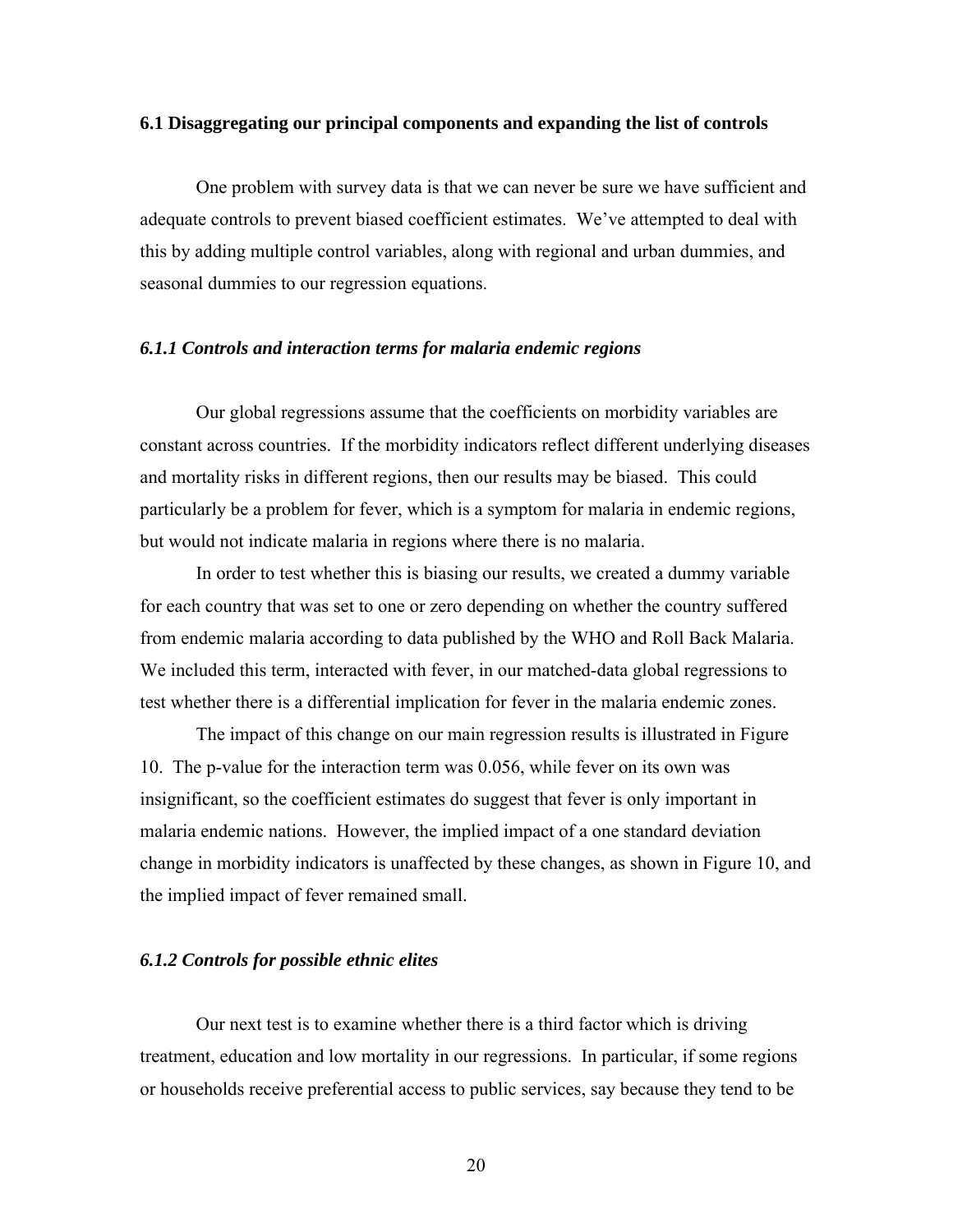elite ethnic groups, then our regression results may actually be picking up correlations with this preferential status rather than causality of specific right hand side variables.

The DHS data includes measures of ethnic groups and castes for 26 countries which we can add to regressions to determine whether they change our main results. Due to the large number of variables (for example in Zambia there are 57 groups), we restricted the analysis to single country regressions. For each country where data is available, we have created a dummy variable equal to one for each ethnic group, and then run our single country regressions as described in Table 4, column I, with these additional variables.

The regression results suggest class may be an important indicator of mortality risk, but it does not bias our estimates. We found that the ethnicity variables were jointly significant in 15 out of 24 regressions. The calculated impact of a one standard deviation rise in treatment on mortality was –13.6% in the original regressions for these countries, and changed to -13.7% when we added class variables. The impact of a one standard deviation rise in mother's education changed from -10.4% to -9.9%, and the impact of father's education moved from -11.3% to -10.8%. A one standard deviation fall in morbidity predicted a 2.4% fall in mortality compared to 3.6% in the original regressions. None of the new estimates were outside the confidence intervals of the original estimates.

#### *6.1.3 Low birth weight and age of mother*

There is a substantial literature which demonstrates that low birth weight babies, and children of young mothers, are at greater risk of death than older children. The causality of this relation is not clear, however it could reflect poor nutrition and issues related to women's rights.

We included a dummy variable set to one if the mother was under 18 when the child was born, and a dummy variable set to one if the child was reported to be "small or very small" at birth, in our logit matched regressions. The impact of adding these controls on our main regression findings are illustrated in Figure 10. Each of these variables was significant in the regression, with the anticipated sign, however they did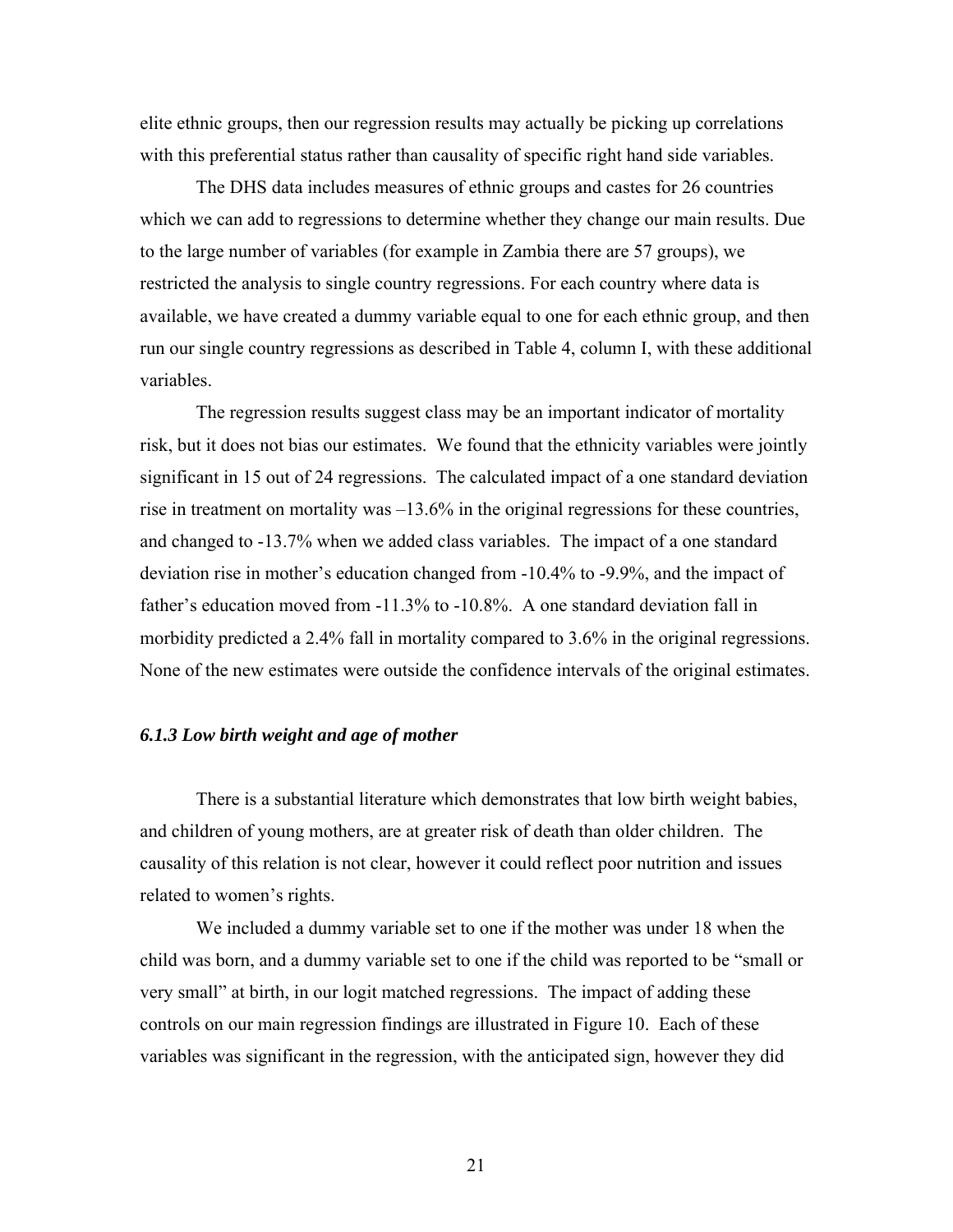not substantially affect the significance or empirical importance of treatment, education and morbidity indicators.

#### *6.1.4 Health knowledge versus education*

One issue which is highly important but difficult to measure in this data is the relative importance of general education as compared to health knowledge. It could be that health knowledge is the main factor needed to lower mortality, or it may be that general reasoning skills, literacy, and the empowerment that comes with education are essential.

Unfortunately there are few common indicators of health knowledge across countries, and only one question asking "have you heard of ORT" relates to child health. This variable is not significant when we include it in our mortality regressions, but as illustrated in Figure 10, it and other health knowledge variables are highly correlated with our treatment indicator. We'd ideally like to have a comprehensive list of variables that covers issues such as beliefs regarding clean delivery practices during birth, and knowledge of risk signs and treatments for diarrhea, pneumonia and malaria.

The Indian survey has one interesting variable that is closer to what we would like to measure. They ask every mother whether one "should increase, maintain, or decrease fluids" given to a child when the child is sick with diarrhea. The correct answer is to increase fluids since death from diarrhea is almost always a result of rapid dehydration. However, increasing fluids is counter-intuitive since children often vomit what little fluid they are given, and it may seem appropriate to reduce fluids until the child can take fluids without vomiting.

To see whether this form of health knowledge was correlated with mortality, we created a dummy variable equal to one if the mother believed fluids should be decreased, an answer that is clearly wrong and would pose risks to the child, and zero otherwise. Approximately 30% of mothers in India believe fluids should be decreased. We then ran our mortality regressions using the matched data in India. The results from those regressions showed that this variable was highly significant, with a p-value of 0.005. The coefficient estimate implied that a child whose mother believed fluids should be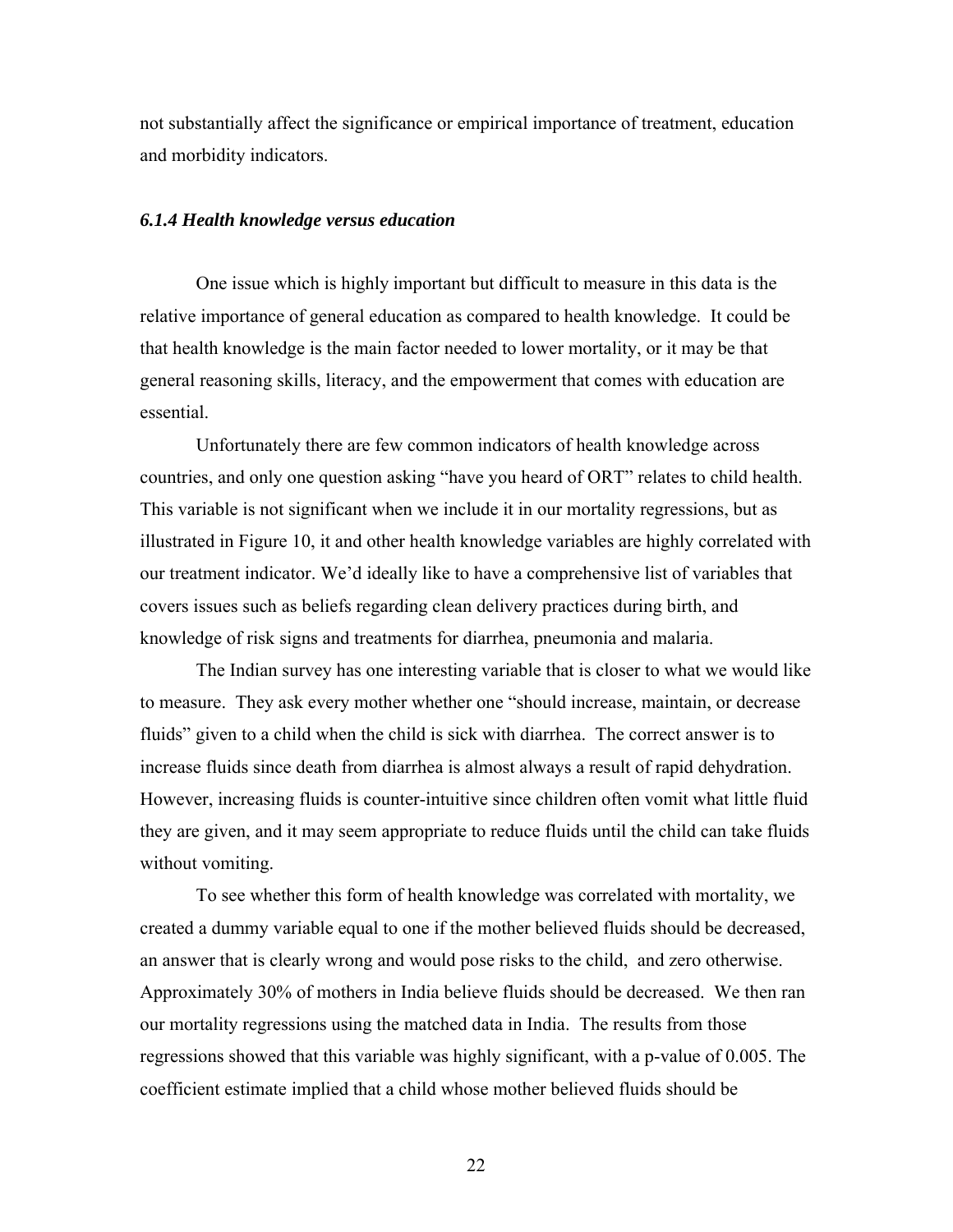decreased during diarrhea episodes had a 15.2% greater risk of death than one whose mother did not believe this. The inclusion of this variable had little impact on the other estimates.

#### **6.2 Feedback and endogeneity**

Even if we assume that our regressions have adequate controls and there is little evidence of measurement error generating bias, our coefficients could be biased if there are feedback effects from right hand side variables to the dependent variable. In this case the error term in our regression equations would be correlated with dependent variables, hence biasing results.

## *6.2.1 Could endogeneity of improved water and sanitation explain the low impact of these on mortality?*

Our regression results suggest clean water and sanitation have a minimal impact on child mortality. It is worth exploring potential reasons for this somewhat surprising finding.

A recent meta-analysis of improved water, sanitation and hygiene interventions found that these interventions can improve diarrhea incidence by 25-37% (Fewtrell, Kaufmann et al. 2005). Further, they found that the benefits of combined interventions, such as hygiene with clean water and sanitation together, were no greater than the benefits from a single measure such as clean water. If we assume that diarrhea related diseases cause 31% of total child deaths, and we assume a linear relation between deaths and morbidity, then such measures could reduce diarrhea mortality by 8-12%.

There is also potential for clean water to reduce acute respiratory infections if it contributes to better hygiene. A recent trial of hand-washing in Karachi found handwashing contributed to a 50% decline in acute respiratory infections when compared to control regions (Luby, Agboatwalla et al. 2005). Hence the empirical relevance of water and sanitation could be large, or negligible, depending on the sum of these parts and the relation between the different morbidities and mortality.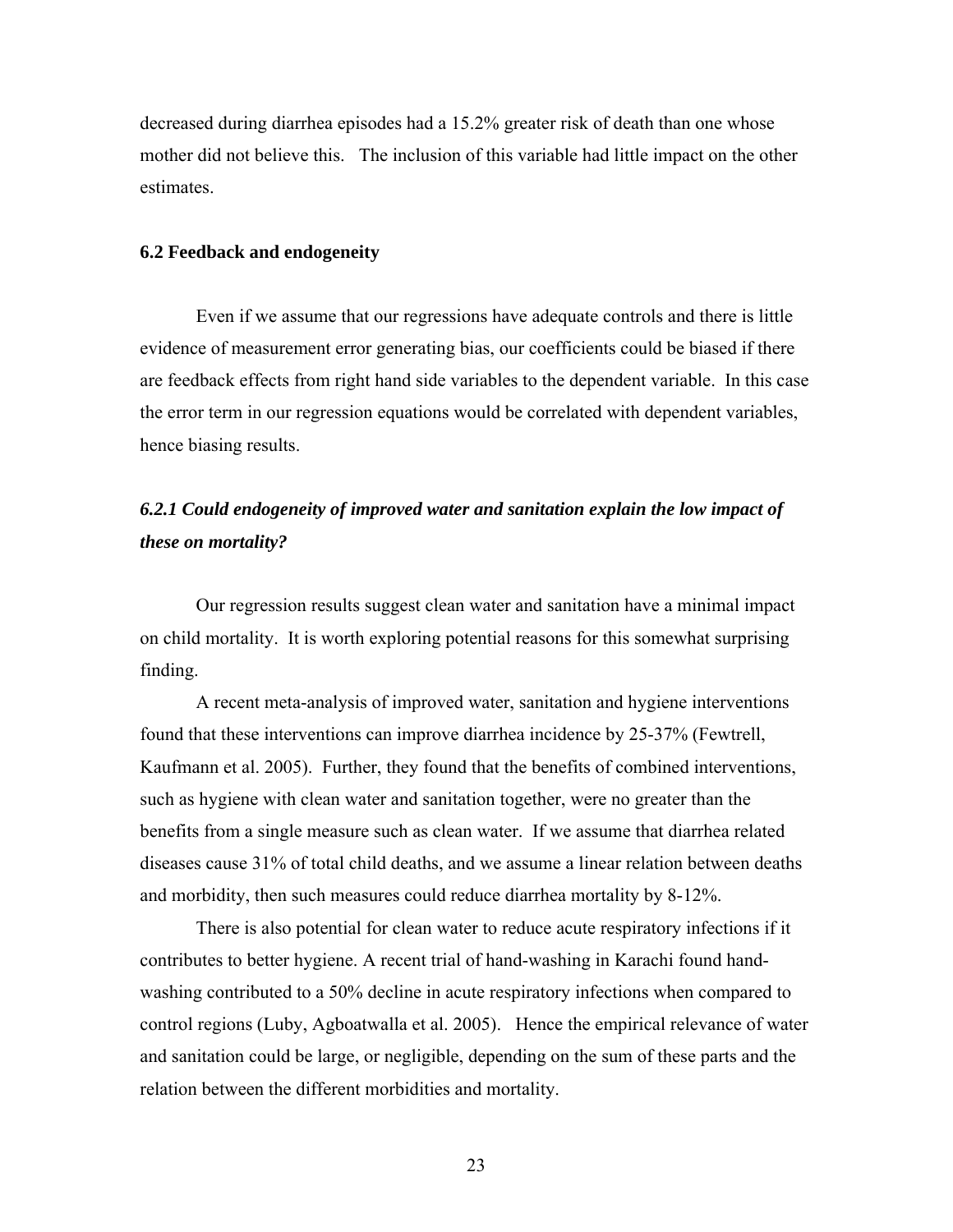We ran OLS regressions using the global clustered data to examine the correlation between improved water or sanitation and our morbidity indicators. In these regressions we controlled for wealth, mother and father's education, urban living, seasonal dummies and country dummies. The point estimates from the regressions implied that if both water and sanitation were improved, diarrhea would fall by 3% and fever by 4%. Each was significant at the 10% level. There was no significant impact on cough symptoms of acute respiratory infections.

So why do intervention studies suggest improved water and sanitation reduces morbidity quite substantially, while our results imply only a modest impact? Let's start with a potential fault with our methodology. It may be that improved water and sanitation have been supplied to some of the worst off regions, and since we do not take this into account in our regressions, our coefficients are biased to show less impact than is actually the case.

This does not seem obvious. Indeed, *a priori* we would have thought the bias would go in the opposite direction. Political realities often mean that influential groups, regardless of relative need, actually receive improved water first. This would bias the impact of water on morbidity and mortality in favor of clean water programs rather than against.

#### *6.2.1(a) Instrument for improved water from Indian village data*

To examine this further, we consider a potential instrument from the Indian data that permits us to identify whether better quality water impacts health. The Indian DHS dataset includes a dummy variable for each village specifying whether the village has access to surface water for agricultural irrigation. Surface water is typically polluted since it has not gone through natural filtration similar to groundwater, but it makes for a ready supply of water and so reduces the demand for an improved water supply. To the extent that clean water is important for health, villages with readily available surface water should therefore actually be worse off if they are less likely to get an improved water supply.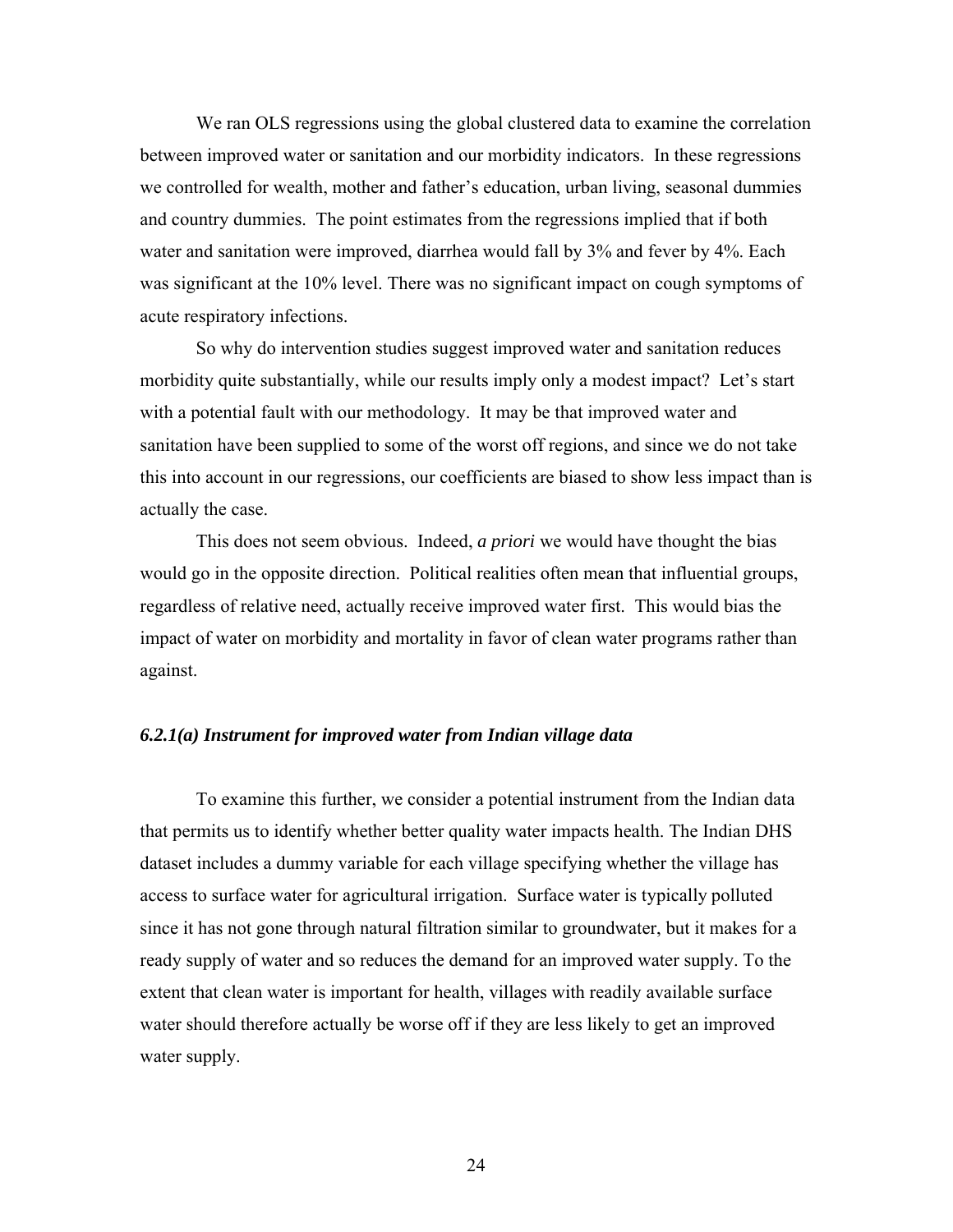We ran a first stage regression with improved water as the dependent variable, and "access to surface water for irrigation" plus our controls as explanatory variables. The coefficient on the irrigation term was negative, as expected, with a p-value of .005.

We then used this as an instrument for an IV regression across Indian villages. The results, presented in table 8 for mortality, were nearly identical to our OLS regressions. The improved water variable remained insignificant.

#### *6.2.1(b) Instrument for improved water using time taken to fetch water*

There is a second potential instrument available in most countries reported by DHS that can be used to check for measurement error. They ask each mother how much time is spent each day fetching water. Those households who are far from a water source are likely to use less water, and may, from time to time, substitute lower quality water instead of making the long trip to fetch water. Further, since they may leave water in containers for long periods between fetching new water, it may become more contaminated than someone who has a water source nearby.

We ran a first stage regression of improved water on time to fetch water, where the latter was measured by three dummy variables set to one if it took longer than 15, 30 or 60 minutes to fetch water. In our data 10.1% of families report it takes more than 60 minutes to fetch water.

These estimated coefficients for all three dummy variables were negative as expected, and they were jointly highly significant with a p-value of 0.000. We then ran an IV regression in our global, matched data. The results from this regression for mortality in our global matched data are shown in Table 8. The coefficient on improved water is still insignificant and has the wrong sign. This regression also implies that improved water has little or no impact of mortality outcomes.

So what else could explain the weak impact of water and sanitation in our regressions? Our guess is several factors:

First, the intervention trials are typically done in the worst off regions, where water quality improvements are probably important, and yet these regions may not be representative of regions without improved water in our samples. The substantial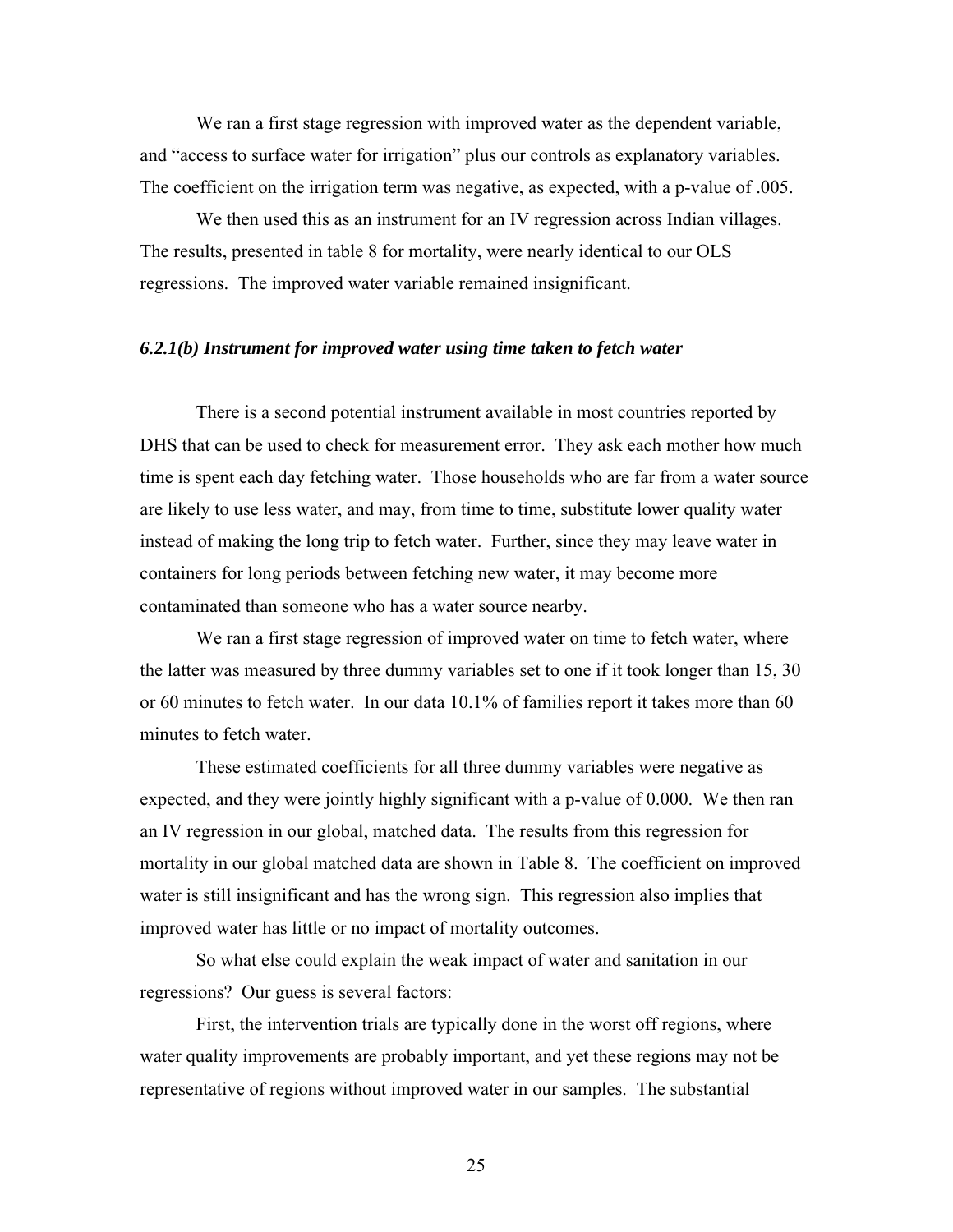increase in improved water and sanitation over the last 40 years may mean that the major gains from this intervention are now past. This is the explanation chosen by Sastry and Burgard (2005) when discussing why improved water no longer correlates with Brazilian prevalence of diarrhea.

A second, and related reason, is that the availability of medicines to treat common diseases may make improved water less important for mortality outcomes. The major improvements in improved water in Europe and the United States occurred when typhoid and cholera were still major causes of death, and when antibiotics and ORT were unavailable or unknown (Culter and Miller 2005). The availability of vaccinations and antibiotics, and knowledge of ORT, has dramatically reduced death rates.

A third reason is that water quality at the source does not ensure good water quality in the home, or lower morbidity, unless households store water in clean conditions and generally maintain good hygiene (Trevett, Carter et al. 2005). There could also be problems with the source if wells, pumps and pipes are not maintained properly. In our morbidity regressions, mother's education was highly significant when predicting household diarrhea. This suggests hygiene behavior may be essential, rather than the source and plentifulness of the water, for preventing diarrhea.

Finally, intervention studies, and our regressions, focus on diarrhea as a symptom of lethal disease. However, diarrhea is in reality a syndrome caused by many different pathogens having varying mortality risk, and these pathogens can be transmitted in many ways. One of the most lethal pathogens is rotavirus, which is common to high and lowincome countries, and is believed to be transmitted through a fecal-oral route. Better hygiene alone, even when the water source is not improved, can eliminate the causes of these types of diarrhea incidence.<sup>25</sup>

#### *6.2.2 Endogeneity of wealth*

 $\overline{a}$ 

A second bias would occur if child mortality directly influenced wealth. There are several potential channels here. Fatal child illness could reduce family wealth if

 $^{25}$  Luby et. al.(2004) show that diarrhea incidence can be sharply reduced in a region with poor water supply through hand washing.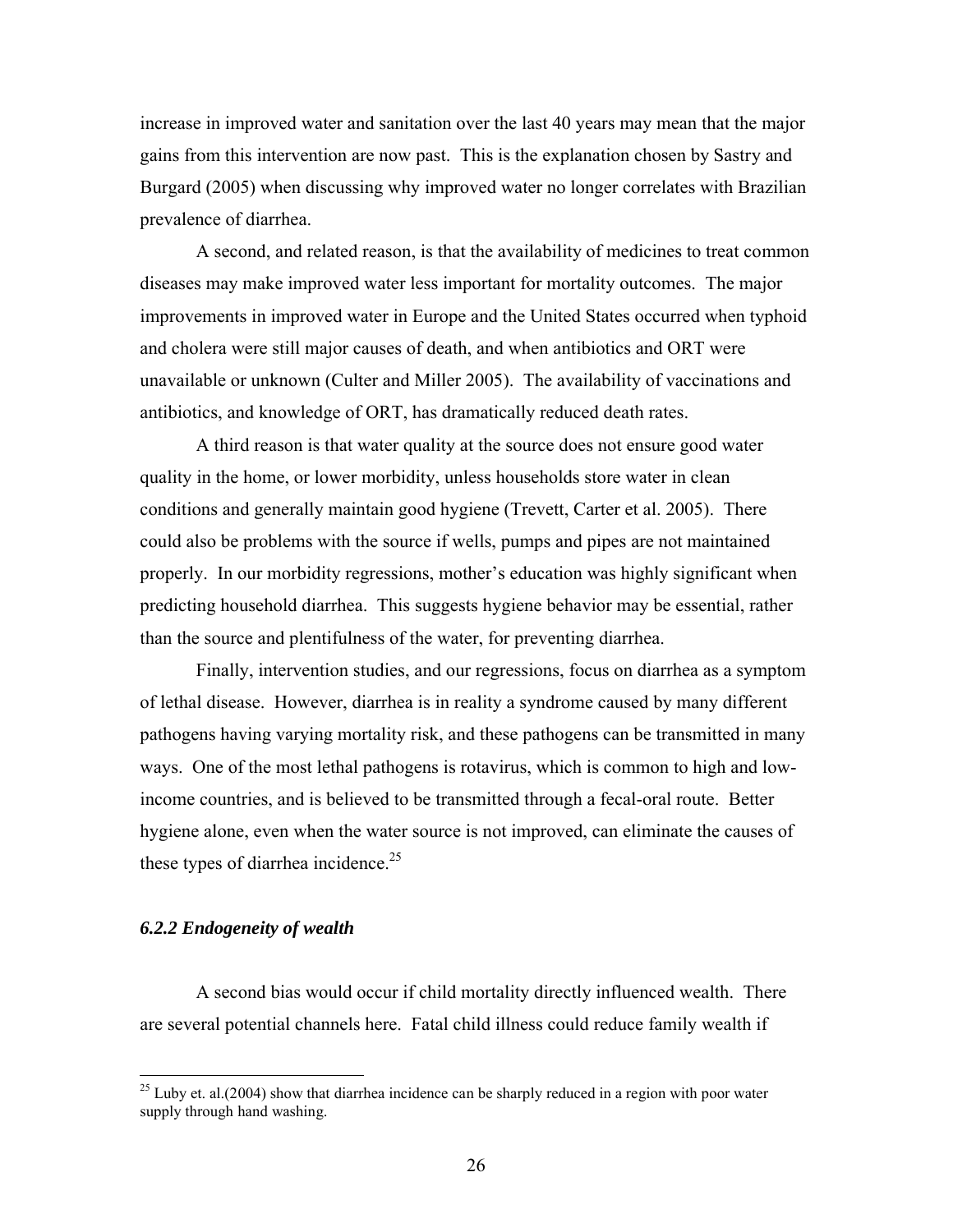households had to raise funds to finance healthcare, or, it could perversely raise wealth if families were able to save more due to fewer children.

While these are each plausible, we doubt they play a significant role here. We have examined child deaths which occurred in the previous five years to the study. Over half of these deaths occur in the first year of life. As discussed in Section 2, and further discussed in Section 7, the vast majority of diseases would be easy and cheap to treat, hence prohibitively expensive treatment is unlikely to be the main reason children died.<sup>26</sup> With the maximum timeframe of five years, we doubt child deaths contribute much to higher savings.

## **6.3 Reality check: Is such a large decline in mortality due to treatment and education plausible?**

As a final robustness test, let's consider whether it is reasonable to believe that parental education and raising the "propensity to treat" could truly generate the empirical declines in mortality risk that we estimate here. According to our regression equations, holding fixed wealth, a one standard deviation rise in mother's and father's education (roughly 4 years each), along with a one standard deviation improvement in treatment, can generate a 40% decline in post-neonatal child mortality.

Table 2 outlines the WHO approved protocol for treatment of the main diseases that cause child deaths. The first-line treatments listed here are inexpensive and easy to administer.<sup>27</sup> There are no trials that permit us to measure exactly what happens when a child receives a "poor" treatment regime compared to one that receives a "better" treatment regime. However, we only need a modest absolute change in survival probabilities in order to make dramatic changes in mortality rates. For example, if children are sick with disease ten times per year, and they face a case fatality rate of

<sup>26</sup> Acemoglu, D. and S. Johnson (2005) estimate, using the discovery of vaccines and antibiotics as instruments, that the impact of increased life expectancy on income per capita is near to zero. Weil. D. (2005) estimates a larger impact of health on incomes, but his focus is on diseases that leave people sick during their working years, rather than factors that impact the first months of life.

<sup>&</sup>lt;sup>27</sup> The cost of oral antibiotics is roughly £0.25 per course. The cost of anti-malarials ranges from £0.25 to £1.50 depending on the type.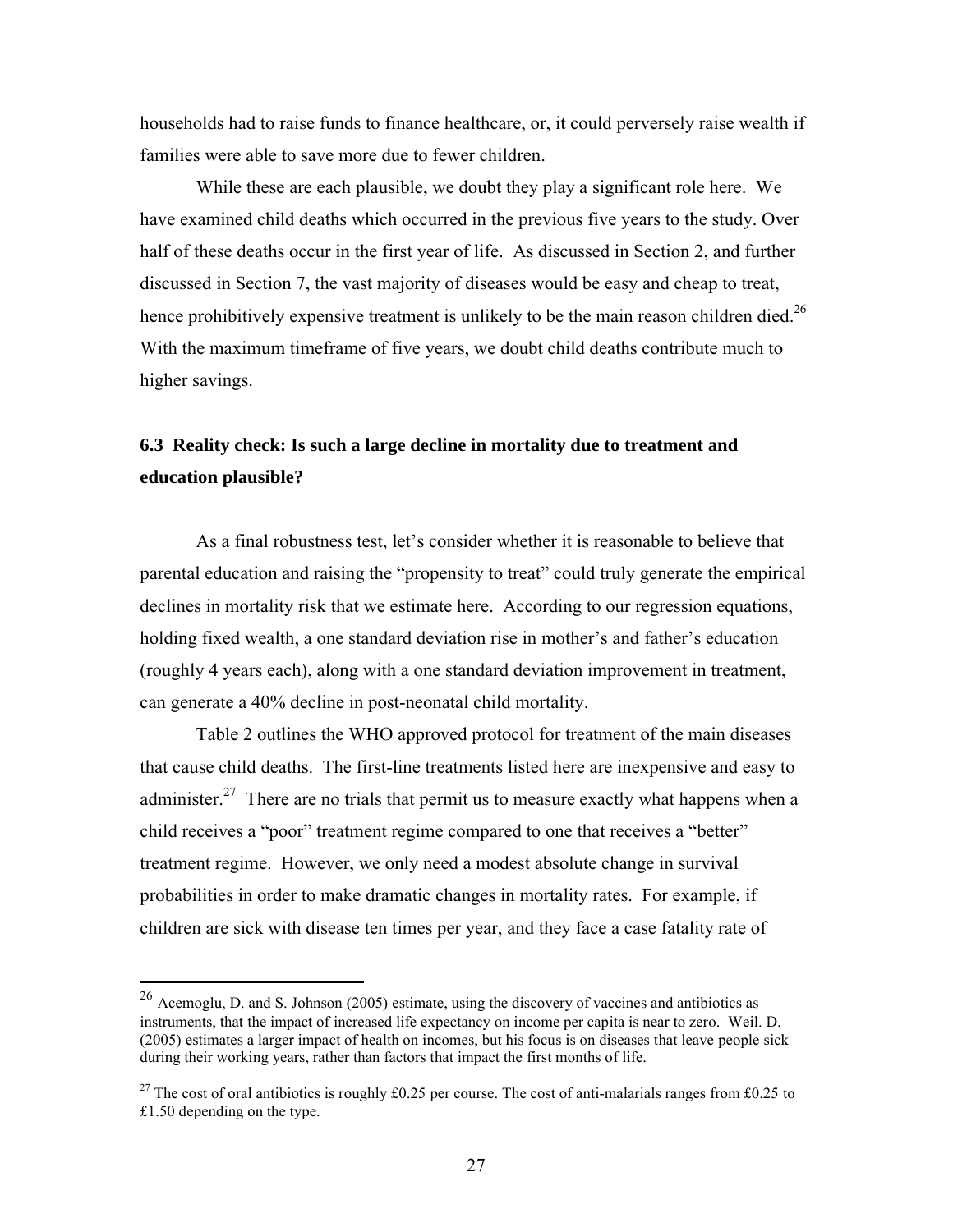0.025%, then the child mortality rate will be 117. If you can reduce this case fatality rate to 0.005%, then the child mortality rate falls to 25. We need to reduce the risk of death from each episode by just 0.02%.

Some studies have pointed out the potential empirical importance of treatmentseeking and general health knowledge. A recent WHO-sponsored study that reviewed the evidence in favor of twelve family- and community-based interventions that promote child survival, provides a summary of available evidence. This study concludes that uncomplicated diarrhea, malaria and local infections can be cured at home with efficacious treatments. They argue that ORT can prevent death from watery diarrhea in all but the most severe cases. They state that improved home treatment of malaria has "the potential to have a large impact with one well-conducted study reporting a 41% mortality reduction". Finally, they note that "poor care-seeking has been implicated in 6- 70% of [child] deaths" (Hill, Kirkwood et al. 2004).

A broader analysis of the potential to reduce mortality comes from the *Bellagio Child Survival Study Group*. They calculated that the introduction of 24 basic health interventions, shown in Table 10, could generate a 63% decline in child mortality. In Table 9 we show, where data is available, that our Treatment indicator is indeed correlated with parents' adherence to several of these measures.

#### **7. Implications for child health programs targeting reduced child mortality**

In this section, we expand our discussion to calculate the impact of targeted packages of measures aimed at reducing child mortality. We then examine the key differences and issues that arise when we compare the solutions put forward by the *Bellagio Child Survival Study Group* with our findings. We also discuss whether a large expansion of public health infrastructure is truly needed to reduce child deaths.

## **7.1 What would be the impact of targeted programs to reduce morbidity, improve water and sanitation, raise education, or raise treatment levels?**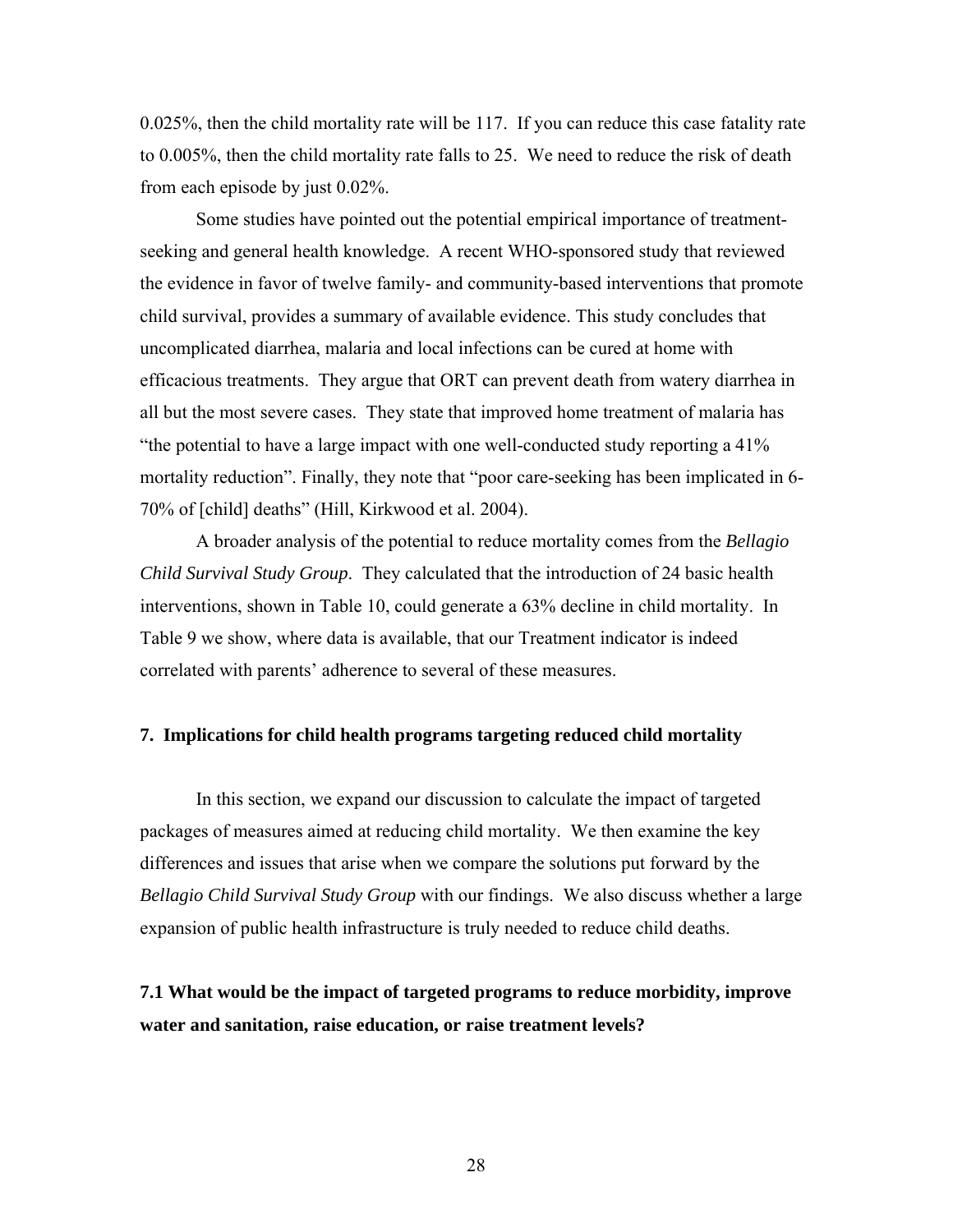In order to predict the impact of major intervention programs, we need to consider not only the empirical impact of the intervention when we increase or add the services, but also the pattern of existing services to see how much room there is for further increases. Figure 11 shows the impact of several alternative intervention programs on Child Deaths based on our logit, matched data regression results.

We calculate that expanding clean water and sanitation to 100% of the population would reduce child mortality by just 2%. The low impact of these variables reflects the generally high coverage of water and sanitation in many regions, along with the low predicted impact of improved water, based on our regression results and discussed in section 5.2.

The second experiment measures the impact of halving the incidence of diarrhea, fever and ARI throughout all countries in our sample. We're not sure how this could be achieved, but even if it were achieved, we calculate that the impact would be to reduce mortality by just 3%. This reflects the weak empirical relation between symptoms of common childhood diseases and mortality in our regression outcomes.

In our third experiment, we consider the impact of raising the propensity to treat children in all households to the  $53<sup>rd</sup>$  percentile of our global treatment indicator. This is the level in Egypt today. This may be achievable through targeted health education projects, such as a Nepalese study referred to below. We forecast child mortality would fall by 13% if this was achieved.

Finally, the fourth experiment illustrates the impact of greater education. Here we examine the predicted outcomes if we raise the years of schooling for mothers and fathers to 6.3 and 8.3 respectively. This is once more the level currently in Egypt. We calculate that child mortality would fall by 19% if this were achieved.

#### **7.2 Do we need to build out the public health sector in order to reduce mortality?**

The empirical results in section 7.1 suggest that an aggressive program aimed at improving education (with health knowledge) and treatment-seeking could achieve very large declines in child mortality.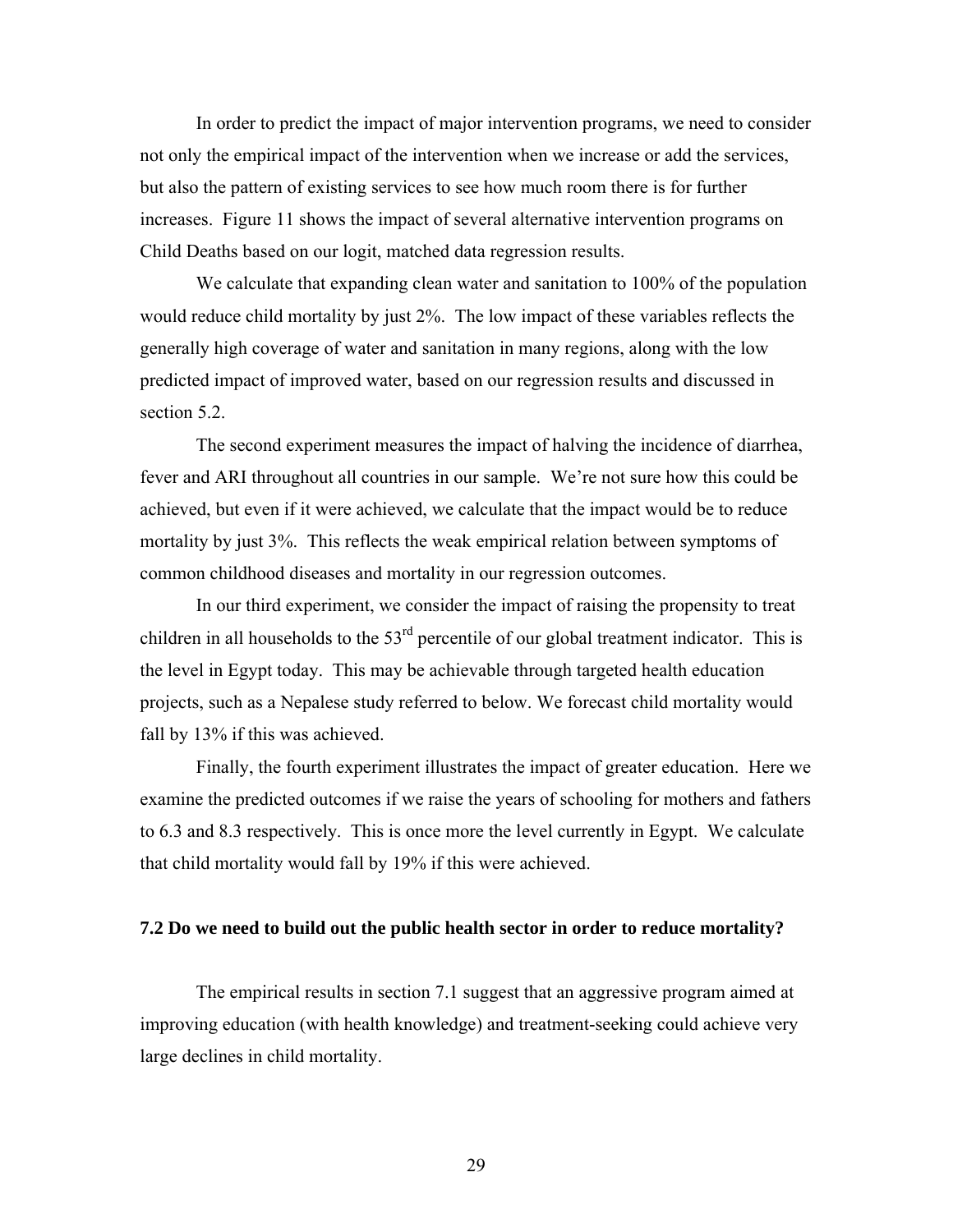Table 10 presents the 24 interventions recommended by the Bellagio Child Survival Group which they estimate would reduce child mortality by 63%. At first glance, the main interventions promoted by the *Bellagio Child Survival Study Group* appear completely unrelated to the results from our regressions. However, we believe the relation is closer than it may appear. The measures in Table 10 are not rocket science: they are generally simple and can be achieved by parents at modest cost to themselves, through treatment at home and access to very basic child health services. Our regression results probably reflect that well educated households with high treatment indicators do implement a similar package of measures as listed in Table 10 to keep their children alive.

This is an extremely important issue with ramifications for how policy should be designed to reduce mortality. Education could be essential for success for two key reasons: First, to the extent that political institutions respond to the demands of vocal and powerful citizens, these institutions probably do not strongly reflect the interests of marginal groups. Education may be essential to ensure that marginalized groups have enough voice to receive public services (including better education itself).  $^{28}$ 

Second, it is probably easier for an educated person, and surely for a literate person, to learn about improved health practices, to perceive the value of such services, and to seek out adequate healthcare. Since the parent is invariably the most important advocate for a child, and is the first one to observe or be able to prevent risk factors, it is natural that they, rather than the public health sector, play the essential role in determining child survival outcomes.

This then raises the question: if we embark on a program to change education, health knowledge and treatment-seeking, so that parents follow or seek out the measures outlined in Table10, do we really need to build out the supply of public infrastructure, or can we rely on market forces to ensure that private supply expands to meet demand?

The *Commission on Macroeconomics and Health* argued that a large public build out was needed because the private sector could not be relied on to provide equitable, affordable services sufficient to reduce mortality. However, they did not present

 $2<sup>28</sup>$  Education will probably also change the distribution of services within the household, especially for girls.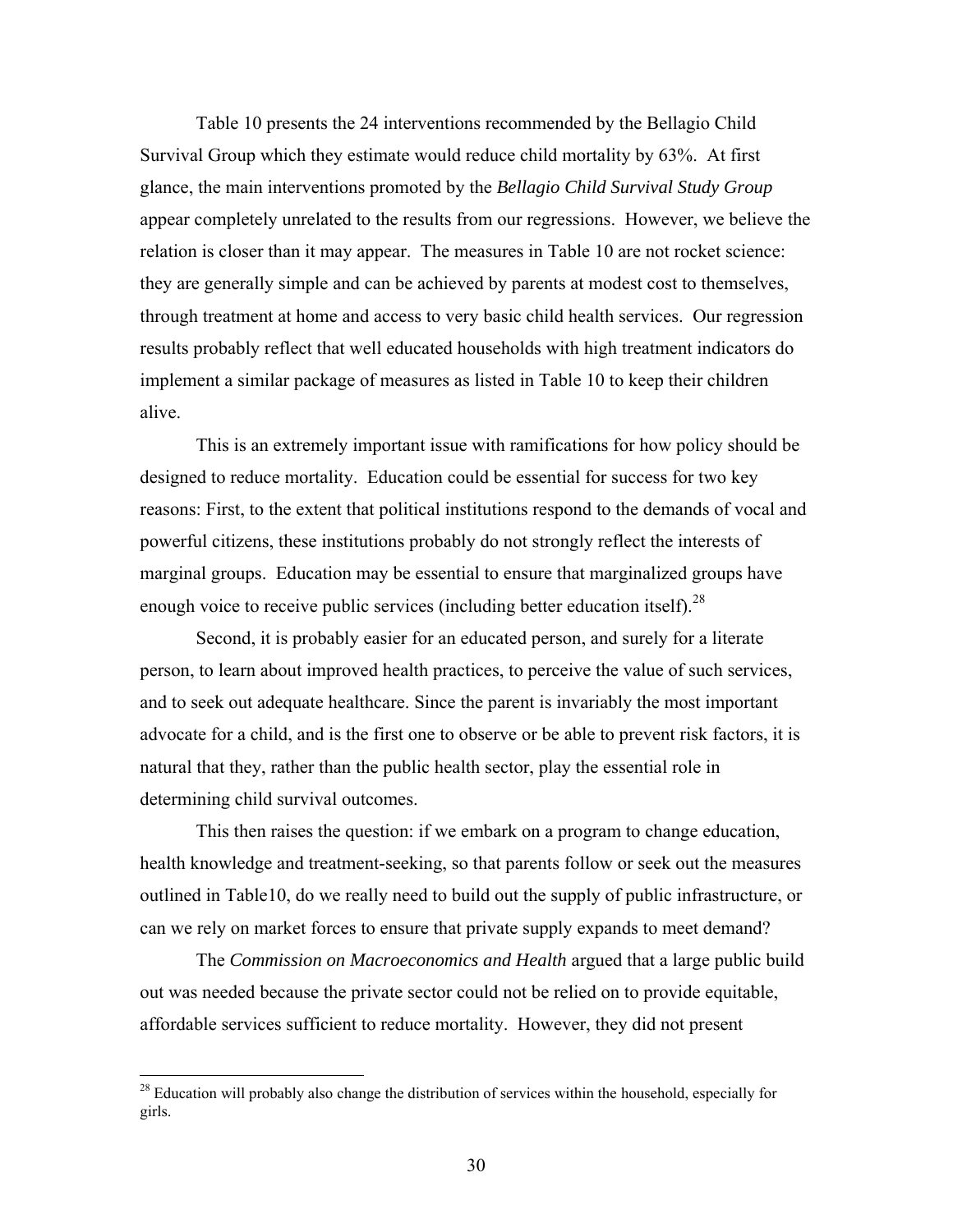empirical evidence to justify this argument.<sup>29</sup> There is substantial variation in the size of the private sector in the 45 countries we examine, so it is possible for us to use this data to compare basic performance measures of public and private systems.

We start by examining whether public systems provide a more equal distribution of healthcare across groups. We do this using our treatment indicator and mortality outcomes. Figures 12 and 13 plot the average level of *treatment*, and a GINI coefficient we calculated for *treatment*, against the size of the private health sector in the country. The chart shows clearly that neither public nor private systems perform better in terms of levels, or equity of the allocation of treatment. Figure 14 shows the same conclusion can be drawn when examining mortality outcomes.

One criticism that could be directed at our argument is that Figure 14 represents the average outcomes for the whole population, but it does not show us where the poor are receiving their healthcare. It could be that low mortality is achieved only in countries where the public sector provides services to the very poor. Figure 15 addresses the question directly and shows that even when we limit the analysis to the bottom wealth quartile of the population, we find a similar pattern. The very poor can have low mortality rates in both public and private regimes, and there is no correlation between the ownership status of the health sector and mortality outcomes.

In order to properly control for confounding factors, we also ran regressions where we included the relative size of the private sector in our treatment and mortality regressions. We also interacted the size of the private sector with treatment to learn whether there was a different predicted impact of treatment according to the public or private nature of the health system. These results are reported in Table 7 column III-V. They show that the size of the private sector is not significant in mortality or treatment regressions, implying again that the public and private sectors perform equally well.

Figure 14-15 allow us to draw one final conclusion. It is interesting to note that there are many successful countries with both small and large private systems. Vietnam has a large private sector despite being viewed as an example of a socialist success, and

<sup>29</sup> The Bellagio Child Survival Study Group was less decisive, although their general assumption was that the public sector would be responsible for most services, while the private sector "should be involved whenever possible, especially in monitoring and ensuring quality and equity" (Bryce, J., S. el Arifeen, et al. 2003).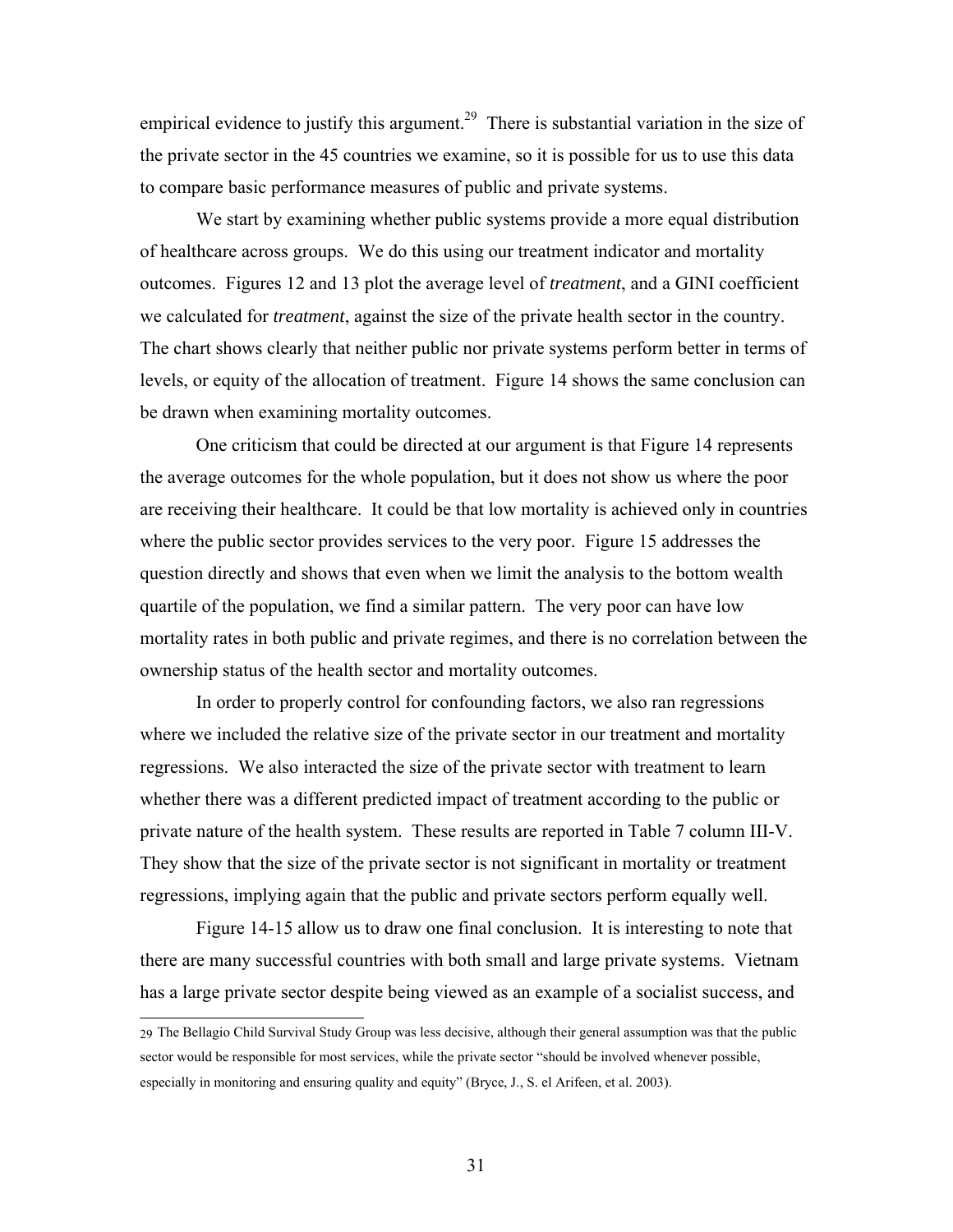private spending accounts for 71% of total health spending (Adams 2005).<sup>30</sup> The same is true of Kerala, a state in India where healthcare success has often been attributed to many years of "communist" governments, where the poor reportedly seek out 60-70% of health care services in the private sector (Varatharajan, Thankappan et al. 2004). Indonesia and Egypt are other countries with unusually low child mortality and a large private sector. Kazakhstan, Armenia and Peru are examples of countries with virtually exclusive public sectors and low mortality.

#### **7.3 Designing interventions to reduce child mortality**

 $\overline{a}$ 

What does this imply for the design of intervention programs aimed at reducing child mortality?

Our first conclusion is that parental and child education, including efforts to rapidly improve health knowledge, should be a key component of any project, and, given the strong evidence that education matters, it would be a major gamble to assume that we can make large inroads without education. Figure 11 suggests a package of education, health knowledge and treatment seeking measures could reduce child mortality by 32%.

There is a surprising paucity of well-designed research trials examining how health-related education could impact survival outcomes, and the best means to achieve this. A recent, large community-based intervention to reduce neonatal mortality in Nepal is an exception. This project examined whether the formation of women's groups to improve health knowledge and practices ahead of child birth would affect neonatal mortality. They found neonatal mortality fell by 28% in the intervention areas compared to controls (Morrison, Tamang et al. 2005).<sup>31</sup>

 $30$  Adams, S. J. (2005) reports that the private sector pays 63% of healthcare spending in China. The high private percentage in part reflects user costs in the public health system.

<sup>31</sup> One additional example is a long-running project in rural Maharashtra called the *Comprehensive Rural Health Project*. In this project, a self-financing private clinic was created to service a village population of 150,000 people since the early 1970s. The clinic was established to build credibility with the population; however the major intervention was the selection and training of village health workers to educate households on the causes of disease and child deaths, and to improve treatment-seeking and general healthrelated behavior. While there were no prospective controls in the region to compare outcomes with, the health outcomes do appear very promising when compared to rural regions in Maharashtra and the country as a whole. Child mortality rates fell 68% during the first five years of the project, and today, despite general poverty, child mortality rates are near to levels in wealthy countries (Arole and Arole 1994).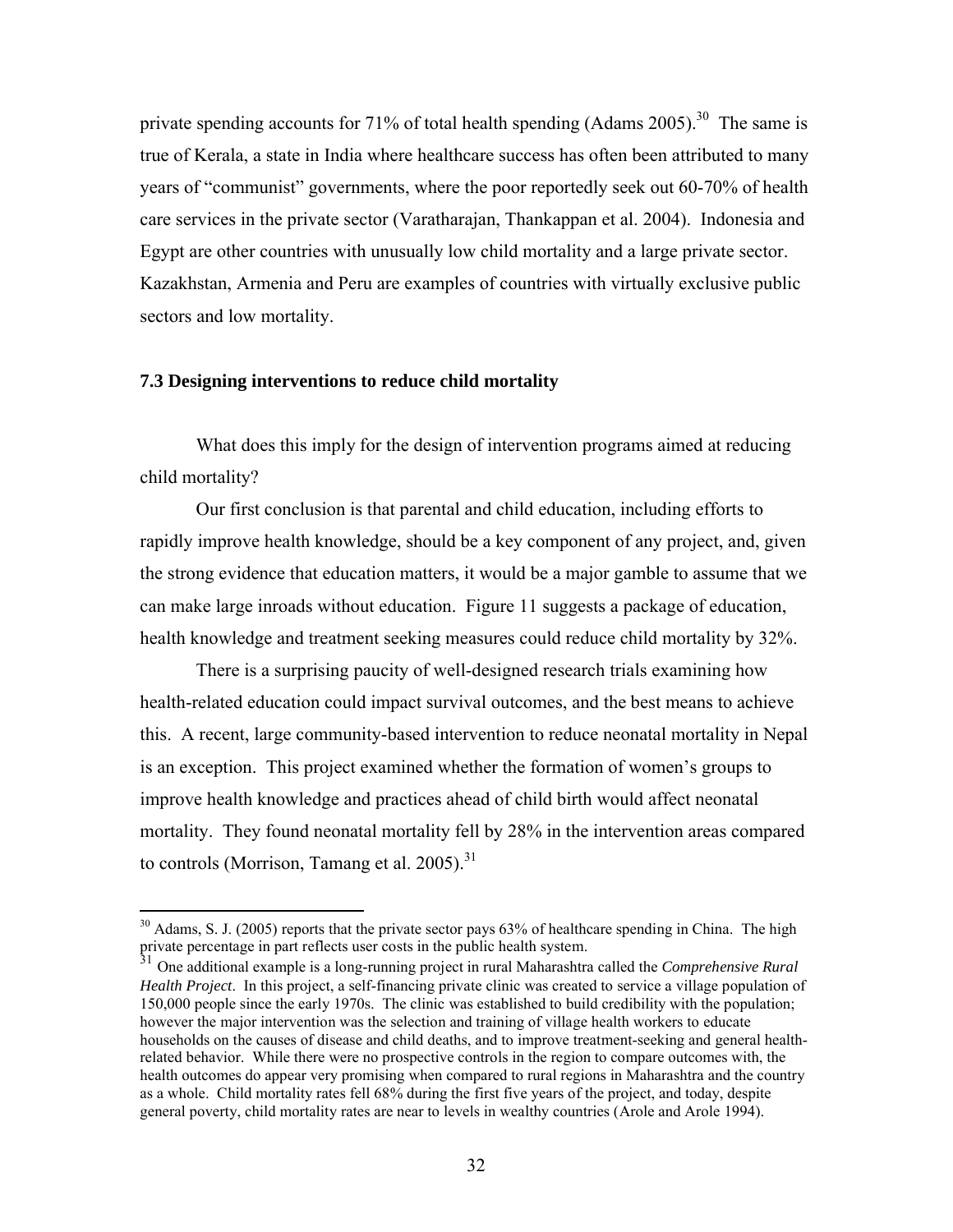Our second conclusion is that we don't necessarily need to build out a large public health system in order to achieve major declines in child mortality. In fact, it seems les risky, and probably more sustainable in most poor countries, to concentrate on improving education and health knowledge which can be passed on within communities and across generations. This empowers parents to seek out the best care for their children, and means they don't need to rely on political elites, public sector capacity, and national financial stability, in order to gain better mortality outcomes.

However, there are still important issues with ensuring proper supply. Communities may resist health education efforts when health services are not made available (Arole and Arole 1994). Loevinsohn and Harding (2005) discuss promising experiments with contracting out health services to the private sector. It is also important to understand how best to target measures to ensure the extremely poor receive services. Gwatkin, Bhuiya et al. (2004) discusses several experiments with different delivery systems that aim to target services to the poor. Finally, there is a need to better understand what services are unlikely to be provided in the private sector and the role of regulatory bodies.<sup>32</sup>

#### **8. Conclusions**

 $\overline{a}$ 

Despite years of effort to reduce child mortality, with sound scientific knowledge of the causes of disease, simple and inexpensive treatments that prevent deaths, and substantial foreign assistance and goodwill, there are several million preventable child deaths each year. Our main goal for this paper was to examine why child mortality varies so much across poor countries, and what can be done to reduce mortality.

The evidence we have presented suggests there is a route to low mortality that may achieve more, in regions where mortality remains high, than "traditional" programs which call for aggressive expansion of the public health sector. In order for these traditional programs to succeed, we need to ensure that sick children are brought to

 $32$  Our experience in trials to reduce child mortality in several remote regions of India and Africa is that the private sector covers most of the primary, secondary and tertiary services needed for maternal and child healthcare. However, some services, such as blood banks, would need to be coordinated, and there is a role for greater regulation and pricing transparency.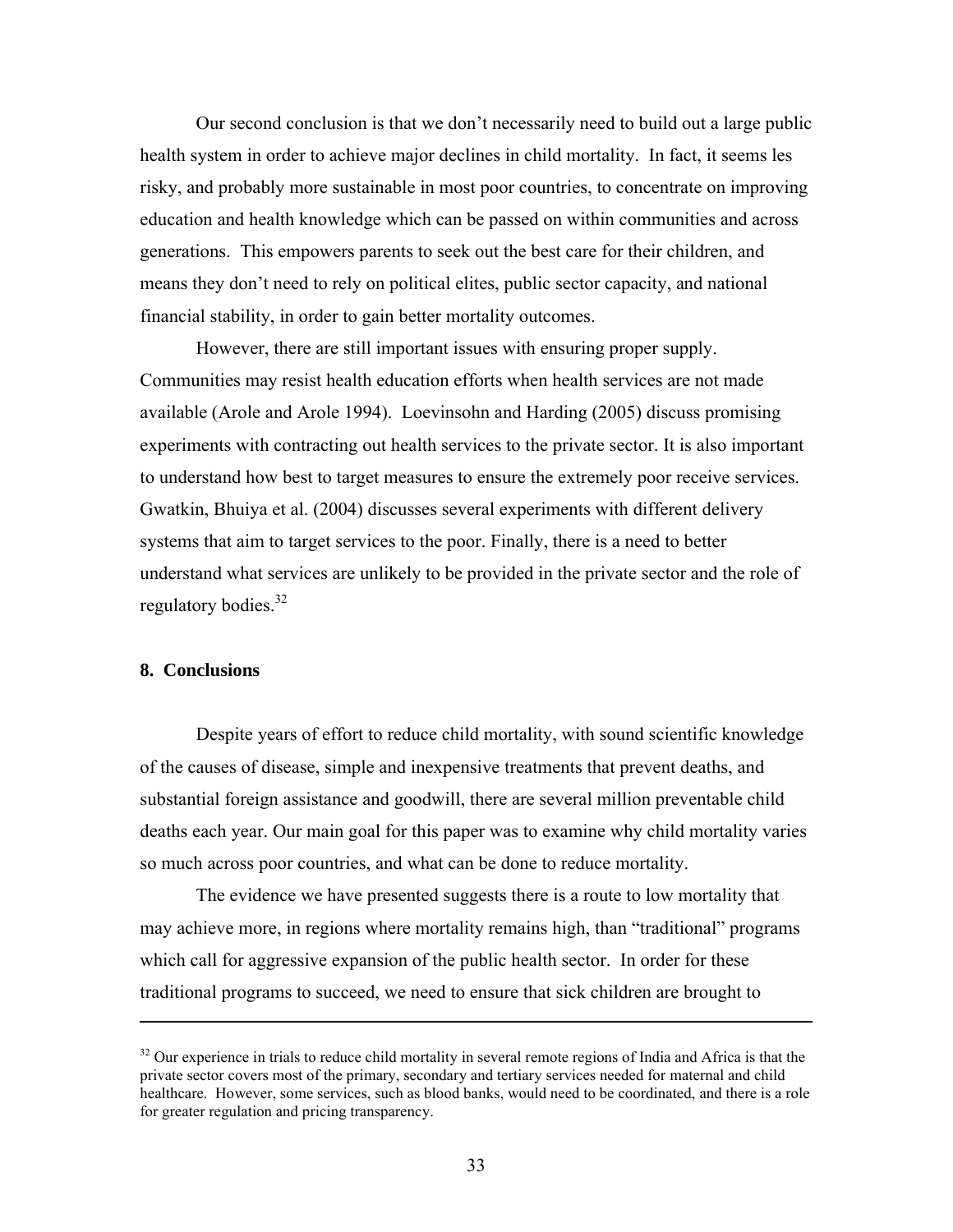clinics in time, we need to structure the public system to ensure it provides adequate care, we need to raise large amounts of new financing, and we must sustain such healthcare despite volatile public finances, bouts of political instability, and a local elite that is often not interested in helping those communities that suffer from high mortality.

Our evidence suggests an alternative route to low mortality. The biological bond between a parent and child ensures parents are every child's greatest advocate. If we can help the parent, by providing better health knowledge and general education, we can direct that powerful advocacy to tackle the causes of child deaths. If markets respond to parents who seek out appropriate care, a private healthcare sector could arise to provide adequate services. This alternative route to low mortality characterizes the impetus for notable improvement in health system in many low income nations today, and it could prove a highly effective and sustainable path for other countries where child mortality is still too high.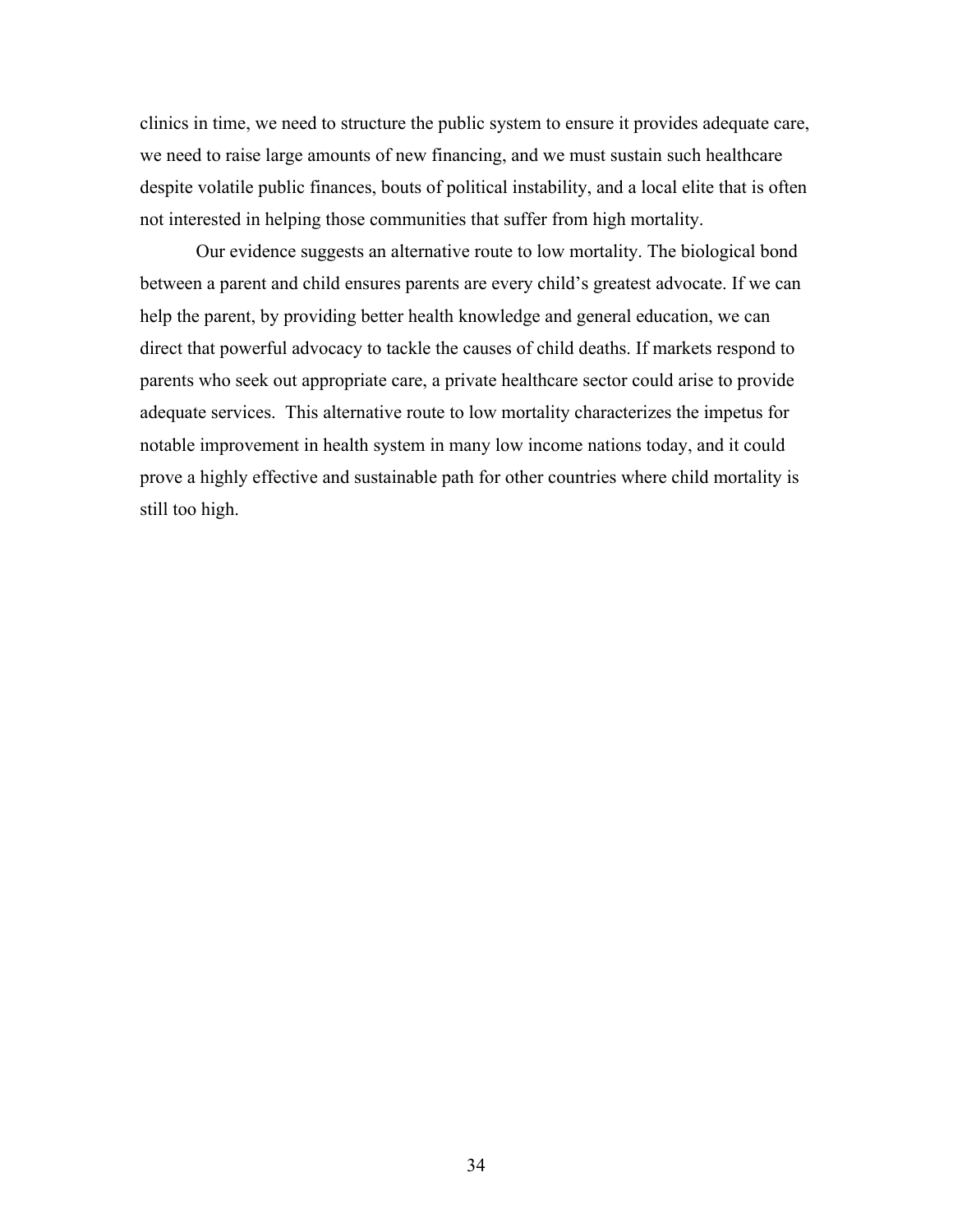## **References:**

- Aaby, P. and H. Jensen (2005). "Do measles vaccines have non-specific effects on mortality?" Bull World Health Organ **83**(3): 238.
- Acemoglu, D. and S. Johnson (2005). Disease and Development: The effect of life expectancy on economic growth**:** 75.
- Adams, S. J. (2005). Vietnam's Health Care System: A Macroeconomic Perspective. International Symposium on Health Care Systems in Asia, Hitotsubashi University, Tokyo.
- Arole, M. and R. Arole (1994). Jamkhed: A Comprehensive Rural Health Project. London, MacMillan Education Ltd.
- Bhatia, J. and J. Cleland (2004). "Health care of female outpatients in south-central India: comparing public and private sector provision." Health Policy Plan **19**(6): 402-9.
- Black, R. E., S. S. Morris, et al. (2003). "Where and why are 10 million children dying every year?" Lancet **361**(9376): 2226-34.
- Breman, J. G., M. S. Alilio, et al. (2004). "Conquering the intolerable burden of malaria: what's new, what's needed: a summary." Am J Trop Med Hyg **71**(2 Suppl): 1-15.
- Bryce, J., R. E. Black, et al. (2005). "Can the world afford to save the lives of 6 million children each year?" Lancet **365**(9478): 2193-200.
- Bryce, J., S. el Arifeen, et al. (2003). "Reducing child mortality: can public health deliver?" Lancet **362**(9378): 159-64.
- Bustreo, F., A. Harding, et al. (2003). "Can developing countries achieve adequate improvements in child health outcomes without engaging the private sector?" Bulletin of the World Health Organization **81**(12): 886-894.
- Commission on Macroeconomics and Health (2001). Macroeconomics and Health: Investing in Health for Economics Development. Geneva, World Health Organization**:** 213.
- Culter, D. and G. Miller (2005). "The Role of Public Health Improvements in Health Advances:The Twentieth-Century United States." Demography **42**(1): 1-22.
- Curtis, V. and S. Cairncross (2003). "Effect of washing hands with soap on diarrhoea risk in the community: a systematic review." Lancet Infect Dis **3**(5): 275-81.
- Darmstadt, G. L., Z. A. Bhutta, et al. (2005). "Evidence-based, cost-effective interventions: how many newborn babies can we save?" Lancet **365**(9463): 977- 88.
- Fewtrell, L., R. B. Kaufmann, et al. (2005). "Water, sanitation, and hygiene interventions to reduce diarrhoea in less developed countries: a systematic review and metaanalysis." Lancet Infect Dis **5**(1): 42-52.
- Filmer, D. and L. H. Pritchett (2001). "Estimating wealth effects without expenditure data--or tears: an application to educational enrollments in states of India." Demography **38**(1): 115-32.
- Fine, P. E. (2004). "Non-specific "non-effects" of vaccination." Bmj **329**(7478): 1297-8.
- Gwatkin, D. R., A. Bhuiya, et al. (2004). "Making health systems more equitable." Lancet **364**(9441): 1273-80.
- Hanson, K., K. Ranson, et al. (2001). Constraints to scaling up health interventions: A conceptual framework and empirical analysis. Commission on Macroeconomics and Health Working Paper Series WG5: 14, World Health Organization**:** 106.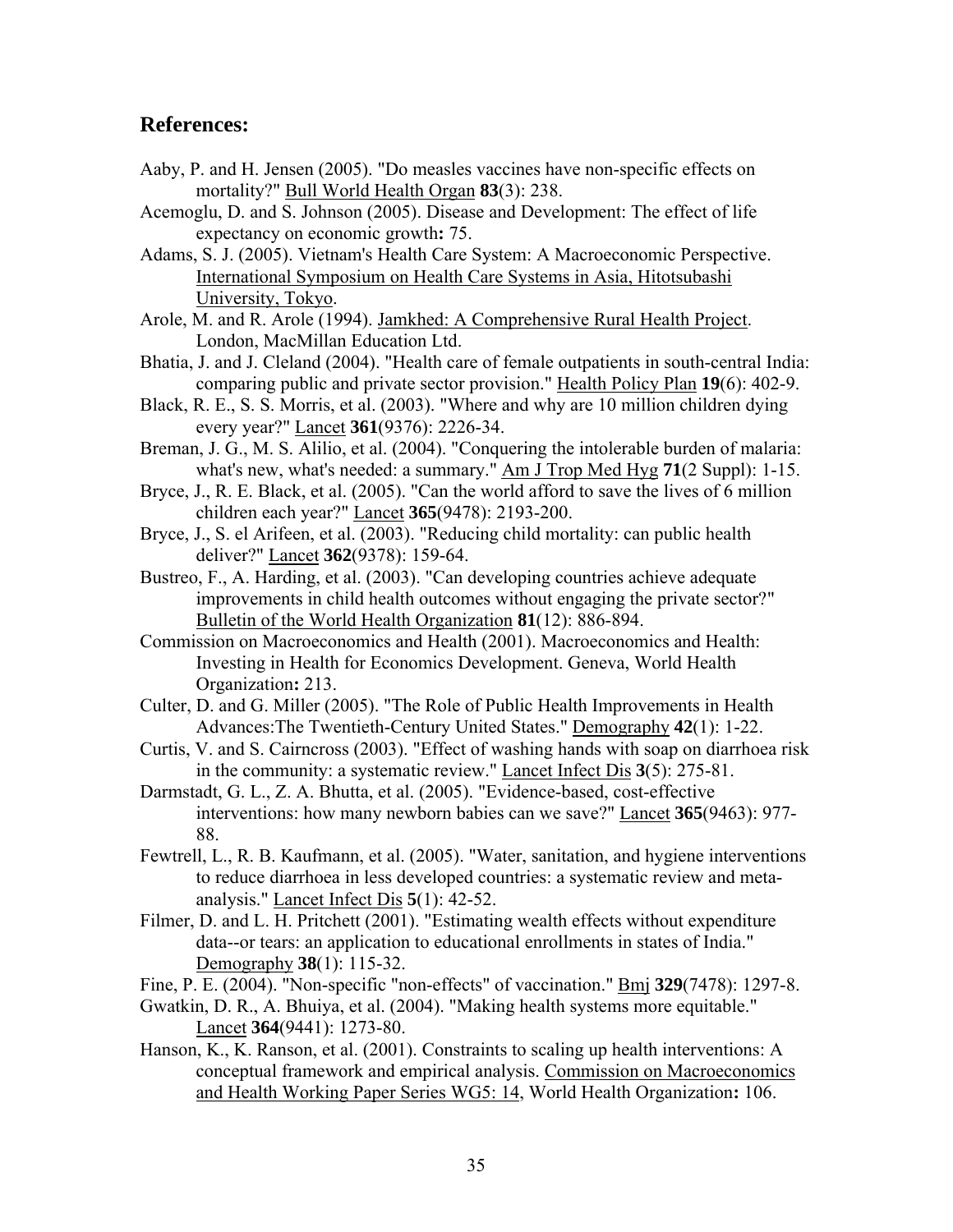- Hill, Z., B. Kirkwood, et al. (2004). Family and community practices that promote child survival, growth and development: A review of the evidence. Geneva, World Health Organization**:** 133.
- Jones, G., R. W. Steketee, et al. (2003). "How many child deaths can we prevent this year?" Lancet **362**(9377): 65-71.
- Keiser, J., B. H. Singer, et al. (2005). "Reducing the burden of malaria in different ecoepidemiological settings with environmental management: a systematic review." Lancet Infect Dis **5**(11): 695-708.
- Keith, R. (2005). "The Lancet's neonatal survival series." Lancet **365**(9474): 1845.
- Lawn, J. E., S. Cousens, et al. (2005). "4 million neonatal deaths: when? Where? Why?" Lancet **365**(9462): 891-900.
- Loevinsohn, B. and A. Harding (2005). "Buying results? Contracting for health service delivery in developing countries." Lancet **366**(9486): 676-81.
- Luby, S. P., M. Agboatwalla, et al. (2005). "Effect of handwashing on child health: a randomised controlled trial." Lancet **366**(9481): 225-33.
- Luby, S. P., M. Agboatwalla, et al. (2004). "Effect of intensive handwashing promotion on childhood diarrhea in high-risk communities in Pakistan: a randomized controlled trial." Jama **291**(21): 2547-54.
- Manzi, F., J. A. Schellenberg, et al. (2005). "Out-of-pocket payments for under-five health care in rural southern Tanzania." Health Policy Plan **20 Suppl 1**: i85-i93.
- Miguel, E. and M. Kremer (2004). "Worms: Indentifying impacts on education and health in the presence of treatment externalities." Econometrica **72**(1): 159-217.
- Morrison, J., S. Tamang, et al. (2005). "Women's health groups to improve perinatal care in rural Nepal." BMC Pregnancy Childbirth **5**(1): 6.
- Preker, A. S., A. Harding, et al. (2000). ""Make or buy" decisions in the production of health care goods and services: new insights from institutional economics and organizational theory." Bull World Health Organ **78**(6): 779-90.
- Rutstein, S. O., K. Johnson, et al. (2004). The DHS wealth index. Calverton, Md., ORC Macro MEASURE DHS+.
- Sachs, J. (2005). The end of poverty : economic possibilities for our time. New York, Penguin Press.
- Sastry, N. and S. Burgard (2005). "The prevalence of diarrheal disease among Brazilian children: trends and differentials from 1986 to 1996." Soc Sci Med **60**(5): 923-35.
- Sazawal, S. and R. E. Black (2003). "Effect of pneumonia case management on mortality in neonates, infants, and preschool children: a meta-analysis of community-based trials." Lancet Infect Dis **3**(9): 547-56.
- Scallan, E., S. E. Majowicz, et al. (2005). "Prevalence of diarrhoea in the community in Australia, Canada, Ireland, and the United States." Int J Epidemiol **34**(2): 454-60.
- Schmid, G., N. Broutet, et al. (2005). "The Lancet's neonatal survival series." Lancet **365**(9474): 1845.
- Sharif, S. K. (2005). "The Lancet's neonatal survival series." Lancet **365**(9474): 1845.
- Trevett, A. F., R. C. Carter, et al. (2005). "Mechanisms leading to post-supply water quality deterioration in rural Honduran communities." Int J Hyg Environ Health **208**(3): 153-61.
- Vaahtera, M., T. Kulmala, et al. (2000). "Epidemiology and predictors of infant morbidity in rural Malawi." Paediatr Perinat Epidemiol **14**(4): 363-71.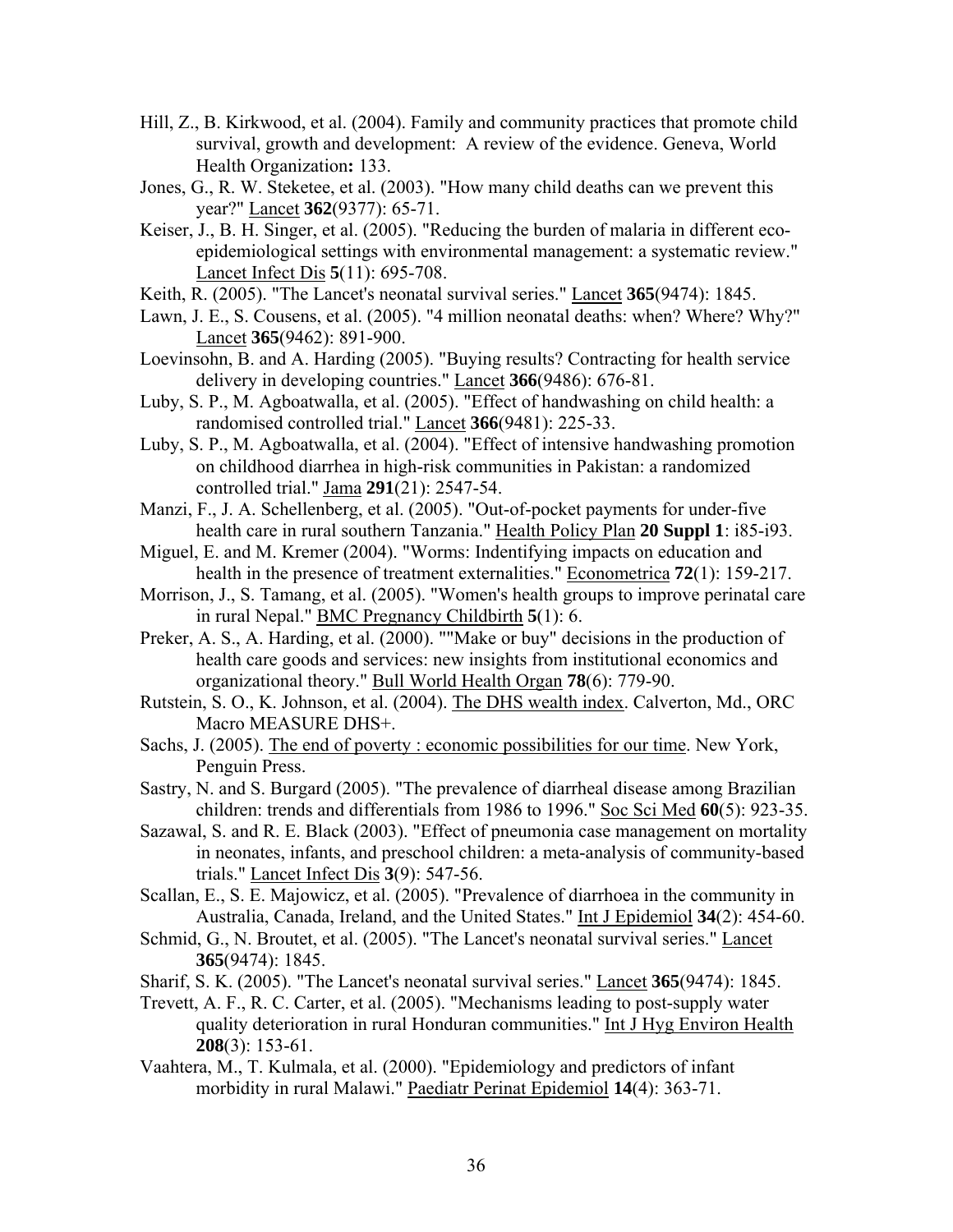- Vaeth, M. and E. Skovlund (2004). "A simple approach to power and sample size calculations in logistic regression and Cox regression models." Stat Med **23**(11): 1781-92.
- Varatharajan, D., R. Thankappan, et al. (2004). "Assessing the performance of primary health centres under decentralized government in Kerala, India." Health Policy Plan **19**(1): 41-51.
- Weil, D. (2005). Accounting for the effect of health on economic growth. Providence, RI**:**  59.
- Wooldridge, J. M. (2002). Econometric Analysis of Cross Section and Panel Data. Cambridge, The MIT Press.
- World Health Organization (2006). Integrated Management of Childhood Illness Chart Booklet. New York, World Health Organization, Division of Child Health and Development**:** 35.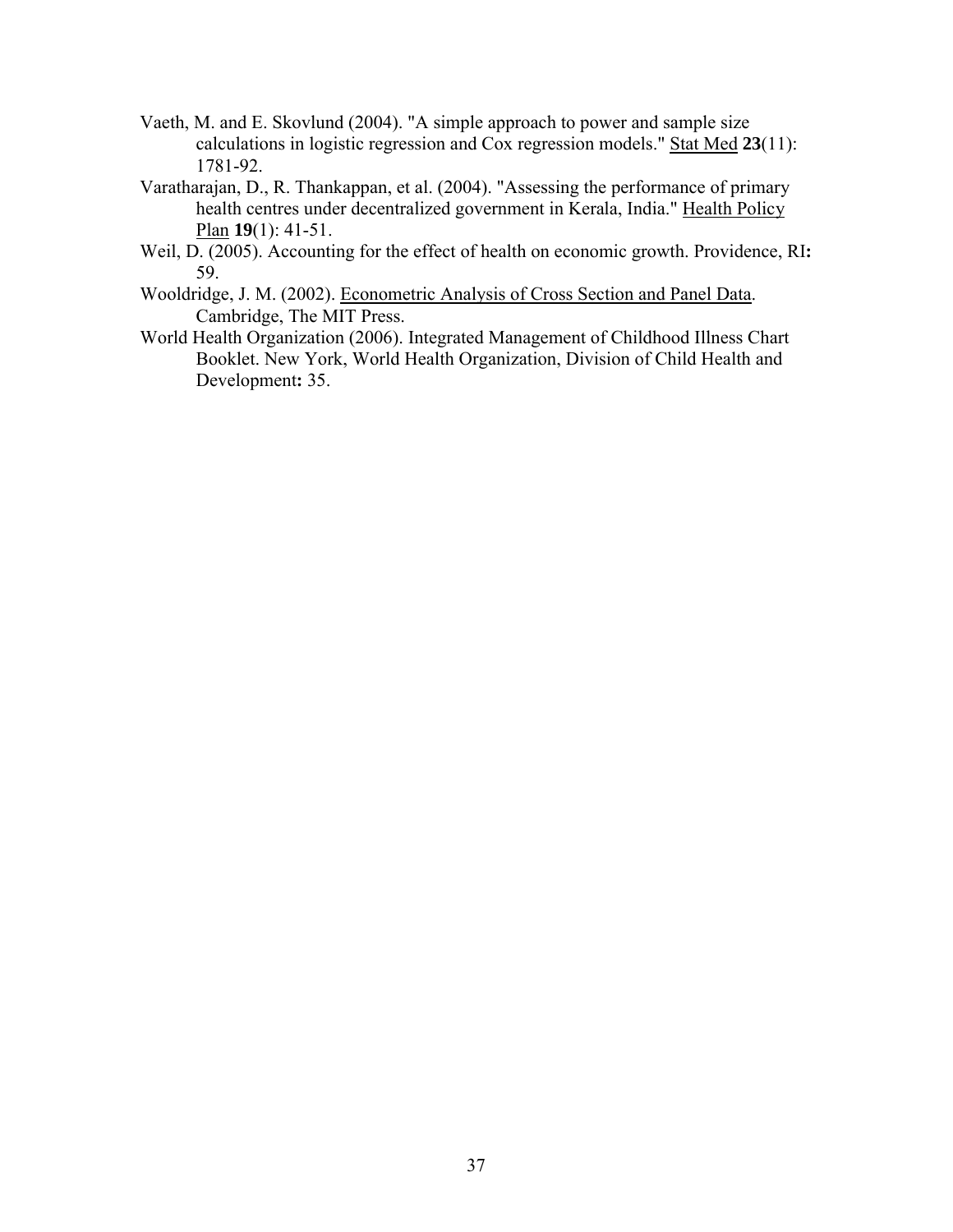### **Appendix 1: Data glossary and descriptions not included in section 4**

### *Child Deaths, Child Deaths 7+:*

See Section 4 for description. Child deaths is a dummy equal to one if the child died by the time of the interview, zero otherwise. Child deaths 7+ is a dummy set to one if the child survived to seven days of age, but died subsequently, and zero if it survived past seven days of age.

### *Treatment:*

See Section 4 for description. The first principal component of a set of variables listed in Table 1.

### *Morbidity indicators:*

See section 4 for description. Each morbidity indicator is the cluster average for the household level data for the following symptoms/diseases:

- Diarrhea: A dummy set to one if a child had diarrhea in the household in the previous two weeks
- Cough with fast breathing: A dummy set to one if a child had cough with fast breathing in the household in the previous two weeks
- Fever: A dummy set to one if a child had fever in the household in the previous two weeks

### *Wealth:*

DHS provides a single wealth indicator for many countries based on a principal components analysis of multiple indicators of wealth. We use this variable, however we exclude sanitation and water indicators when/if these are included in the DHS indicators. When DHS does not calculate a wealth variable, we have calculated a wealth index based on their methodology including, as best possible, the same variables they generally include when calculating their wealth index.

### *Education:*

We used the years of schooling for the mother and father separately as measures for education.

### *Improved Water:*

We used the standard WHO definition of improved water. Our dummy variable assigns each individual a 1 if they use piped or covered well water, and otherwise a zero. The households with zero will typically have access to surface water, uncovered wells, or other sources that are more likely to be polluted.

#### *Improved Sanitation:*

We used the standard WHO definition of improved sanitation. Our dummy variable is set to one if the individual use latrines, and zero otherwise.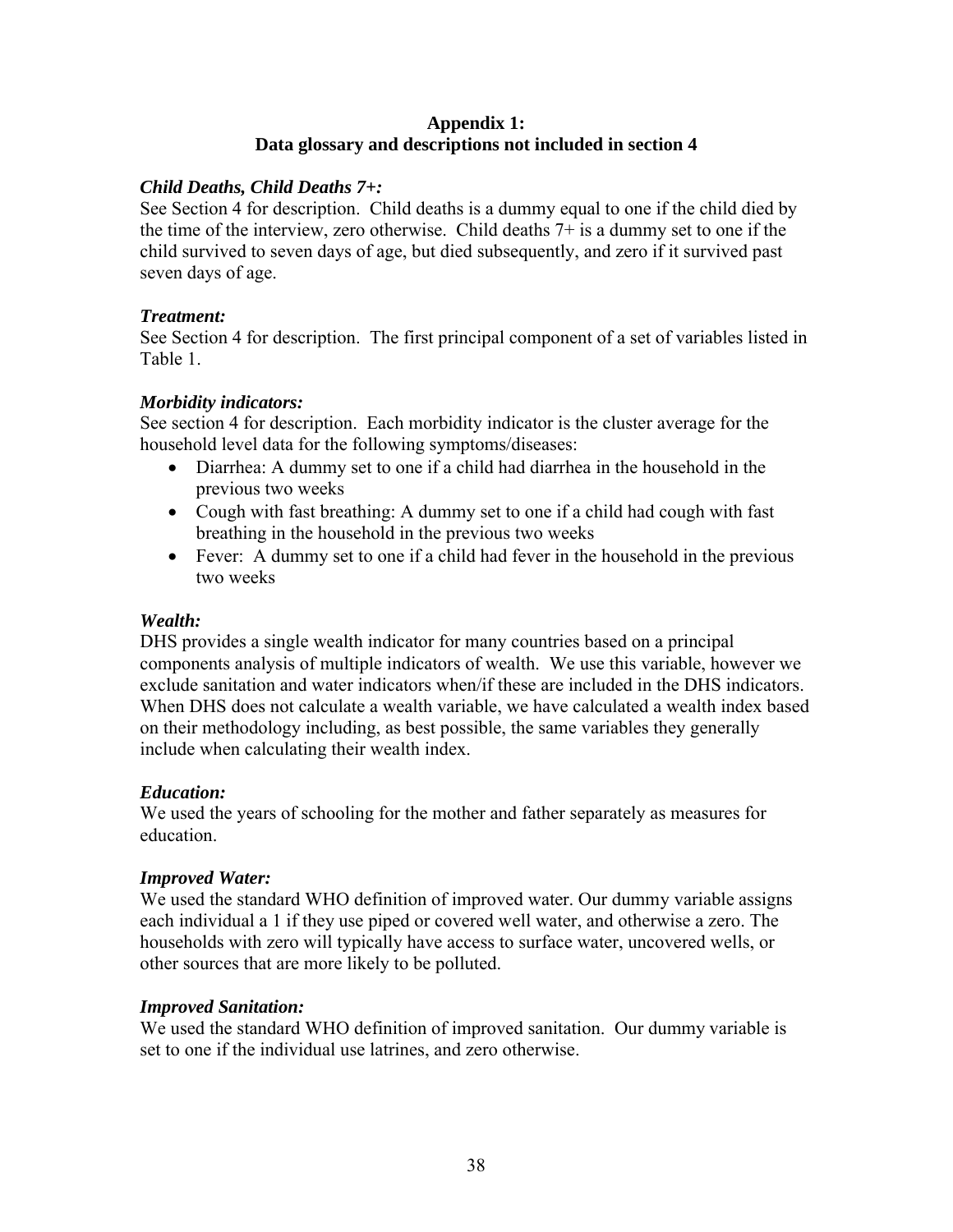#### *Time to get to the water source:*

Respondents are asked how many minutes it takes to get to their drinking source. We use this variable as an instrument for improved water in our robustness section.

#### *Distance to nearest public health facility:*

Where available this measures how far it is from the household to the nearest public health center. Where this is not available, the variable captures whether mothers report*: "when they are sick they do not seek healthcare for themselves because health services are 'very far away'"*. The latter question is less satisfactory since health centers may be "very far" because a mother believes they are not very helpful. To the extent this is the case the coefficient may overestimate the impact of the variabl.

#### *Months at Risk:*

Our regression equation calls for the months at risk to be included as an explanatory variable. We calculate the total number of months that the child would be exposed to disease risk if the child lived to the date of the survey period. This ensures that we calculate the total ex-ante "risk" facing the child, consistent with equation (2).

#### *Health Knowledge:*

In almost all DHS surveys they ask mothers whether they have heard of *oral rehydration therapy* (ORT), and whether they know of any modern methods of family-planning. We created a variable using principal components from these two indicators.

#### *Other Controls:*

We include national and regional dummy variables. The DHS data generally does not provide village indicators but does provide state/provinces or larger general regional indicators. We also include a dummy set to one if the household lives in an urban area. Additional control variables are described in our robustness discussion in Section 6.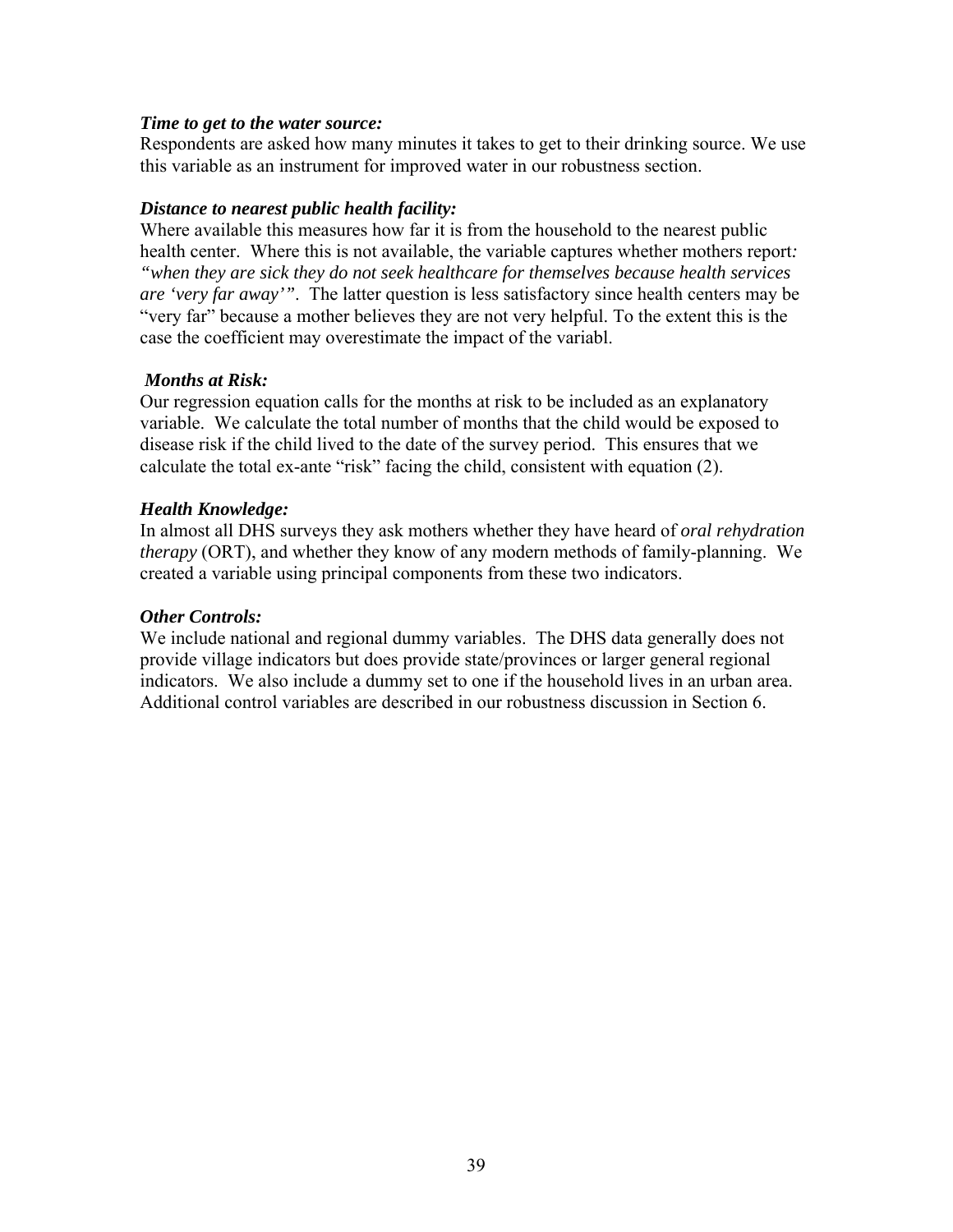### **Proportion of mothers and children that received the individual services used to generate Treatment**

|                                      | Ranking of household according to global<br><b>Treatment indicator</b> |            |                |  |  |  |
|--------------------------------------|------------------------------------------------------------------------|------------|----------------|--|--|--|
|                                      | <b>Bottom 10%</b>                                                      | Middle 10% | <b>Top 10%</b> |  |  |  |
| Percentage of mothers that had       |                                                                        |            |                |  |  |  |
| at least one antenatal visit         |                                                                        |            |                |  |  |  |
| during their last pregnancy          | 17%                                                                    | 78%        | 100%           |  |  |  |
| Percentage of mothers whose last     |                                                                        |            |                |  |  |  |
| child was delivered at a hospital or |                                                                        |            |                |  |  |  |
| health clinic                        | 3%                                                                     | 82%        | 95%            |  |  |  |
| Did your most recent living child    |                                                                        |            |                |  |  |  |
| receive these vaccinations?          |                                                                        |            |                |  |  |  |
| <b>BCG</b>                           | $0\%$                                                                  | 97%        | $100\%$        |  |  |  |
| DPT <sub>1</sub>                     | $7\%$                                                                  | 96%        | $100\%$        |  |  |  |
| Poio1                                | 28%                                                                    | 97%        | $100\%$        |  |  |  |
| DPT <sub>2</sub>                     | 3%                                                                     | 92%        | 100%           |  |  |  |
| Polio <sub>2</sub>                   | 16%                                                                    | 92%        | $100\%$        |  |  |  |
| DPT3                                 | $0\%$                                                                  | 83%        | 100%           |  |  |  |
| Polio3                               | $0\%$                                                                  | 57%        | 100%           |  |  |  |

Source: Authors calculations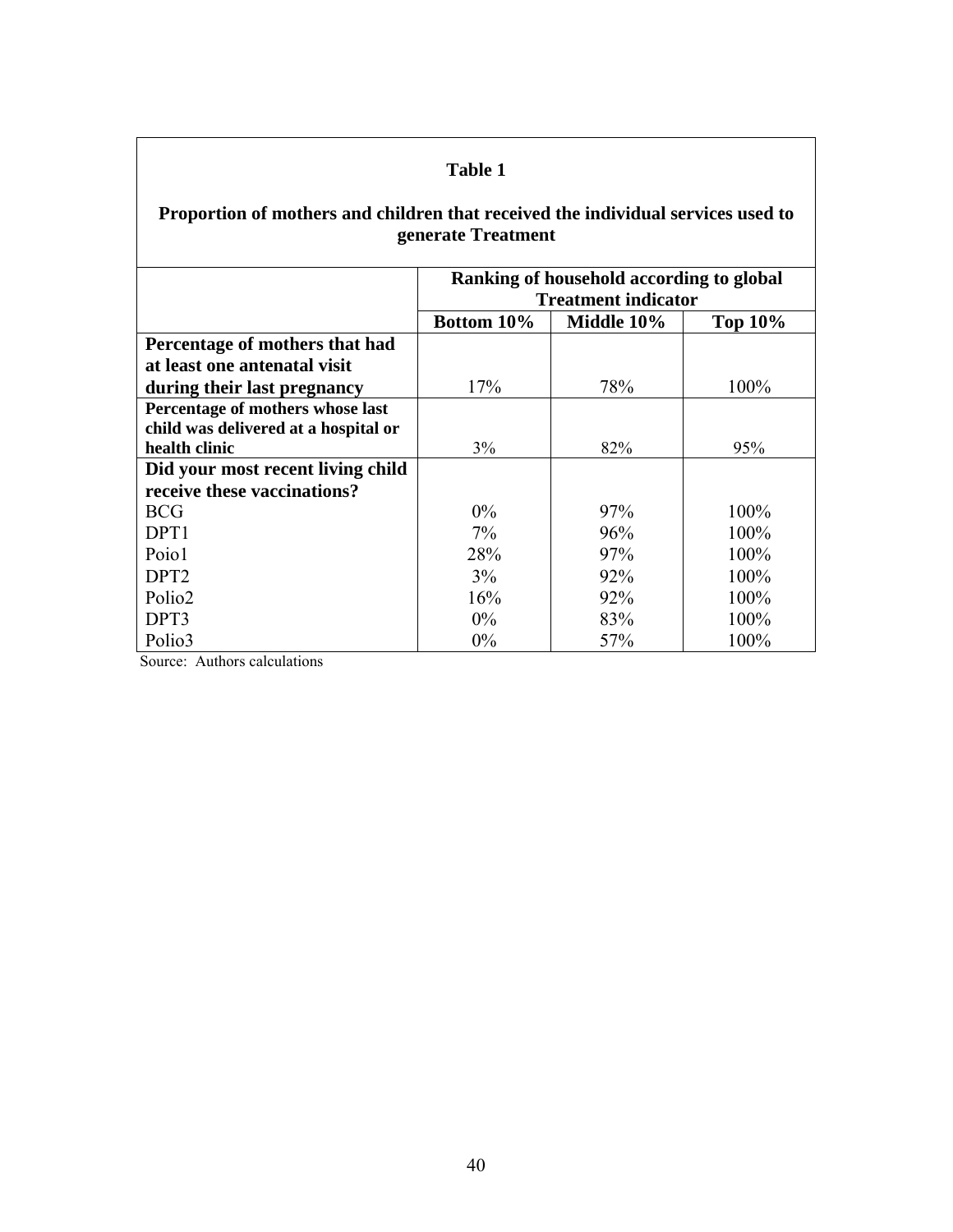# **Simplified WHO classification rubric for sick children presenting to a clinic with symptoms of disease**

| <b>Primary</b><br>Symptom:                                                                                                   | <b>Additional</b><br><b>Symptoms:</b>                                       | <b>Classify as:</b>              | <b>Treatment:</b>                                        |
|------------------------------------------------------------------------------------------------------------------------------|-----------------------------------------------------------------------------|----------------------------------|----------------------------------------------------------|
| Cough                                                                                                                        | Fast breathing, and/or,<br>chest indrawing, and/or<br>stridor in calm child | Pneumonia or severe<br>pneumonia | Antibiotics and<br>urgent hospitalization<br>if severe   |
| Fever                                                                                                                        | No signs of pneumonia,<br>measles, or severe febrile<br>disease             | Malaria                          | Oral anti-malarial                                       |
| <b>Diarrhea</b><br>Lethargic or unconscious,<br>sunken eyes, not able to drink,<br>skin pinch goes back slowly,<br>irritable |                                                                             | Severe or some<br>dehydration    | Fluid (ORT) and<br>food. Refer to<br>hospital if severe. |
|                                                                                                                              | Blood in stool                                                              | Dysentery                        | Treat with oral<br>antibiotic                            |

Source:(World Health Organization 2006)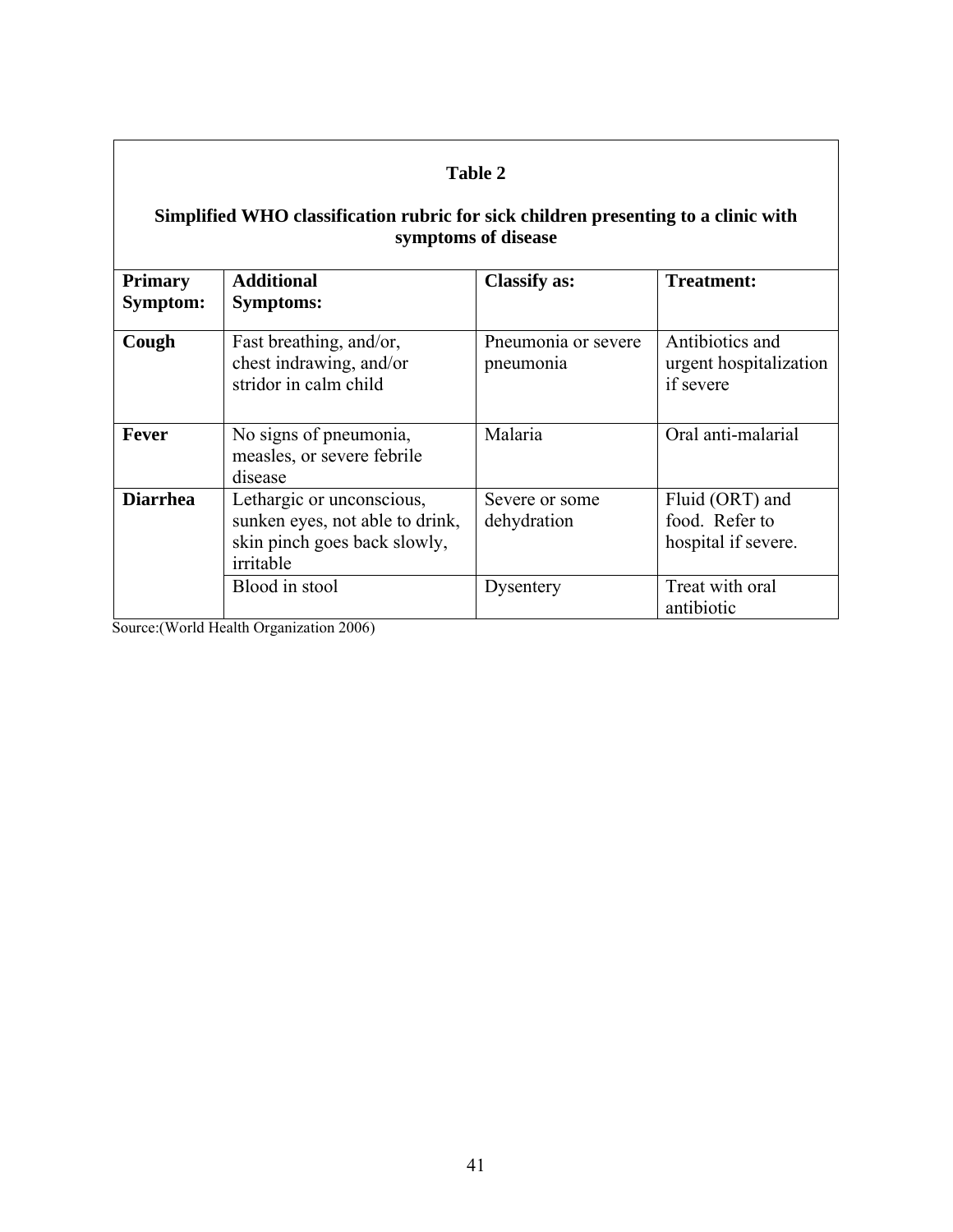# **Summary statistics for selected variables**

|                      |        | <b>Child</b> | <b>Deaths</b>  | <b>Child</b><br>Deaths 7+ |           | <b>Treatment</b> |           | <b>Diarrhea</b> |           | Cough & Fast<br><b>Breathing</b> |           | Fever     |           | <b>Improved</b><br>Water |           | <b>Improved</b><br>Sanitation |           | Mother's<br>vears of<br>schooling |           | <b>Father's</b><br>vears of<br>schooling |                  |
|----------------------|--------|--------------|----------------|---------------------------|-----------|------------------|-----------|-----------------|-----------|----------------------------------|-----------|-----------|-----------|--------------------------|-----------|-------------------------------|-----------|-----------------------------------|-----------|------------------------------------------|------------------|
|                      | Pre5>0 | <b>Mean</b>  | <b>SD</b>      | Mean                      | <b>SD</b> | <b>Mean</b>      | <b>SD</b> | Mean            | <b>SD</b> | Mean                             | <b>SD</b> | Mean      | <b>SD</b> | Mean                     | <b>SD</b> | Mean                          | <b>SD</b> | Mean                              | <b>SD</b> | <b>Mean</b>                              | <b>SD</b>        |
| <b>All countries</b> | 244278 | 0.058        | 0.200          | 0.036                     | 0.158     | 0.000            | 1.568     | 0.22            | 0.17      | 0.20                             | 0.17      | 0.37      | 0.21      | 0.64                     | 0.48      | 0.60                          | 0.49      | 4.5                               | 4.6       | 5.7                                      | 4.9              |
| Africa               | 12199  | 0.075        | 0.224          | 0.050                     | 0.183     | $-0.114$         | 1.640     | 0.24            | 0.17      | 0.19                             | 0.16      | 0.41      | 0.20      | 0.61                     | 0.49      | 0.60                          | 0.49      | 3.3                               | 4.1       | 4.4                                      | 4.8              |
| Asia                 | 7869   | 0.046        | 0.180          | 0.024                     | 0.132     | $-0.048$         | 1.580     | 0.18            | 0.17      | 0.18                             | 0.17      | 0.31      | 0.20      | 0.67                     | 0.47      | 0.54                          | 0.50      | 5.3                               | 4.9       | 7.0                                      | 4.8              |
| Latin America        | 43596  | 0.034        | 0.155          | 0.020                     | 0.117     | 0.371            | .273      | 0.2             | 0.18      | 0.26                             | 0.21      | 0.35      | 0.21      | 0.66                     | 0.47      | 0.73                          | 0.44      | 6.1                               | 4.5       | 6.8                                      | 4.6              |
| <b>Bangladesh</b>    | 5421   | 0.049        | 0.188          | 0.025                     | 0.132     | 0.187            | 1.194     | 0.09            | 0.08      | 0.22                             | 0.13      | 0.45      | 0.16      | 0.96                     | 0.19      | 0.89                          | 0.31      | 3.9                               | 3.8       | 4.3                                      | 4.5              |
| <b>Brazil</b>        | 3808   | 0.032        | 0.146          | 0.020                     | 0.116     | 0.960            | 1.062     | 0.17            | 0.18      | 0.27                             | 0.22      | 0.32      | 0.22      | 0.92                     | 0.26      | 0.82                          | 0.38      | 5.8                               | 3.8       | 5.4                                      | 4.0              |
| Colombia             | 3656   | 0.019        | 0.124          | 0.008                     | 0.078     | 0.773            | 1.079     | 0.17            | 0.19      | <b>NA</b>                        | <b>NA</b> | 0.30      | 0.24      | 0.89                     | 0.31      | 0.89                          | 0.31      | 7.3                               | 3.9       | 7.2                                      | 4.1              |
| Egypt                | 4761   | 0.035        | 0.158          | 0.020                     | 0.118     | 0.714            | 0.934     | 0.27            | 0.2       | 0.14                             | 0.16      | 0.40      | 0.24      | 0.82                     | 0.38      | 0.92                          | 0.27      | 6.3                               | 5.8       | 8.3                                      | 5.6              |
| <b>Ethiopia</b>      | 7276   | 0.083        | 0.237          | 0.054                     | 0.193     | $-1.517$         | 1.632     | 0.30            | 0.16      | 0.28                             | 0.16      | 0.37      | 0.18      | 0.62                     | 0.49      | 0.20                          | 0.40      | 1.2                               | 2.8       | 2.3                                      | 3.9              |
| Ghana                | 2789   | 0.058        | 0.205          | 0.027                     | 0.139     | 0.394            | 1.298     | 0.2             | 0.17      | 0.13                             | 0.15      | 0.27      | 0.19      | 0.39                     | 0.49      | 0.60                          | 0.49      | 4.1                               | 4.5       | 6.0                                      | 5.7              |
| India                | 3960   | 0.056        | 0.196          | 0.030                     | 0.143     | $-0.455$         | 1.751     | 0.2             | 0.17      | 0.21                             | 0.17      | 0.32      | 0.19      | 0.77                     | 0.42      | 0.40                          | 0.49      | 3.9                               | 4.7       | 6.4                                      | 5.0              |
| Indonesia            | 15542  | 0.032        | 0.159          | 0.018                     | 0.120     | 0.132            | 1.460     | 0.1             | 0.13      | 0.09                             | 0.13      | 0.28      | 0.21      | 0.39                     | 0.49      | 0.57                          | 0.49      | 7.9                               | 3.9       | 8.4                                      | 4.1              |
| Kenva                | 3996   | 0.060        | 0.205          | 0.036                     | 0.156     | 0.241            | 1.376     | 0.2             | 0.17      | 0.23                             | 0.16      | 0.49      | 0.21      | 0.38                     | 0.49      | 0.75                          | 0.43      | 6.6                               | 4.2       | 7.6                                      | 4.6              |
| Morocco              | 4813   | 0.032        | 0.152          | 0.016                     | 0.107     | 0.825            | 0.980     | 0.14            | 0.13      | 0.14                             | 0.14      | 0.30      | 0.19      | 0.73                     | 0.44      | 0.75                          | 0.43      | 2.6                               | 4.3       | 4.0                                      | 5.0              |
| Mozambique           | 7035   | 0.087        | 0.244          | 0.063                     | 0.209     | 0.307            | .526      | 0.18            | 0.13      | 0.13                             | 0.13      | 0.33      | 0.19      | 0.62                     | 0.48      | 0.55                          | 0.50      | 2.5                               | 2.8       | 4.1                                      | $\overline{3.3}$ |
| <b>Nepal</b>         | 4766   | 0.053        | 0.185          | 0.028                     | 0.135     | $-0.040$         | 1.275     | 0.25            | 0.13      | 0.28                             | 0.18      | 0.38      | 0.15      | 0.38                     | 0.48      | 0.25                          | 0.43      | 1.5                               | 3.0       | 4.5                                      | 4.2              |
| Nigeria              | 3791   | 0.087        | 0.232          | 0.055                     | 0.184     | $-1.228$         | 1.650     | 0.24            | 0.19      | 0.14                             | 0.14      | 0.40      | 0.20      | 0.49                     | 0.50      | 0.71                          | 0.45      | 4.2                               | 4.8       | 5.8                                      | 5.6              |
| Peru                 | 10604  | 0.030        | 0.150          | 0.017                     | 0.112     | 0.495            | 1.153     | 0.20            | 0.17      | 0.22                             | 0.18      | 0.31      | 0.19      | 0.70                     | 0.46      | 0.66                          | 0.47      | 7.4                               | 4.4       | 8.9                                      | 4.0              |
| <b>Phillippines</b>  | 4962   | 0.026        | 0.138          | 0.013                     | 0.098     | 0.512            | .283      | 0.14            | 0.16      | 0.13                             | 0.15      | 0.30      | 0.21      | 0.55                     | 0.50      | 0.83                          | 0.37      | 9.0                               | 3.9       | 8.7                                      | 4.1              |
| <b>South Africa</b>  | 4187   | 0.043        | 0.19           | 0.031                     | 0.162     | 0.631            | 1.147     | 0.16            | 0.18      | 0.21                             | 0.21      | <b>NA</b> | <b>NA</b> | 0.78                     | 0.41      | 0.83                          | 0.38      | 8.3                               | 3.8       | 7.6                                      | 4.4              |
| Tanzania             | 2137   | 0.089        | 0.244          | 0.060                     | 0.200     | 0.760            | 1.034     | 0.17            | 0.12      | 0.20                             | 0.13      | 0.45      | 0.19      | 0.79                     | 0.40      | 0.80                          | 0.40      | 5.1                               | 3.7       | <b>NA</b>                                | <b>NA</b>        |
| <b>Turkey</b>        | 2695   | 0.032        | $0.14^{\circ}$ | 0.015                     | 0.098     | 0.156            | 1.404     | 0.36            | 0.25      | <b>NA</b>                        | <b>NA</b> | <b>NA</b> | <b>NA</b> | 0.69                     | 0.46      | 0.97                          | 0.17      | 5.0                               | 3.7       | 7.0                                      | 3.9              |
| Uganda               | 4275   | 0.072        | 0.210          | 0.049                     | 0.173     | 0.056            | 1.363     | 0.27            | 0.16      | 0.28                             | 0.16      | 0.53      | 0.23      | 0.38                     | 0.48      | 0.83                          | 0.38      | 4.4                               | 3.8       | 6.6                                      | 4.2              |
| <b>Vietnam</b>       | 1906   | 0.011        | 0.093          | 0.005                     | 0.060     | 0.590            | 1.302     | 0.1             | 0.14      | 0.20                             | 0.18      | 0.28      | 0.21      | 0.74                     | 0.44      | 0.78                          | 0.41      | 7.1                               | 3.8       | 7.8                                      | 3.7              |

Source: Calculated from DHS survey data for each country, see text for definitions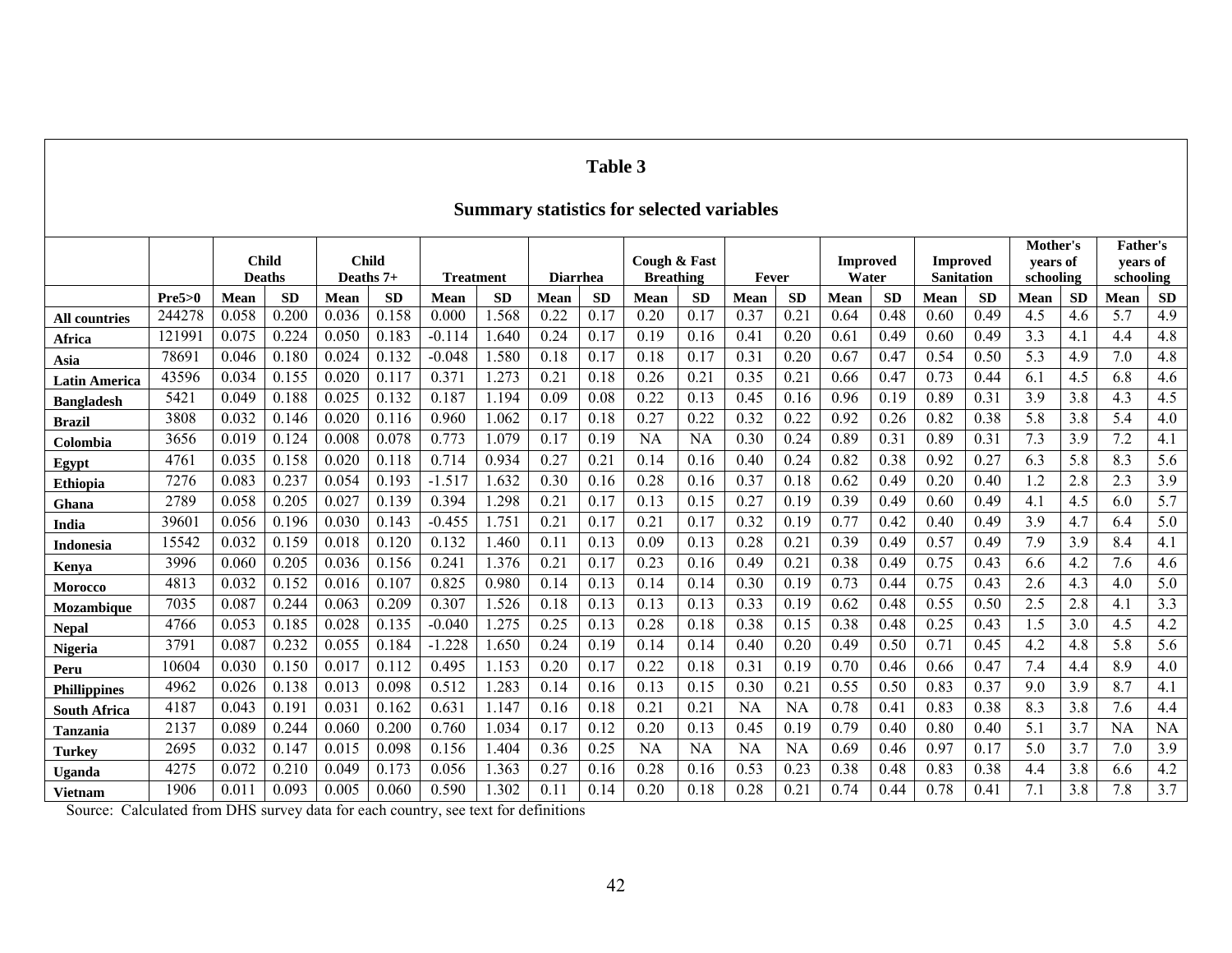#### **Examples of Regression results from the four largest countries by population (Dependent variable:** *Child Deaths 7+***)**

|                               | <b>Bangladesh</b>    |              | <b>Brazil</b> |                       | India                 |                       | <b>Indonesia</b> |                       |
|-------------------------------|----------------------|--------------|---------------|-----------------------|-----------------------|-----------------------|------------------|-----------------------|
|                               |                      | $\mathbf{I}$ | I             | $\mathbf{I}$          | I                     | $\mathbf{I}$          | I                | $\mathbf{I}$          |
| <b>Treatment</b>              | $-0.156^*$           | $-0.157***$  | $-0.201$      | $-0.198$ **           | $-0.031$              | $-0.030$              | $-0.182$ **      | $-0.190$ **           |
|                               | (0.036)              | (0.036)      | (0.062)       | (0.062)               | (0.022)               | (0.022)               | (0.041)          | (0.042)               |
| <b>Diarrhea</b>               | 0.620                |              | 0.301         |                       | $0.363$ **            |                       | $-0.134$         |                       |
|                               | (0.828)              |              | (0.645)       |                       | (0.178)               |                       | (0.663)          |                       |
| Cough &                       | $-0.455$             |              | $-0.624$      |                       | 0.051                 |                       | $1.338^{**}$     |                       |
| <b>Fast Breathing</b>         | (0.582)              |              | (0.599)       |                       | (0.190)               |                       | (0.578)          |                       |
| Fever                         | $1.035$ <sup>*</sup> |              | $-0.315$      |                       | 0.141                 |                       | $-0.591$         |                       |
|                               | (0.537)              |              | (0.545)       |                       | (0.176)               |                       | (0.450)          |                       |
|                               |                      | $-0.393$     |               | 0.233                 |                       | 0.039                 |                  | 0.052                 |
| <b>Improved Water</b>         |                      | (0.322)      |               | (0.378)               |                       | (0.104)               |                  | (0.149)               |
|                               |                      | $-0.094$     |               | $-0.196$              |                       | $-0.029$              |                  | $-0.045$              |
| <b>Improved Sanitation</b>    |                      | (0.190)      |               | (0.286)               |                       | (0.081)               |                  | (0.147)               |
|                               | $-0.074$ **          | $-0.071$ **  | $-0.089$ **   | $-0.090**$            | $-0.043***$           | $-0.043***$           | $-0.047$ **      | $-0.045$ **           |
| <b>Mother's education</b>     | (0.029)              | (0.029)      | (0.037)       | (0.038)               | (0.010)               | (0.010)               | (0.025)          | (0.025)               |
|                               | 0.000                | $-0.001$     | $-0.158$      | $-0.158$ <sup>*</sup> | $-0.018$ <sup>*</sup> | $-0.019$ <sup>*</sup> | $-0.060^{\circ}$ | $-0.061$ <sup>*</sup> |
| <b>Father's Education</b>     | (0.023)              | (0.023)      | (0.051)       | (0.051)               | (0.007)               | (0.007)               | (0.025)          | (0.026)               |
| <b>Urban</b>                  | 0.190                | 0.194        | 0.270         | 0.293                 | 0.038                 | 0.050                 | $-0.549***$      | $-0.539$ *            |
|                               | (0.161)              | (0.162)      | (0.280)       | (0.289)               | (0.079)               | (0.082)               | (0.193)          | (0.186)               |
|                               | $0.015***$           | $0.015^{**}$ | $0.020***$    | $0.020***$            | $0.037***$            | $0.037***$            | $0.014***$       | $0.014***$            |
| Months at risk                | (0.004)              | (0.004)      | (0.006)       | (0.005)               | (0.001)               | (0.001)               | (0.005)          | (0.005)               |
| Wealth                        | $-0.056$             | $-0.058$     | $-0.037$      | 0.000                 | $-0.108$ ***          | $-0.106$              | $-0.032$         | $-0.034$              |
|                               | (0.041)              | (0.041)      | (0.065)       | (0.062)               | (0.017)               | (0.018)               | (0.031)          | (0.031)               |
| <b>Seasonal dummies</b>       | Yes                  |              | Yes           |                       | Yes                   |                       | Yes              |                       |
| <b>State/Region dummies</b>   | Yes                  | Yes          | Yes           | Yes                   | Yes                   | Yes                   | Yes              | Yes                   |
| <b>Diagnostic statistics:</b> |                      |              |               |                       |                       |                       |                  |                       |
| P-value for joint test of     | 0.182                | 0.434        | 0.510         | $\overline{0.699}$    | 0.048                 | 0.877                 | 0.113            | 0.900                 |
| <b>Significance of</b>        |                      |              |               |                       |                       |                       |                  |                       |
| Morbidity/water&              |                      |              |               |                       |                       |                       |                  |                       |
| sanitation indicators         |                      |              |               |                       |                       |                       |                  |                       |
| $\mathbf N$                   | 6753                 | 6746         | 3504          | 3495                  | 41508                 | 41504                 | 17596            | 17537                 |
| Probability > $F$             | 0.0000               | 0.0000       | 0.0000        | 0.0000                | 0.0000                | 0.0000                | 0.0000           | 0.0000                |
| $\mathbf{F}$                  | 7.76                 | 9.14         | 4.93          | 5.64                  | 31.47                 | 34.77                 | 7.47             | 7.14                  |

Note: See section 5.1 for a description of the regressions*. Child Deaths 7+* is a dummy variable set to zero if the child is alive, and one if the died more than seven days after birth.

\*\*\* : denotes coefficient significant at 1% level<br>\*\* : denotes coefficient significant at 5% level<br>\* : denotes coefficient significant at 10% level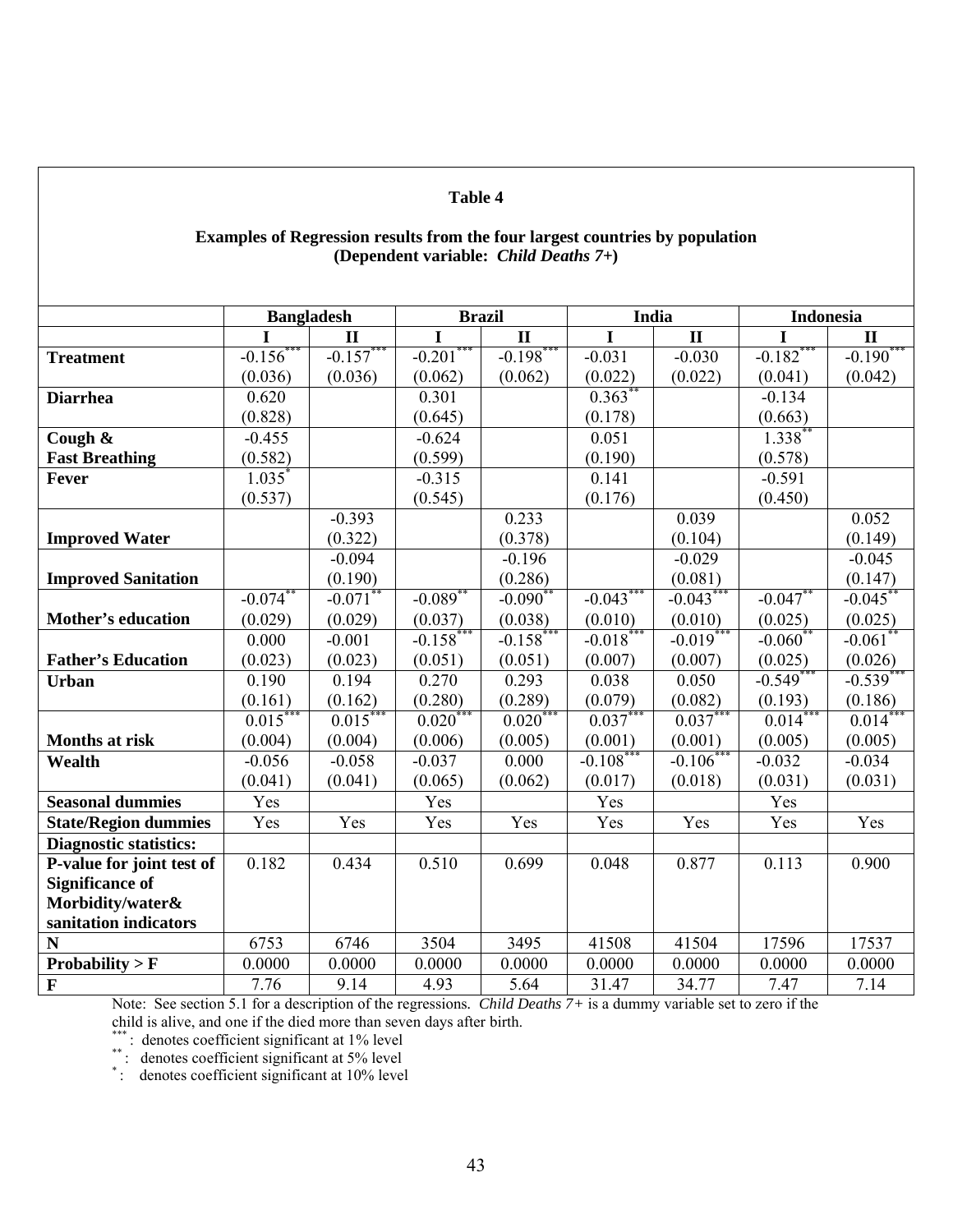|                        |                           | Table $5:$                             |                        |                        |                        |  |  |
|------------------------|---------------------------|----------------------------------------|------------------------|------------------------|------------------------|--|--|
|                        |                           | <b>Results from global regressions</b> |                        |                        |                        |  |  |
|                        |                           | Dependent Variable: Child Deaths 7+    |                        |                        |                        |  |  |
|                        | <b>OLS</b><br>IV<br>Logit |                                        |                        |                        |                        |  |  |
|                        |                           |                                        | <b>Cluster</b>         |                        |                        |  |  |
|                        |                           |                                        | averages,              |                        |                        |  |  |
|                        | Unadjusted                | <b>Matched</b>                         | matched                | Unadjusted             |                        |  |  |
|                        | data                      | data                                   | data                   | data                   | <b>Heckman</b>         |  |  |
| <b>Treatment</b>       | $-0.1164$ <sup>*</sup>    | $-0.1123$                              | $-0.0079$              | $-0.0057$              | $-0.0043$              |  |  |
|                        | (0.0073)                  | (0.0065)                               | (0.0011)               | (0.0003)               | (0.0009)               |  |  |
| <b>Diarrhea</b>        | 0.3475                    | 0.3083                                 | $0.0150^*$             | 0.0151                 | 0.0154                 |  |  |
|                        | (0.0691)                  | (0.0611)                               | (0.0042)               | (0.0027)               | (0.0034)               |  |  |
| Cough &                | 0.0136                    | $-0.0344$                              | $-0.0048$              | $-0.0003$              | 0.0000                 |  |  |
| <b>Fast Breathing</b>  | (0.0748)                  | (0.0659)                               | (0.0037)               | (0.0029)               | (0.0033)               |  |  |
| <b>Fever</b>           | 0.1569                    | 0.1444                                 | 0.0101                 | 0.0062                 | $0.0063$ <sup>*</sup>  |  |  |
|                        | (0.0624)                  | (0.0548)                               | (0.0040)               | (0.0024)               | (0.0034)               |  |  |
| Mother's               | $-0.0257$                 | $-0.0306$                              | $-0.0015$ <sup>*</sup> | $-0.0003$ <sup>*</sup> | $-0.0003$              |  |  |
| <b>Education</b>       | (0.0044)                  | (0.0038)                               | (0.0004)               | (0.0001)               | (0.0002)               |  |  |
| Father's               | $-0.0210^*$               | $-0.0203$ <sup>*</sup>                 | $-0.0009$              | $-0.0007$ **           | $-0.0007$              |  |  |
| <b>Education</b>       | (0.0034)                  | (0.0029)                               | (0.0004)               | (0.0001)               | (0.0001)               |  |  |
| <b>Urban</b>           | $-0.0641$ <sup>*</sup>    | $-0.0265$                              | 0.0014                 | $-0.0021$ <sup>*</sup> | $-0.0026$ <sup>*</sup> |  |  |
|                        | (0.0315)                  | (0.0270)                               | (0.0015)               | (0.0010)               | (0.0015)               |  |  |
| <b>Months at risk</b>  | 0.0325                    | 0.0242                                 | 0.0005                 | 0.0013                 | 0.0013                 |  |  |
|                        | (0.0006)                  | (0.0005)                               | (0.0001)               | (0.0000)               | (0.0002)               |  |  |
| <b>Wealth variable</b> | Yes                       | Yes                                    | Yes                    | Yes                    | Yes                    |  |  |
| For each               |                           |                                        |                        |                        |                        |  |  |
| country                |                           |                                        |                        |                        |                        |  |  |
| <b>Seasonal</b>        | Yes                       | Yes                                    | Yes                    | Yes                    | Yes                    |  |  |
| <b>Dummies</b>         |                           |                                        |                        |                        |                        |  |  |
| <b>Country</b>         | Yes                       | Yes                                    | Yes                    | Yes                    | Yes                    |  |  |
| <b>Dummies</b>         |                           |                                        |                        |                        |                        |  |  |
| <b>Inverse Mills</b>   |                           |                                        |                        |                        | 0.1295                 |  |  |
| <b>Ratio</b>           |                           |                                        |                        |                        | (0.0727)               |  |  |
| N                      | 271639                    | 278601                                 | 27092                  | 271641                 | 271641                 |  |  |
| Prob > F               | 0.0000                    | 0.0000                                 | 0.0000                 | 0.0000                 | 0.0000                 |  |  |

Note: See section 5.2 for a description of regressions. *Child Deaths 7+* is a dummy variable set to zero if the child is alive, and one if the died more than seven days after birth.

\*\*\* : denotes coefficient significant at 1% level<br>\*\* : denotes coefficient significant at 5% level<br>\* : denotes coefficient significant at 10% level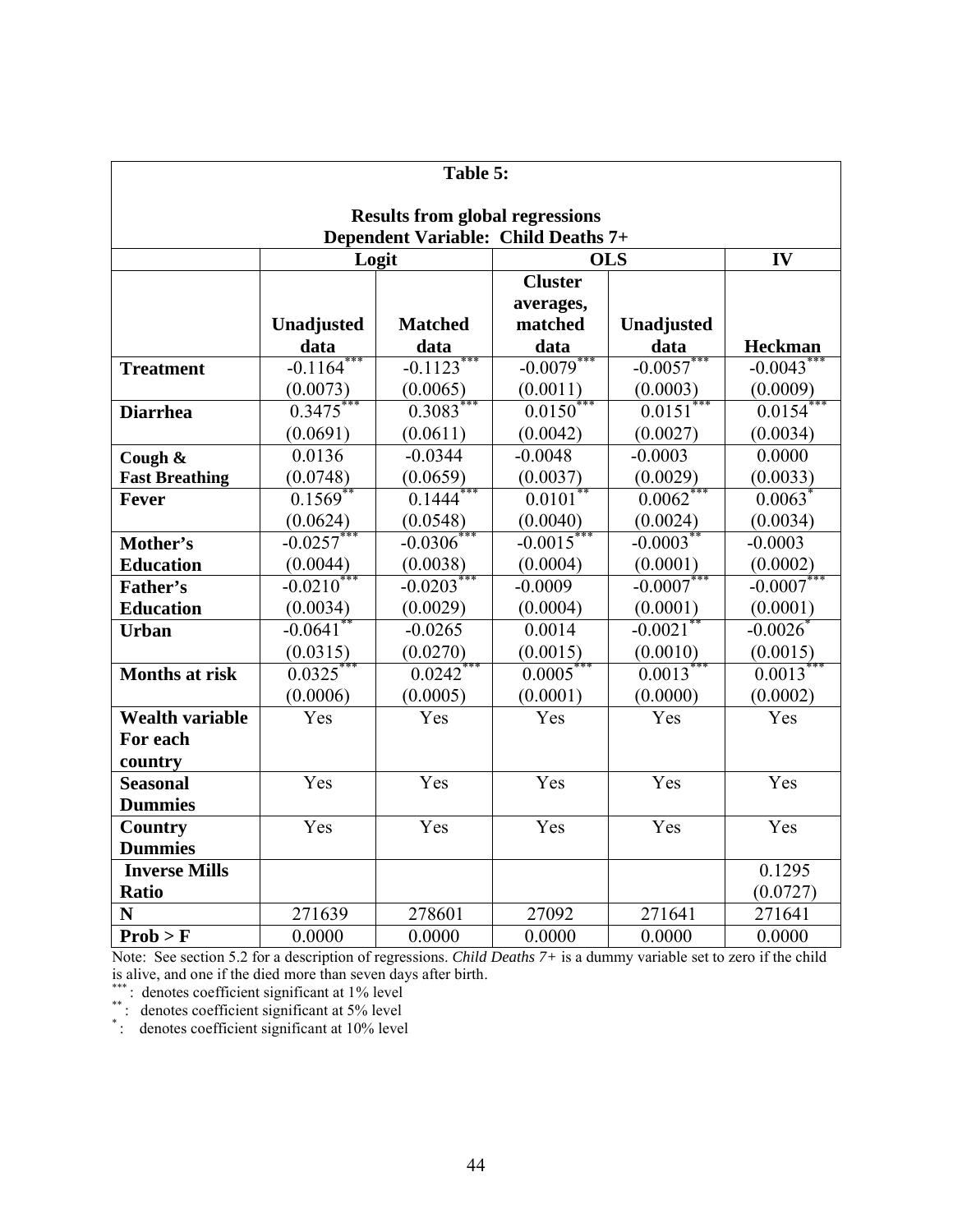|                                        | Table 6                             |                |                        |                        |                        |  |  |  |
|----------------------------------------|-------------------------------------|----------------|------------------------|------------------------|------------------------|--|--|--|
| <b>Results from global regressions</b> |                                     |                |                        |                        |                        |  |  |  |
|                                        | Dependent Variable: Child Deaths 7+ |                |                        |                        |                        |  |  |  |
|                                        | Logit                               |                | <b>OLS</b>             | IV                     |                        |  |  |  |
|                                        |                                     |                | <b>Cluster</b>         |                        |                        |  |  |  |
|                                        |                                     |                | averages,              |                        |                        |  |  |  |
|                                        | Unadjusted                          | <b>Matched</b> | matched                | Unadjusted             |                        |  |  |  |
|                                        | data                                | Data           | data                   | data                   | Heckman                |  |  |  |
| <b>Treatment</b>                       | $-0.1195$                           | $-0.1150***$   | $-0.0084$ ***          | $-0.0057***$           | $-0.0045$              |  |  |  |
|                                        | (0.0073)                            | (0.0065)       | (0.0010)               | (0.0003)               | (0.0009)               |  |  |  |
|                                        | $-0.0023$                           | $-0.0171$      | 0.0006                 | 0.0000                 | $-0.0001$              |  |  |  |
| <b>Improved water</b>                  | (0.0221)                            | (0.0193)       | (0.0019)               | (0.0009)               | (0.0009)               |  |  |  |
|                                        | $-0.0124$                           | $-0.0224$      | $-0.0018$              | $-0.0010$              | $-0.0013$              |  |  |  |
| <b>Improved sanitation</b>             | (0.0265)                            | (0.0234)       | (0.0035)               | (0.0010)               | (0.0014)               |  |  |  |
| Mother's                               | $-0.0273$                           | $-0.0318$      | $-0.0017$              | $-0.0004$              | $-0.0003$ <sup>*</sup> |  |  |  |
| <b>Education</b>                       | (0.0044)                            | (0.0038)       | (0.0004)               | (0.0001)               | (0.0002)               |  |  |  |
| Father's                               | $-0.0193$ ***                       | $-0.0189$ ***  | $-0.0008$ <sup>*</sup> | $-0.0007***$           | $-0.0006$ <sup>*</sup> |  |  |  |
| <b>Education</b>                       | (0.0034)                            | (0.0029)       | (0.0004)               | (0.0001)               | (0.0001)               |  |  |  |
| <b>Urban</b>                           | $-0.0584$ <sup>*</sup>              | $-0.0152$      | 0.0019                 | $-0.0019$ <sup>*</sup> | $-0.0023$              |  |  |  |
|                                        | (0.0315)                            | (0.0270)       | (0.0016)               | (0.0011)               | (0.0015)               |  |  |  |
| <b>Months at risk</b>                  | 0.0325                              | 0.0242         | $0.0004$ <sup>*</sup>  | $0.0013$ <sup>*</sup>  | 0.0013                 |  |  |  |
|                                        | (0.0006)                            | (0.0005)       | (0.0001)               | (0.0000)               | (0.0002)               |  |  |  |
| <b>Wealth variable</b>                 | Yes                                 | Yes            | Yes                    | Yes                    | Yes                    |  |  |  |
| for each country                       |                                     |                |                        |                        |                        |  |  |  |
| <b>Country</b>                         | Yes                                 | Yes            | Yes                    | Yes                    | Yes                    |  |  |  |
| <b>Dummies</b>                         |                                     |                |                        |                        |                        |  |  |  |
| <b>Inverse Mills</b>                   |                                     |                |                        |                        | 0.1075                 |  |  |  |
| <b>Ratio</b>                           |                                     |                |                        |                        | (0.0763)               |  |  |  |
| N                                      | 270929                              | 277862         | 27092                  | 270929                 | 270929                 |  |  |  |
| Prob > F                               | 0.0000                              | 0.0000         | 0.0000                 | 0.0000                 | 0.0000                 |  |  |  |

Note: See section 5.2 for a description of the regressions. *Child Deaths 7+* is a dummy variable set to zero if the child is alive, and one if the died more than seven days after birth.

\*\*\* : denotes coefficient significant at 1% level<br>\*\* : denotes coefficient significant at 5% level<br>\* : denotes coefficient significant at 10% level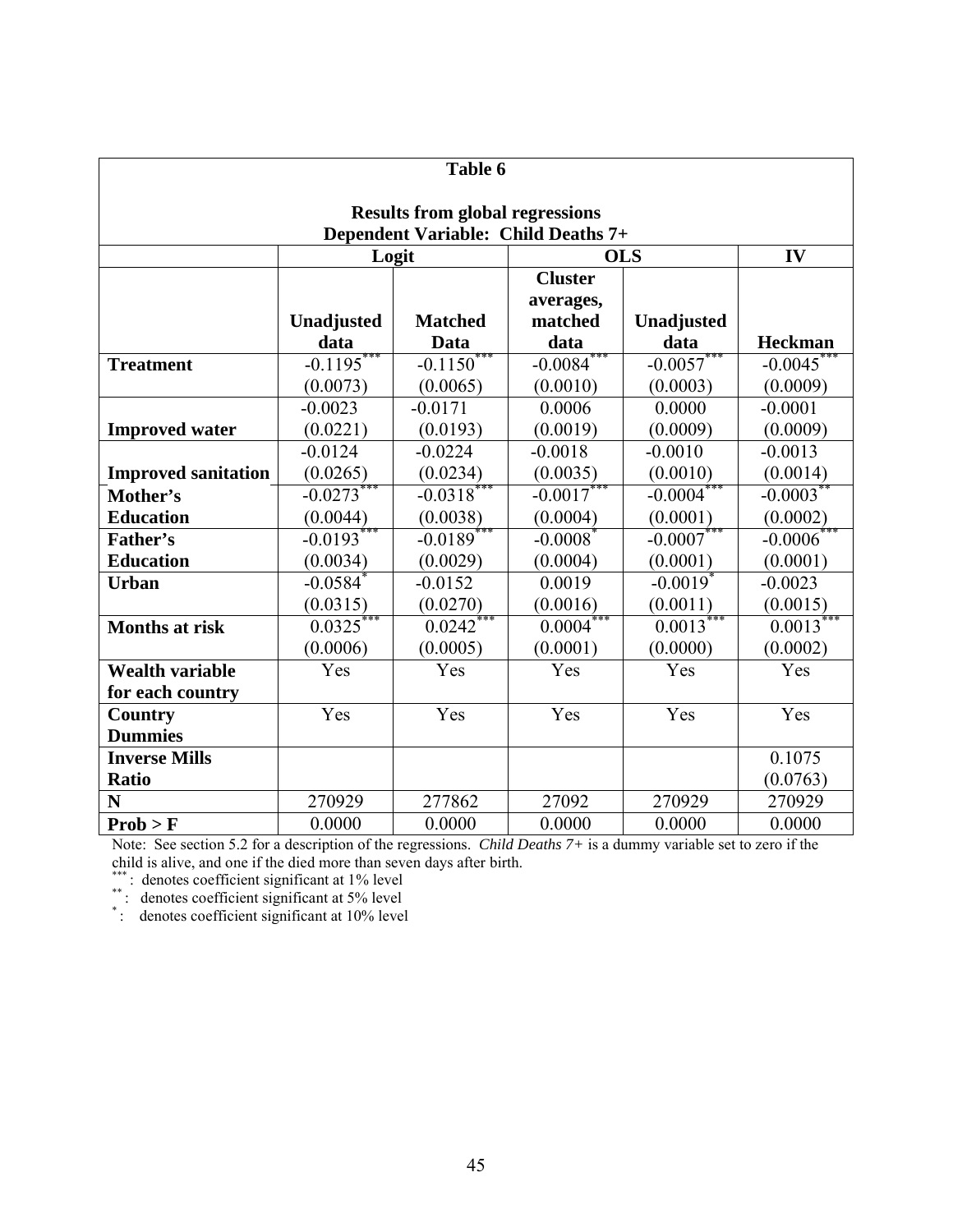|                                                                                                     |            | Table 7                                             |                                                    |              |                                           |  |  |  |
|-----------------------------------------------------------------------------------------------------|------------|-----------------------------------------------------|----------------------------------------------------|--------------|-------------------------------------------|--|--|--|
| The determinants of treatment, and the relation between child mortality, treatment and the share of |            |                                                     |                                                    |              |                                           |  |  |  |
|                                                                                                     |            |                                                     | child health services sought in the private sector |              |                                           |  |  |  |
|                                                                                                     |            | Dependent variable:<br>Child Deaths 7+              |                                                    |              |                                           |  |  |  |
|                                                                                                     |            | <b>Treatment</b>                                    |                                                    |              |                                           |  |  |  |
|                                                                                                     |            | (OLS regression, original data,<br>household level) |                                                    |              | (Logit regression,<br>matched data, child |  |  |  |
|                                                                                                     |            |                                                     |                                                    |              | outcomes)                                 |  |  |  |
|                                                                                                     | I          | $\mathbf{I}$                                        | III                                                | IV           | V                                         |  |  |  |
| <b>Treatment</b>                                                                                    |            |                                                     |                                                    | $-0.112$ *** | $-0.107***$                               |  |  |  |
|                                                                                                     |            |                                                     |                                                    | 0.006        | 0.008                                     |  |  |  |
| Treatment* (Share of child                                                                          |            |                                                     |                                                    |              | $-0.022$                                  |  |  |  |
| health services sought in the                                                                       |            |                                                     |                                                    |              | 0.020                                     |  |  |  |
| private sector)                                                                                     |            |                                                     |                                                    |              |                                           |  |  |  |
| <b>Share of child health services</b>                                                               |            |                                                     | 0.069                                              |              | 0.019                                     |  |  |  |
| sought in the private sector                                                                        |            |                                                     | 0.064                                              |              | 0.044                                     |  |  |  |
| Mother's years of schooling                                                                         | $0.062***$ | $0.068***$                                          | $0.068***$                                         | $-0.031***$  | $-0.031***$                               |  |  |  |
|                                                                                                     | 0.008      | 0.010                                               | 0.010                                              | 0.004        | 0.004                                     |  |  |  |
| Father's years of schooling                                                                         | $0.030***$ | $0.029***$                                          | $0.029***$                                         | $-0.020***$  | $-0.020***$                               |  |  |  |
|                                                                                                     | 0.005      | 0.006                                               | 0.006                                              | 0.003        | 0.003                                     |  |  |  |
| <b>Urban</b>                                                                                        | $0.284***$ | $0.209***$                                          | $0.208***$                                         | $-0.026$     | $-0.026$                                  |  |  |  |
|                                                                                                     | 0.052      | 0.038                                               | 0.040                                              | 0.027        | 0.027                                     |  |  |  |
| Distance to nearest public health                                                                   |            | $-0.214$                                            | $-0.208$ ***                                       |              |                                           |  |  |  |
| center                                                                                              |            | 0.069                                               | 0.068                                              |              |                                           |  |  |  |
| <b>Diarrhea</b>                                                                                     |            |                                                     |                                                    | $0.308^{*}$  | 0.300                                     |  |  |  |
|                                                                                                     |            |                                                     |                                                    | 0.061        | 0.061                                     |  |  |  |
| Cough &                                                                                             |            |                                                     |                                                    | $-0.034$     | $-0.030$                                  |  |  |  |
| <b>Fast Breathing</b>                                                                               |            |                                                     |                                                    | 0.066        | 0.066                                     |  |  |  |
| <b>Fever</b>                                                                                        |            |                                                     |                                                    | 0.144        | $0.124$ **                                |  |  |  |
|                                                                                                     |            |                                                     |                                                    | 0.055        | 0.055                                     |  |  |  |
| Number of children in household                                                                     | $-0.014$   | $-0.020$                                            | $-0.020$                                           |              |                                           |  |  |  |
| at start of observation period                                                                      | 0.011      | 0.016                                               | 0.016                                              |              |                                           |  |  |  |
| <b>Months at risk</b>                                                                               |            |                                                     |                                                    | $0.024***$   | $0.024***$                                |  |  |  |
|                                                                                                     |            |                                                     |                                                    | 0.000        | 0.000                                     |  |  |  |
| <b>Wealth indicators for each</b>                                                                   | Yes        | Yes                                                 | Yes                                                | Yes          | Yes                                       |  |  |  |
| country                                                                                             | Yes        | Yes                                                 | Yes                                                | Yes          | Yes                                       |  |  |  |
| <b>Seasonal dummies by country</b>                                                                  |            |                                                     |                                                    | Yes          | Yes                                       |  |  |  |
| <b>Country dummies</b>                                                                              | Yes        | Yes                                                 | Yes                                                | Yes          | Yes                                       |  |  |  |
| <b>Number of observations</b>                                                                       | 191453     | 127036                                              | 123721                                             | 278601       | 273937                                    |  |  |  |
| Prob > F                                                                                            | 0.0000     | 0.0000                                              | 0.0000                                             | 0.0000       | 0.0000                                    |  |  |  |

Note: See section 5.4 and 7.2 for a description of the regressions. *Child Deaths 7+* is a dummy variable set to zero if the child is alive, and one if the died more than seven days after birth.

\*\*\*: denotes coefficient significant at 1% level, \*\* denotes coefficient significant at 5% level,\* denotes coefficient significant at the 10% level.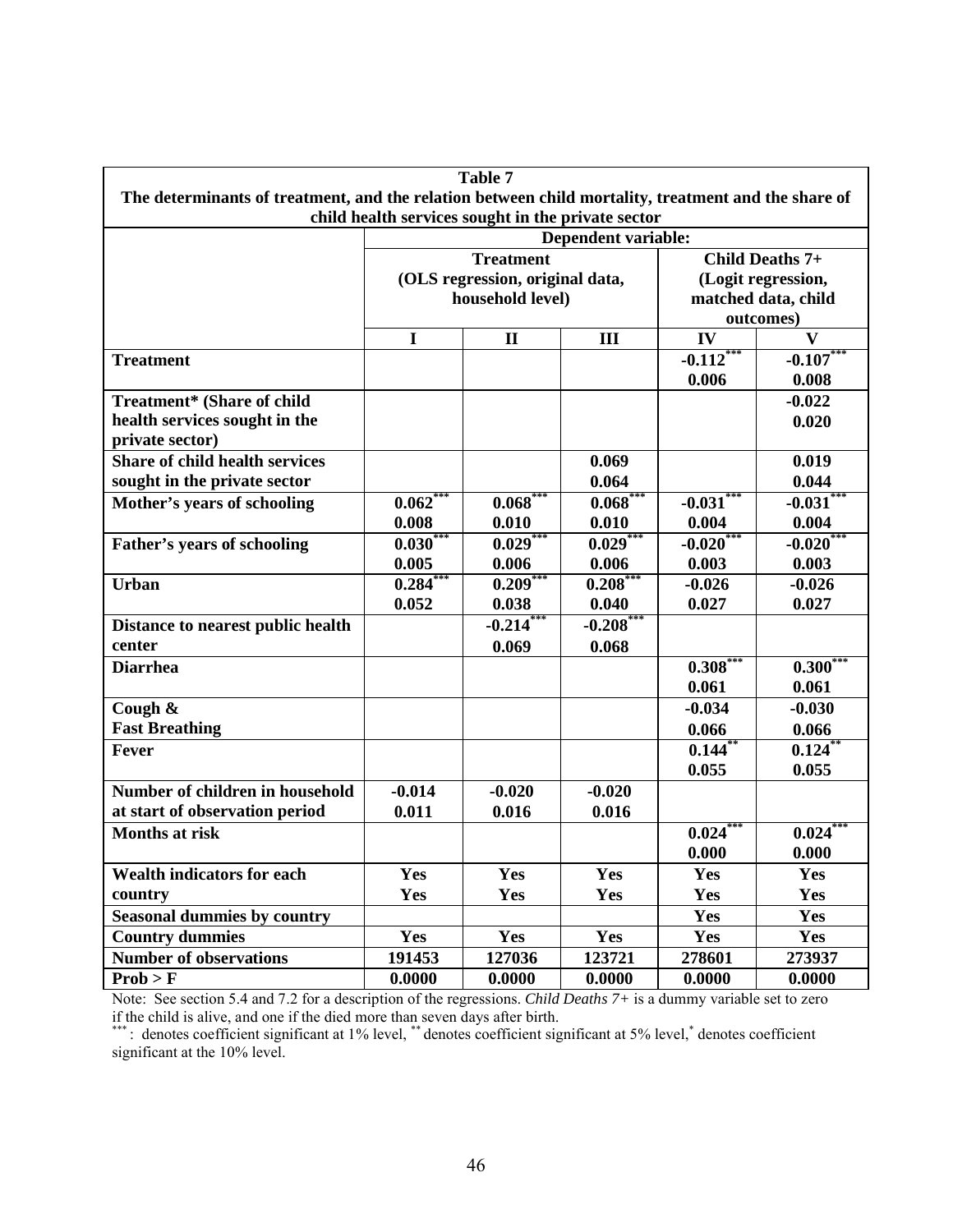| Table 8                                                                  |                                |                 |                           |                        |  |
|--------------------------------------------------------------------------|--------------------------------|-----------------|---------------------------|------------------------|--|
| Robustness tests for the impact of improved water in Indian Village Data |                                | and Global Data |                           |                        |  |
| <b>Dataset</b>                                                           | <b>Indian Villages</b>         |                 |                           | <b>Global matched</b>  |  |
| <b>Dependent</b><br>variable:                                            | Child Deaths 7+                |                 |                           | Child Deaths 7+        |  |
| <b>Instrument</b>                                                        | <b>Access to surface water</b> |                 |                           | Time needed to get     |  |
|                                                                          | for agriculture                |                 |                           | drinking water         |  |
|                                                                          | <b>OLS</b>                     | $\bf{IV}$       | <b>OLS</b>                | IV                     |  |
| <b>Treatment</b>                                                         | $-0.0056$                      | $-0.0051$       | $-0.0057***$              | $-0.0057***$           |  |
|                                                                          | (0.0037)                       | (0.0040)        | (0.0007)                  | (0.0007)               |  |
| <b>Improved Water</b>                                                    | 0.0241                         | 0.0727          | 0.0000                    | $-0.0049$              |  |
|                                                                          | (0.0172)                       | (0.1623)        | (0.0009)                  | (0.0071)               |  |
| <b>Improved</b>                                                          | 0.0171                         | 0.0170          | $-0.0010$                 | $-0.0005$              |  |
| sanitation                                                               | (0.0161)                       | (0.0163)        | (0.0014)                  | (0.0011)               |  |
| Mother's years of                                                        | $-0.0034$                      | $-0.0033$       | $-0.0004$ <sup>*</sup>    | $-0.0004$ <sup>*</sup> |  |
| schooling                                                                | (0.0023)                       | (0.0023)        | (0.0001)                  | (0.0001)               |  |
| Father's years of                                                        | $-0.0010$                      | $-0.0008$       | $-0.0007***$              | $-0.0007***$           |  |
| schooling                                                                | (0.0015)                       | (0.0016)        | (0.0001)                  | (0.0001)               |  |
| <b>Months at Risk</b>                                                    | 0.0008                         | 0.0007          | $0.00\overline{13}^{***}$ | $0.0013***$            |  |
|                                                                          | (0.0006)                       | (0.0007)        | (0.0002)                  | (0.0002)               |  |
| Wealth                                                                   | $-0.0036$                      | $-0.0042$       | Yes                       | Yes                    |  |
|                                                                          | (0.0027)                       | (0.0032)        | Yes                       | Yes                    |  |
| <b>Seasonal dummies</b>                                                  | N <sub>0</sub>                 | N <sub>o</sub>  | N <sub>o</sub>            | N <sub>0</sub>         |  |
| <b>Country dummies</b>                                                   | Yes                            | Yes             | Yes                       | Yes                    |  |
| Number of                                                                |                                |                 |                           |                        |  |
| observations                                                             | 508                            | 508             | 270929                    | 270929                 |  |
| $\mathbf{F}$                                                             | 2.5900                         | 2.4900          |                           |                        |  |
| <b>R-squared</b>                                                         | 0.14                           | 0.13            | 0.03                      | 0.03                   |  |

Note: See section 6.2.1 for a description of the regressions. *Child Deaths 7+* is a dummy variable set

From the set section 0.2.1 for a description of the regressions. Changements 7+ is a dur-<br>to zero if the child is alive, and one if the died more than seven days after birth.<br>\*\*\*: denotes coefficient significant at  $1\%$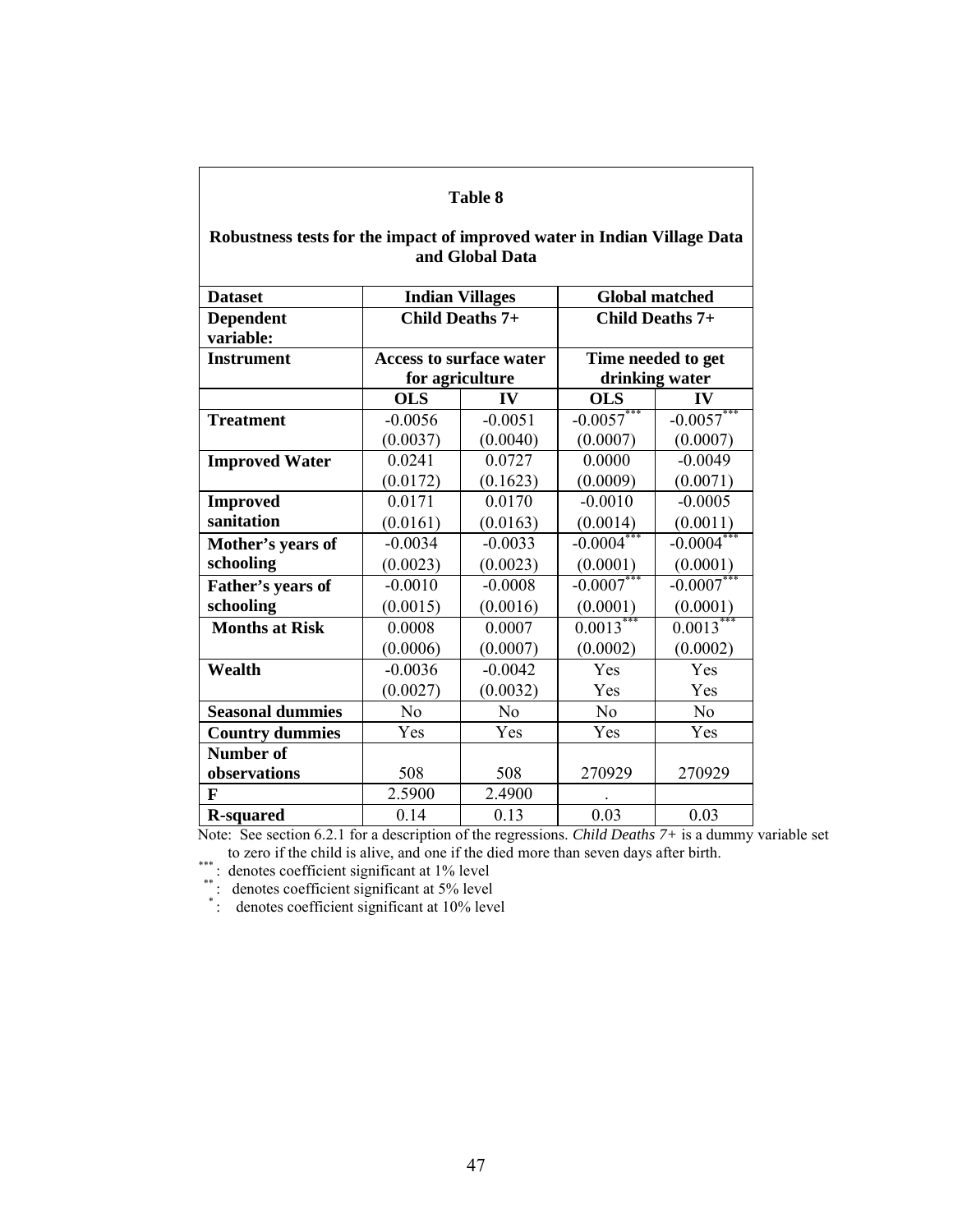# **Proportion of mothers and children that received specific maternal and child healthcare services**

## **(these services were not used to compute the treatment index)**

|                                       | Ranking of household according to global<br><b>Treatment indicator</b> |                              |    |  |  |  |  |
|---------------------------------------|------------------------------------------------------------------------|------------------------------|----|--|--|--|--|
|                                       | Bottom 10%                                                             | Middle 10%<br><b>Top 10%</b> |    |  |  |  |  |
|                                       |                                                                        |                              |    |  |  |  |  |
| For a child with the following        |                                                                        |                              |    |  |  |  |  |
| symptoms of illness during the last   |                                                                        |                              |    |  |  |  |  |
| two weeks, did you seek out any       |                                                                        |                              |    |  |  |  |  |
| treatment?                            |                                                                        |                              |    |  |  |  |  |
| Diarrhea                              | 32                                                                     | 49                           | 53 |  |  |  |  |
| Cough or fever                        | 36                                                                     | 65                           | 67 |  |  |  |  |
| The percentage of mothers that        |                                                                        |                              |    |  |  |  |  |
| followed WHO recommended              |                                                                        |                              |    |  |  |  |  |
| practices related to breast feeding:  |                                                                        |                              |    |  |  |  |  |
| Breastfed child within one hour after |                                                                        |                              |    |  |  |  |  |
| <b>birth</b>                          | 40                                                                     | 60                           | 59 |  |  |  |  |
| Breastfed child for first six months  | 98                                                                     | 99                           | 88 |  |  |  |  |
| Percentage of households where the    |                                                                        |                              |    |  |  |  |  |
| youngest son aged 10 months or        |                                                                        |                              |    |  |  |  |  |
| over has been vaccinated for          |                                                                        |                              |    |  |  |  |  |
| measles                               | 6                                                                      | 89                           | 92 |  |  |  |  |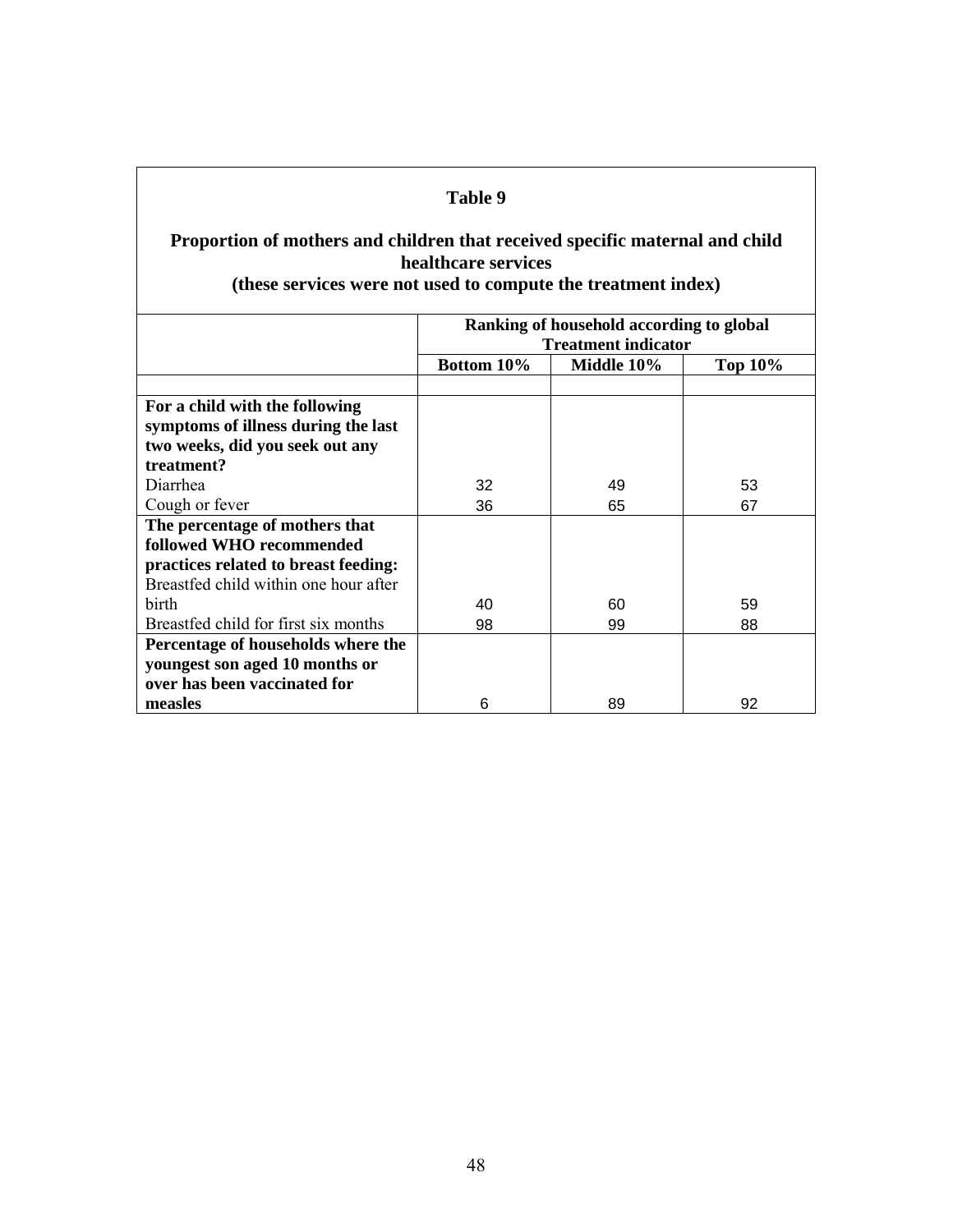# **The 24 Intervention Measures proposed by the Bellagio Child Survival Study Group**

| Exclusive breastfeeding (0-6<br>months)                           | Counseling to give only breastmilk to children from birth to 6 months of age                                                                                                                                                          |
|-------------------------------------------------------------------|---------------------------------------------------------------------------------------------------------------------------------------------------------------------------------------------------------------------------------------|
| Breastfeeding (6-11 months)                                       | Counseling to continue breastfeeding, on demand if possible, from 6 to 11<br>months of age                                                                                                                                            |
| Complementary feeding                                             | Counseling on proper feeding of infants 6-23 months of age with adequate and<br>safe foods in addition to breastmilk, and growth monitoring and promotion.                                                                            |
| Zinc                                                              | Four rounds of zinc supplements given to caretaker when child is between 2<br>and 23 months of age                                                                                                                                    |
| Vitamin A                                                         | One dose delivered six months from 7 to 59 months; 9 doses total                                                                                                                                                                      |
| Measles vaccine                                                   | One dose at 9 months.                                                                                                                                                                                                                 |
| Hib vaccine                                                       | Three doses within 1 <sup>st</sup> year, delivered with DPT                                                                                                                                                                           |
| Tetanus toxoid                                                    | Two doses during pregnancy                                                                                                                                                                                                            |
| Clean delivery (skilled attendant at<br>birth)                    | "Essential newborn care": clean hands, clean perineum, nothing unclean<br>introduced into vagina, clean delivery surface, cleanliness in cutting the<br>umbilical cord, cleanliness for cord care of newborn                          |
| Newborn temperature management                                    | Thermal protection for all newborns and provision of extra care for low<br>birthweight babies, including "kangaroo mother care" which entails nursing<br>the stable, low birthweight baby skin-to-skin and tied to the mother's front |
| Antibiotics for preterm premature<br>rupture of membranes (PPROM) | Oral erythromycin 250 mg 8 hourly x 7 days for PPROM before delivery                                                                                                                                                                  |
| <b>Antenatal Steroids</b>                                         | Two injections of betamethasone after onset of premature labour                                                                                                                                                                       |
| Nevirapine and replacement feeding                                | Anti-retroviral drugs for the mother (Nevirapine) and breastmilk substitute<br>(formula) for 12 months.                                                                                                                               |
| Insecticide-treated materials                                     | One impregnated net every three years for each HH with $\geq 1$ child under five                                                                                                                                                      |
| Antimalarial intermittent preventive<br>treatment in pregnancy    | Minimum 3 doses of sulfadoxine-pyrimethamine (SP, or Fansidar) within the<br>$2^{nd}$ & 3 <sup>rd</sup> trimesters of each pregnancy. Dose = 3 tablets of 500 S +25 mg P                                                              |
| Water, sanitation, hygiene                                        | Provision of equipment and materials needed to move from UNICEF category<br>of access to safe water "not improved" to least costly country-specific<br>"improved" access to safe water                                                |
| Zinc for diarrhea                                                 | Zinc suspension or dispersable tablet for 10 days (20mg)                                                                                                                                                                              |
| Vitamin A for tx of measles                                       | Vitamin A (200,000 units)                                                                                                                                                                                                             |
| Oral rehydration therapy                                          | For children with at least some dehydration, ORS in facility (1 sachet<br>administered and 2 sent home with mother); at home, ORT/increased fluids<br>and continued feeding                                                           |
| Antibiotics for dysentery                                         | Ciprofloxacin (150mg/day for 3 days) + zinc suspension or dispersable table<br>for 10 days + ORT (3 sachets)                                                                                                                          |
| Antibiotics for pneumonia                                         | Amoxicillin (500mg/day for 3 days)                                                                                                                                                                                                    |
| Antibiotics for sepsis                                            | Tx course of injectable gentimicin and injectable ampicillin for 7 days                                                                                                                                                               |
| Newborn resuscitation                                             | Resuscitation of newborn who is not breathing using bag and mask                                                                                                                                                                      |
| Antimalarials                                                     | <b>Effective</b> antimalarial                                                                                                                                                                                                         |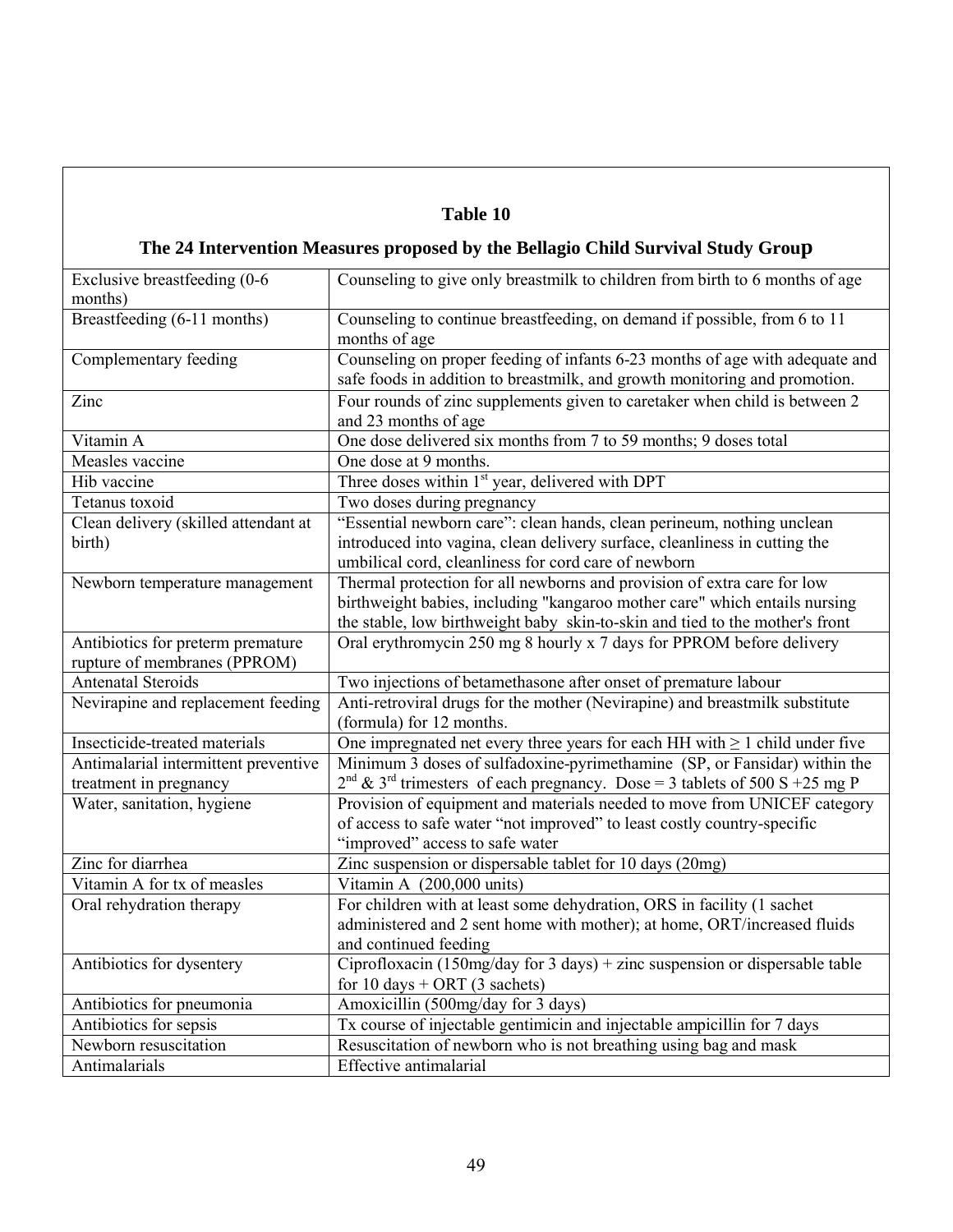

Figure 1: Child mortality and GDP per capita by country, 2003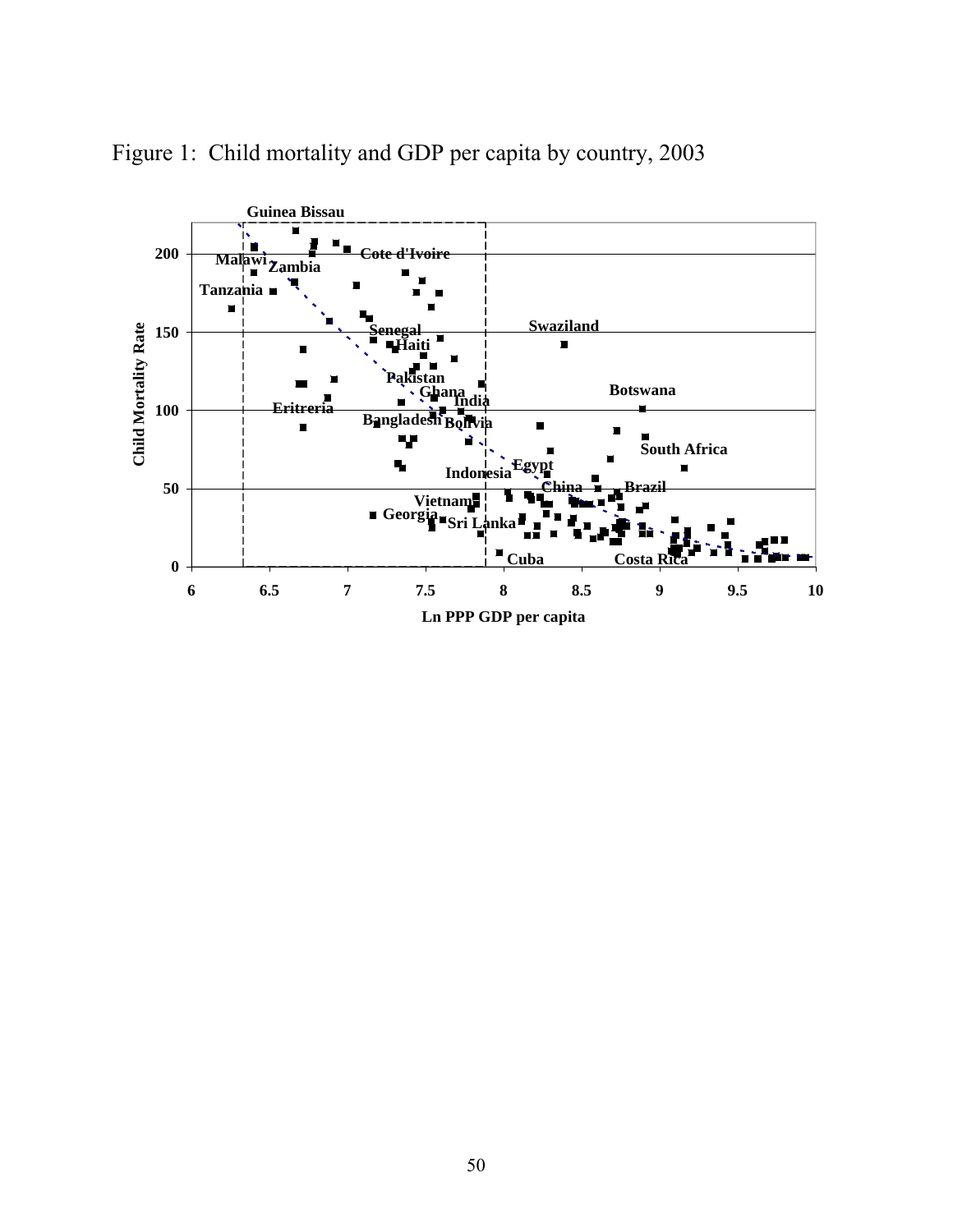



Source: calculated from Demographic Health Surveys in 45 countries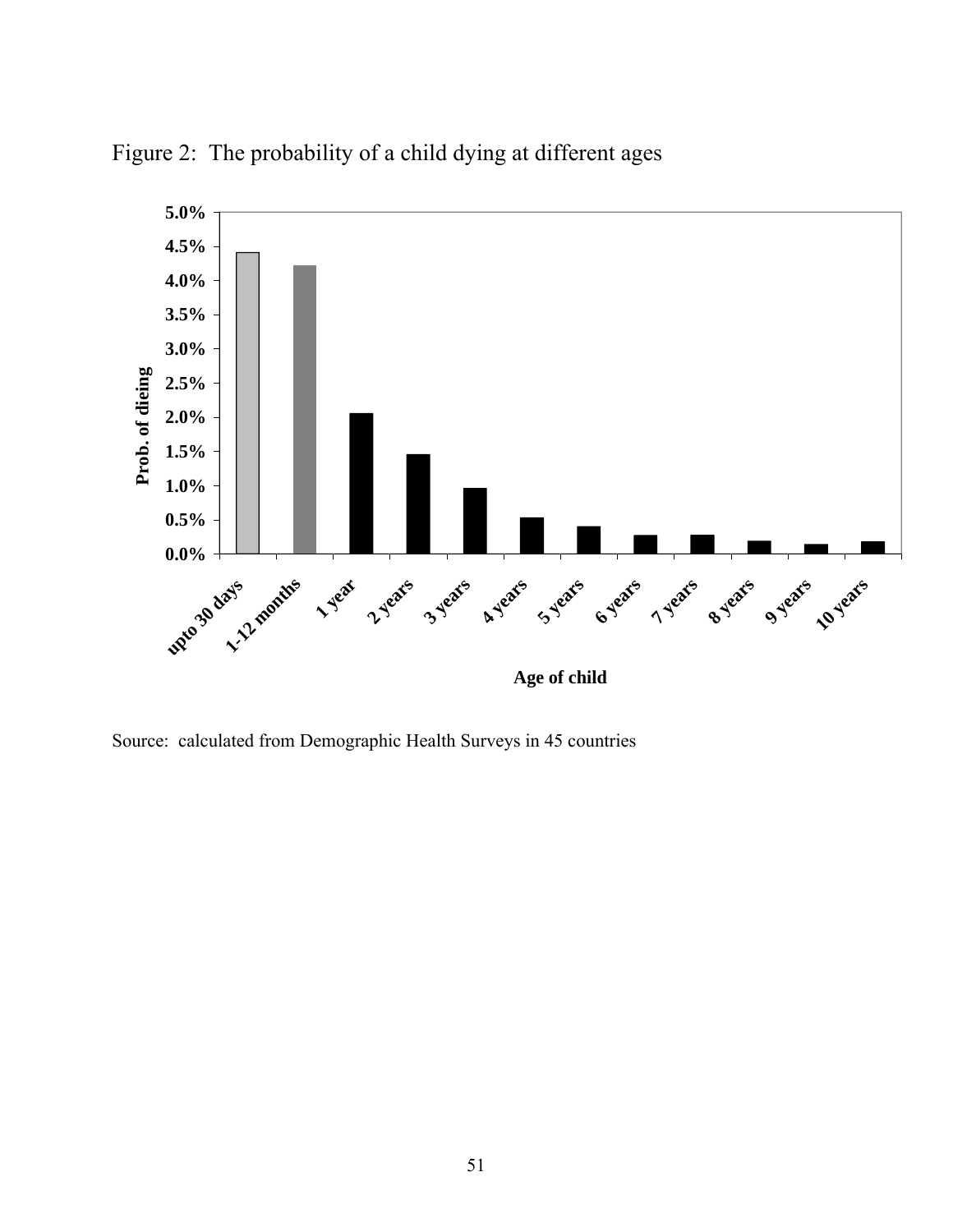Figure 3: Estimated causes of neonatal and post-neonatal child deaths(2003) (a) Non-neonatal Child Deaths:



Source: Black et. al. (2003)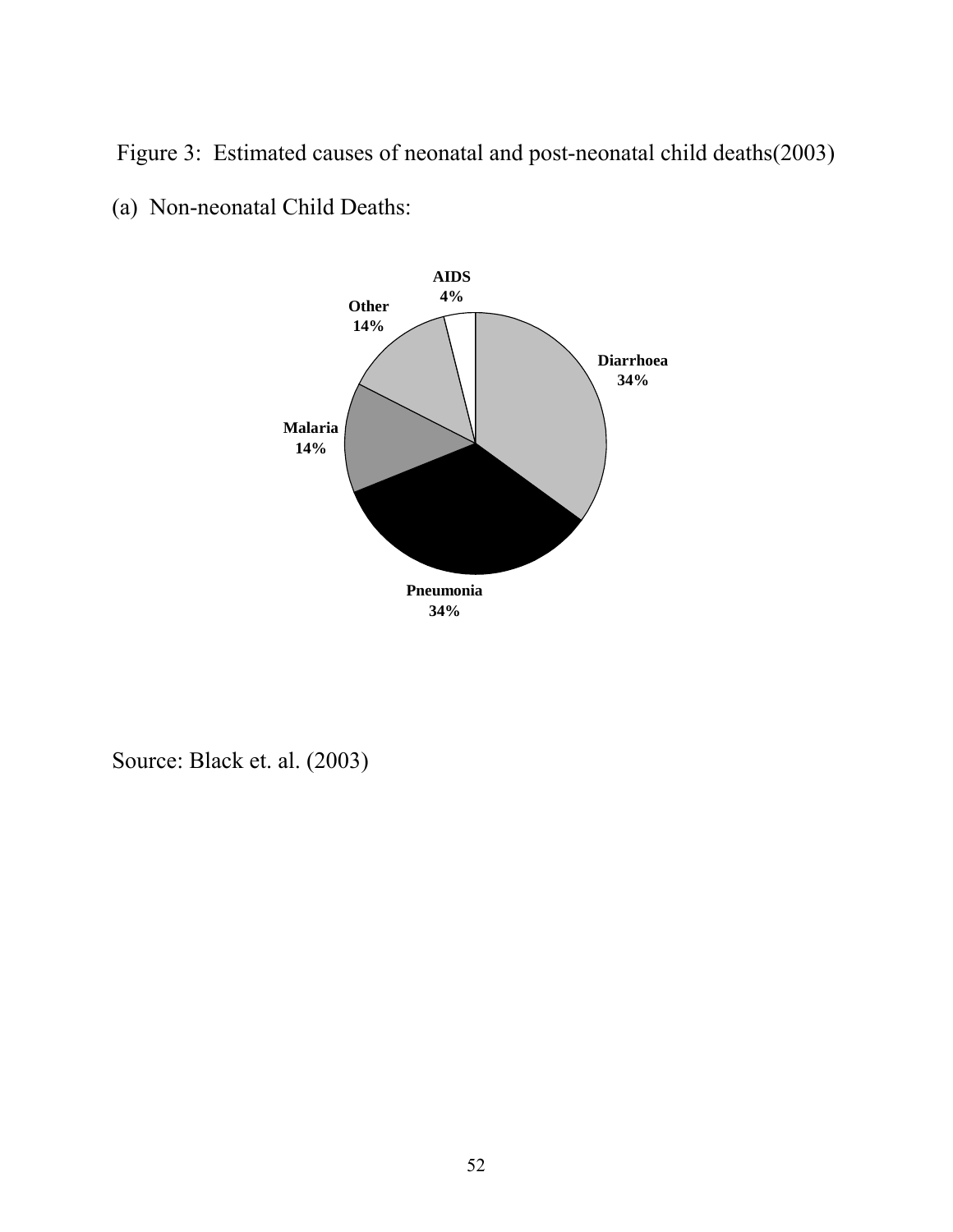# (b) Neonatal Deaths



Source: Black et. al. (2003)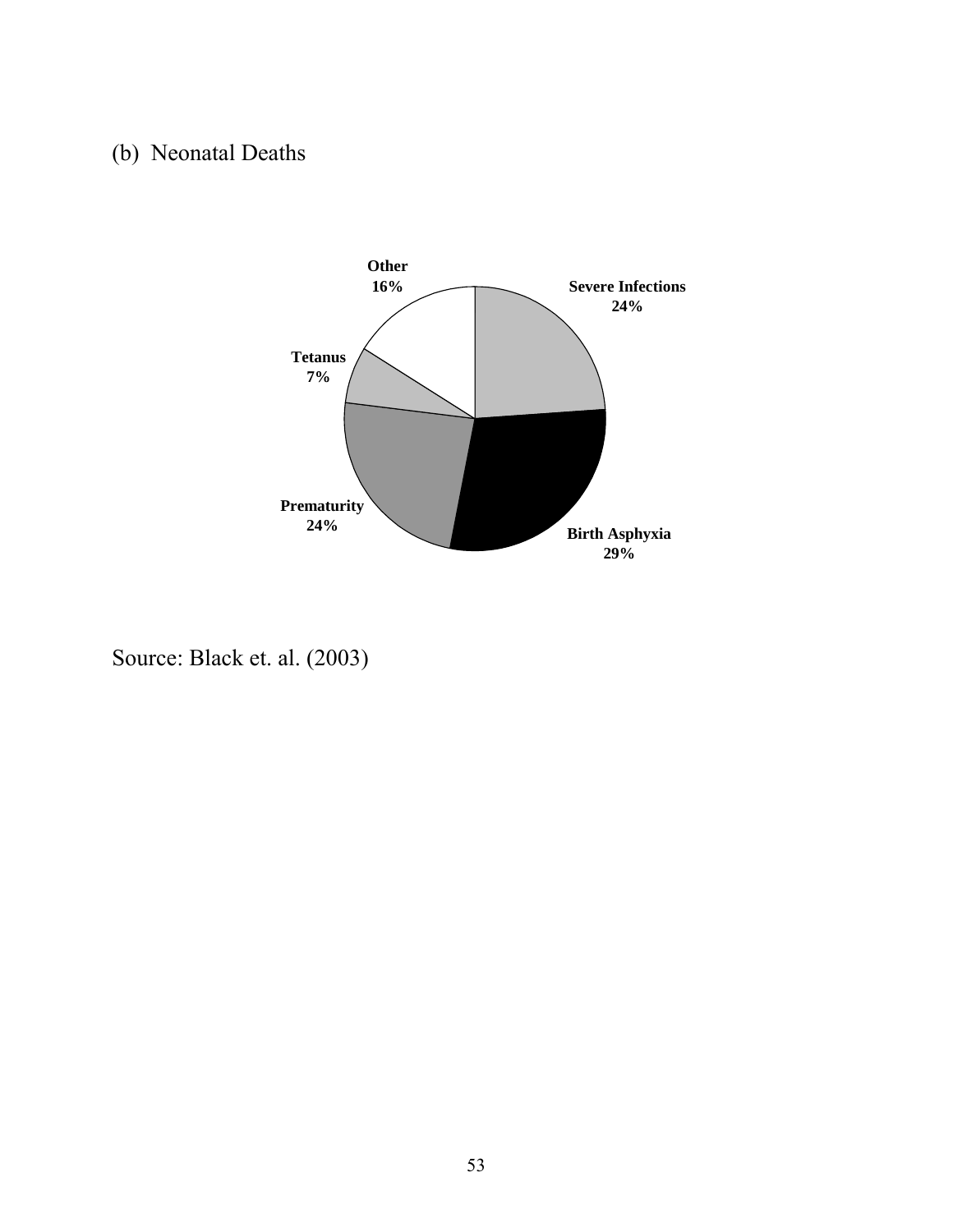

Figure 4: Average morbidity prevalence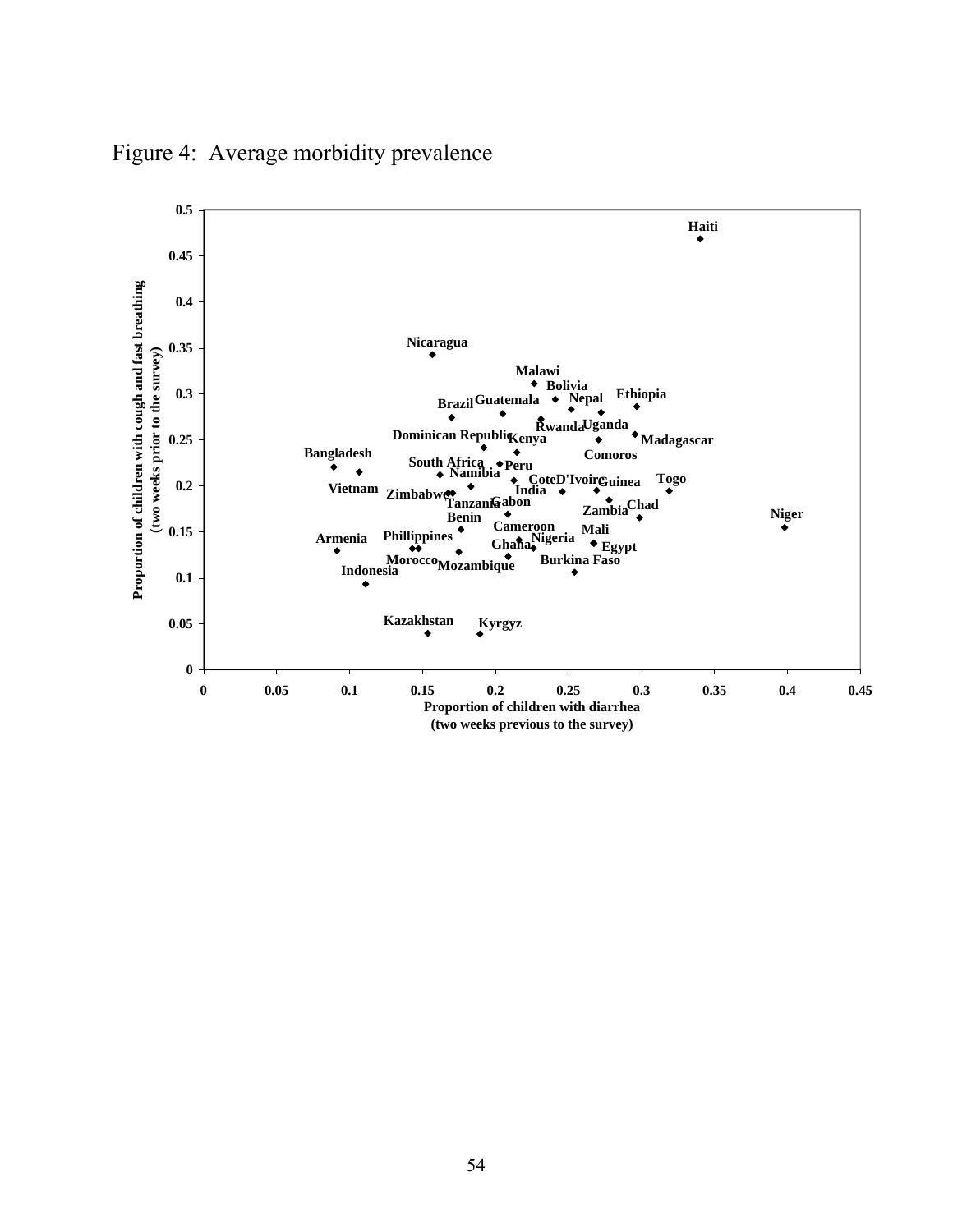Figure 5a: The impact of a one standard deviation rise in treatment on the probability of Child Deaths 7*+* in regressions with morbidity indicators



Note: Dotted lines show  $+/- 2$  standard deviation bands around point estimates.

Figure 5b: The impact of a one standard deviation fall in the prevalence of diarrhea on the probability of Child Deaths 7+.



Note: Dotted lines show  $+/- 2$  standard deviation bands around point estimates.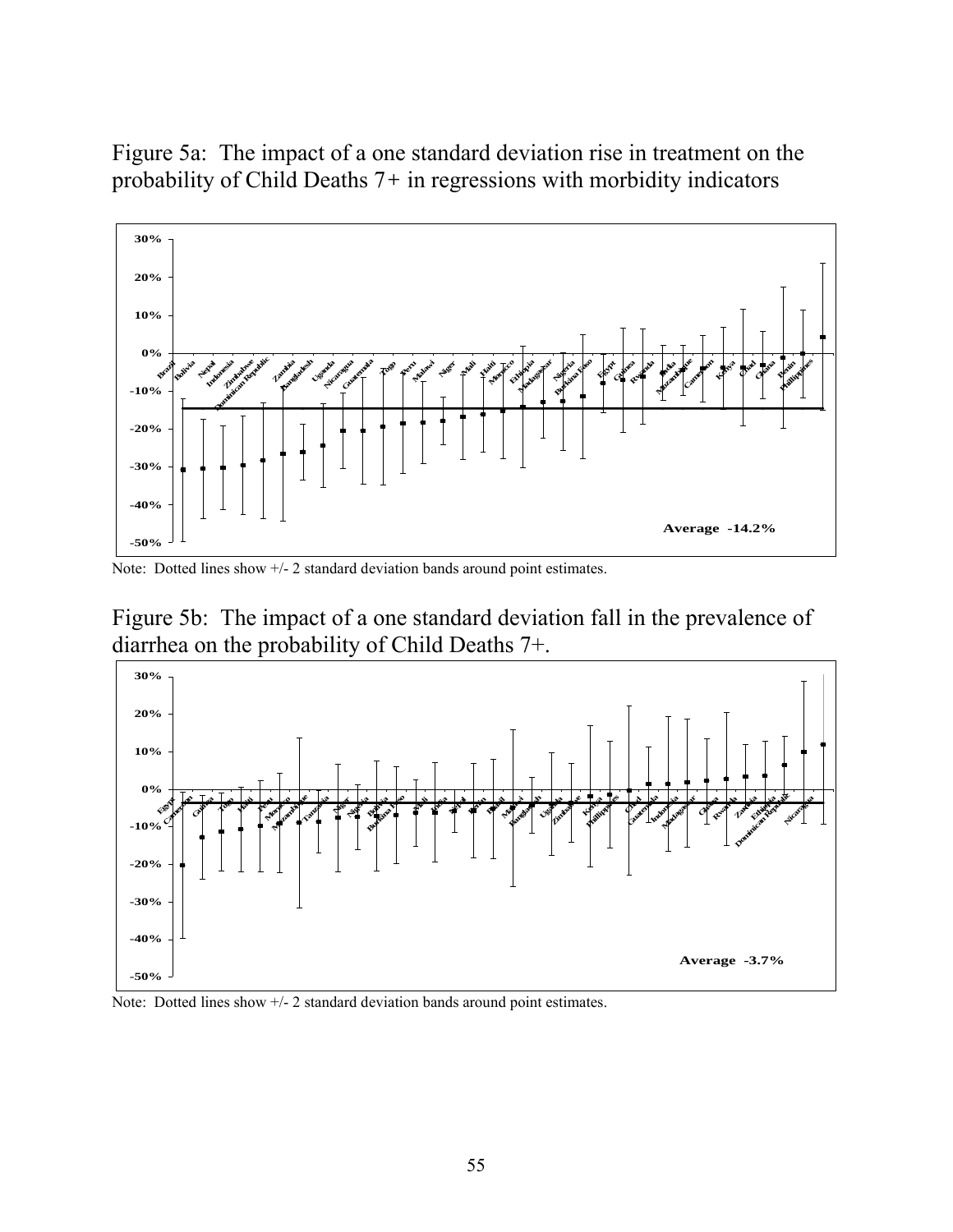Figure 5c: The impact of a one standard deviation fall in the prevalence of cough with fast breathing on the probability of Child Deaths 7+.



Note: Dotted lines show +/- 2 standard deviation bands around point estimates.





Note: Dotted lines show  $+/- 2$  standard deviation bands around point estimates.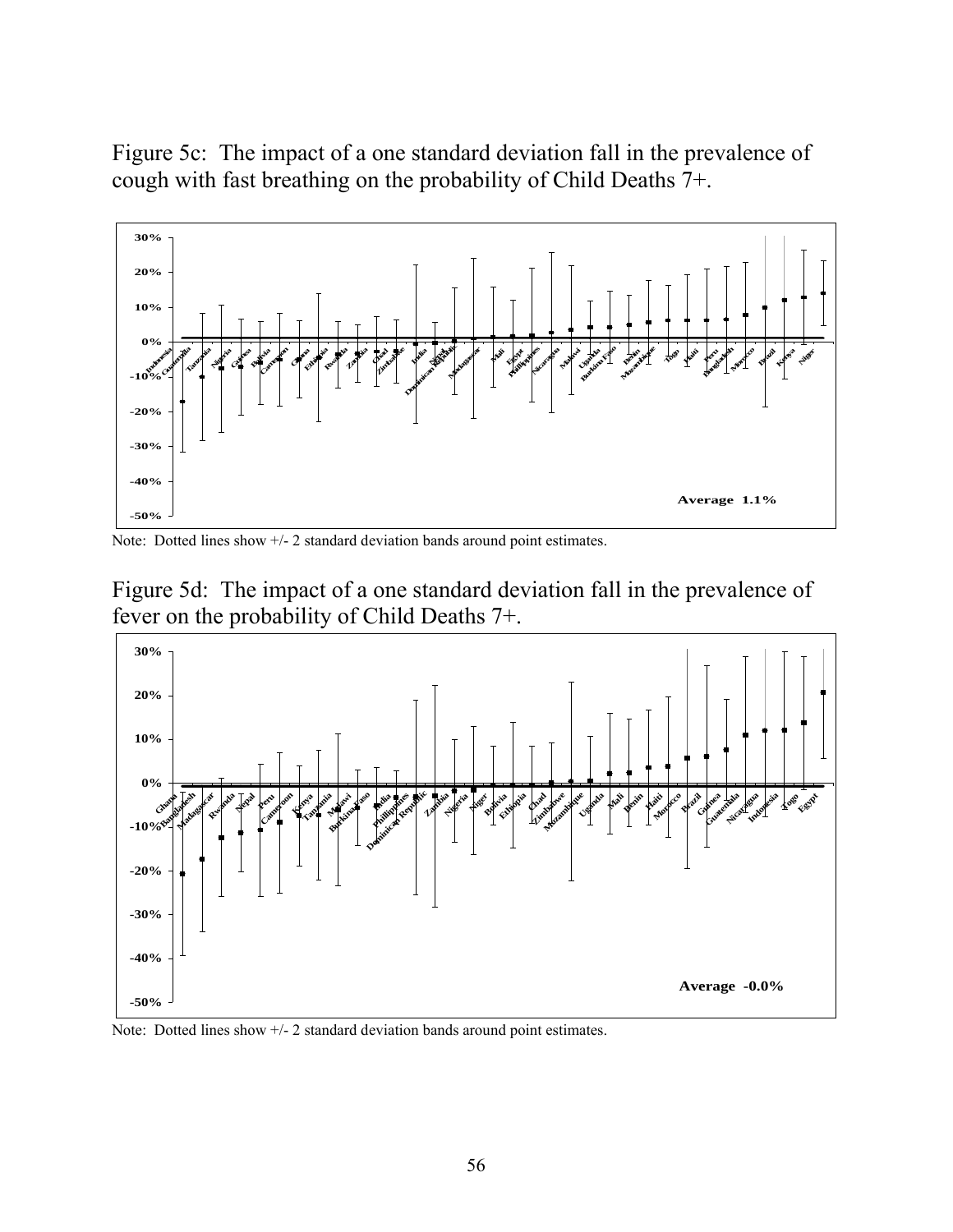Figure 5e: The impact of a one standard deviation rise in years of mothers' education on the probability of Child Deaths 7+



Note: Dotted lines show  $+/- 2$  standard deviation bands around point estimates.





Note: Dotted lines show +/- 2 standard deviation bands around point estimates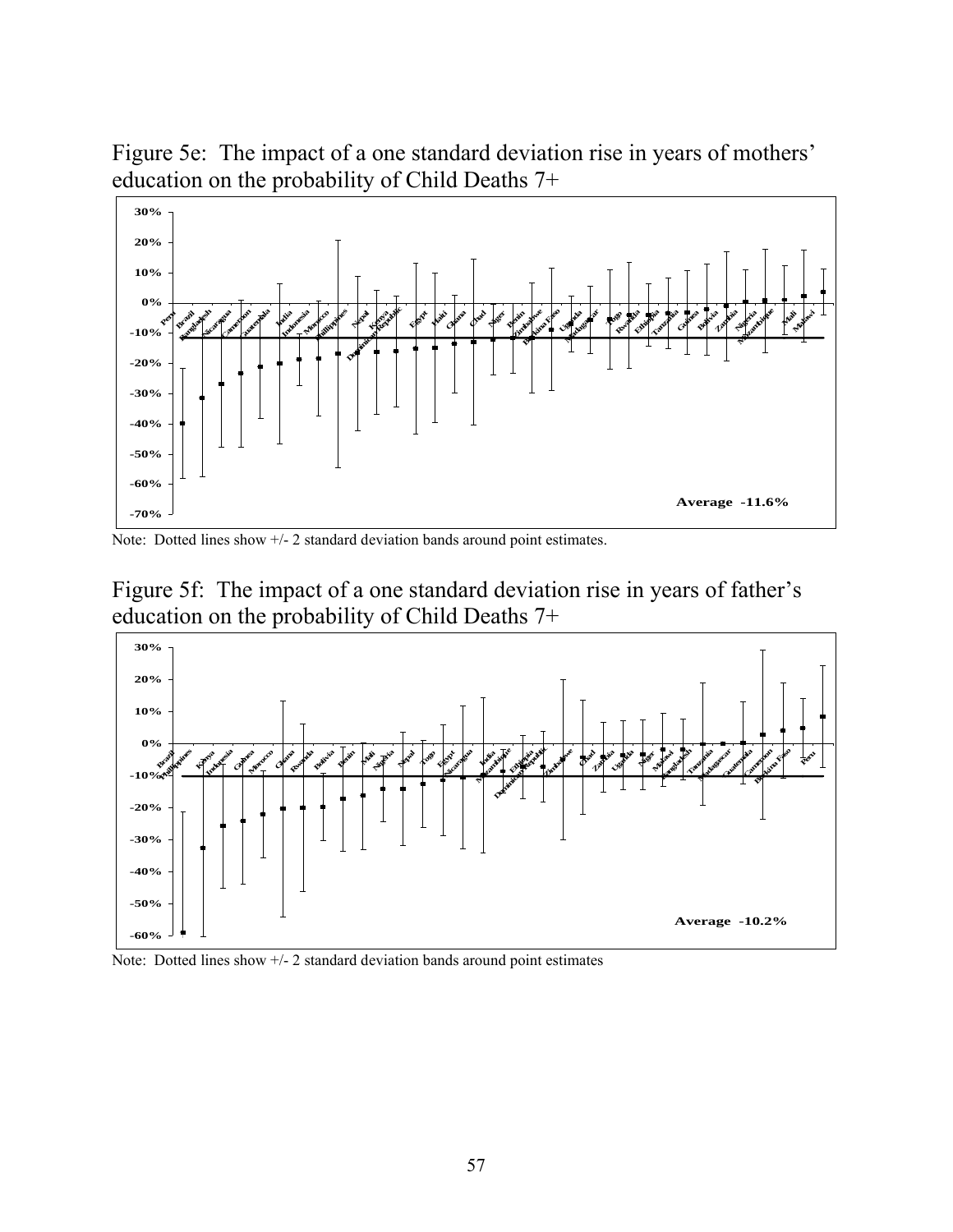Figure 5g: The impact of a one standard deviation rise in wealth on the probability of Child Deaths 7+.



Note: Dotted lines show +/- 2 standard deviation bands around point estimates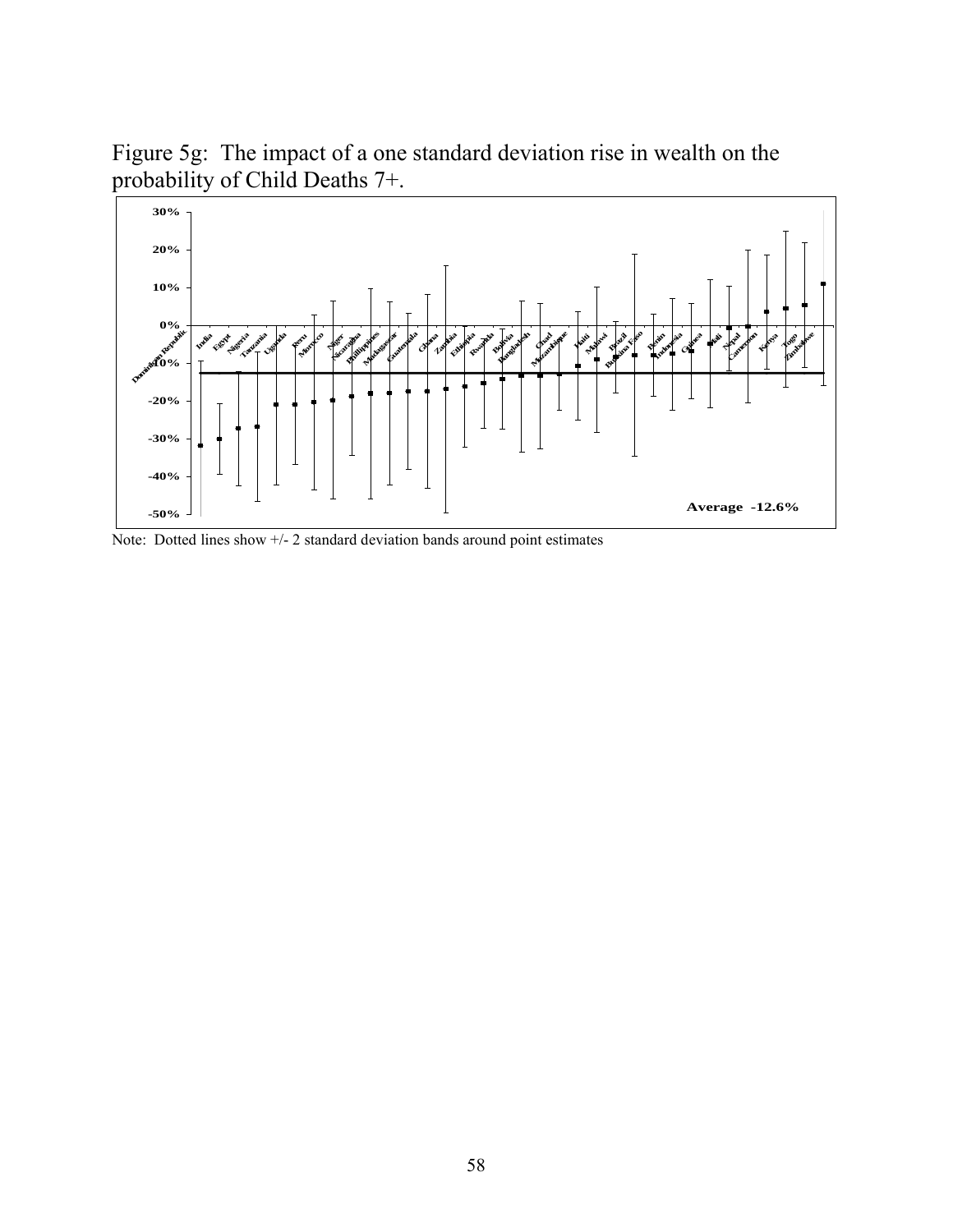Figure 6a: The impact of a one standard deviation rise in improved water on the probability of Child Deaths 7+



Note: Dotted lines show +/- 2 standard deviation bands around point estimates





Note: Dotted lines show  $+/-2$  standard deviation bands around point estim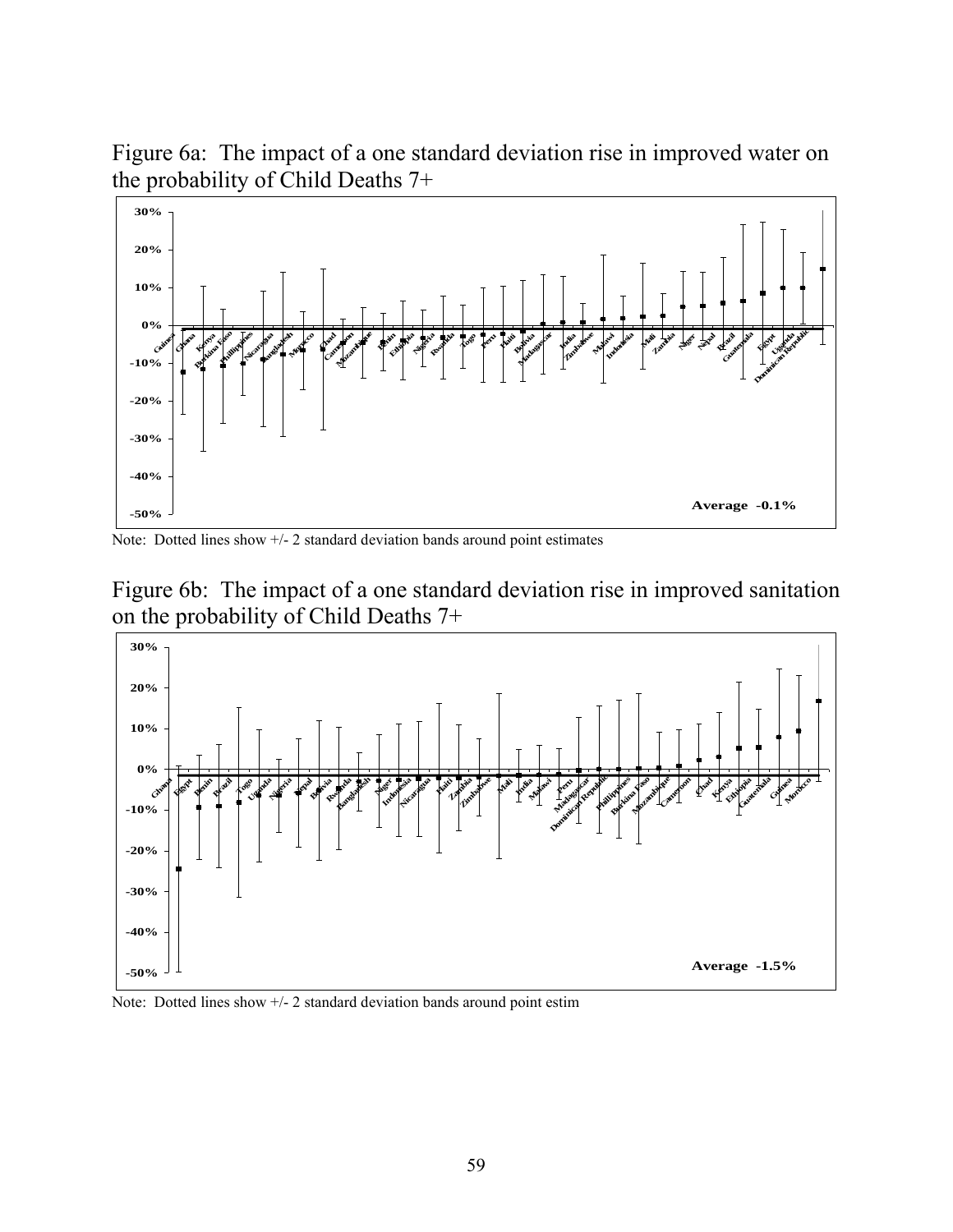Figure 7: The average impact of a one standard deviation change in explanatory variables on Child Death 7+ in global data



Note: The chart shows the predicted impact of a one standard deviation rise in *Treatment*, a one standard deviation rise in mother's year's of schooling, and a one standard deviation rise in father's years of schooling . "Morbidity" shows the combined impact of a one standard deviation fall in diarrhea, cough with fast breathing and fever. Source: Calculations based on regression results from Table 5.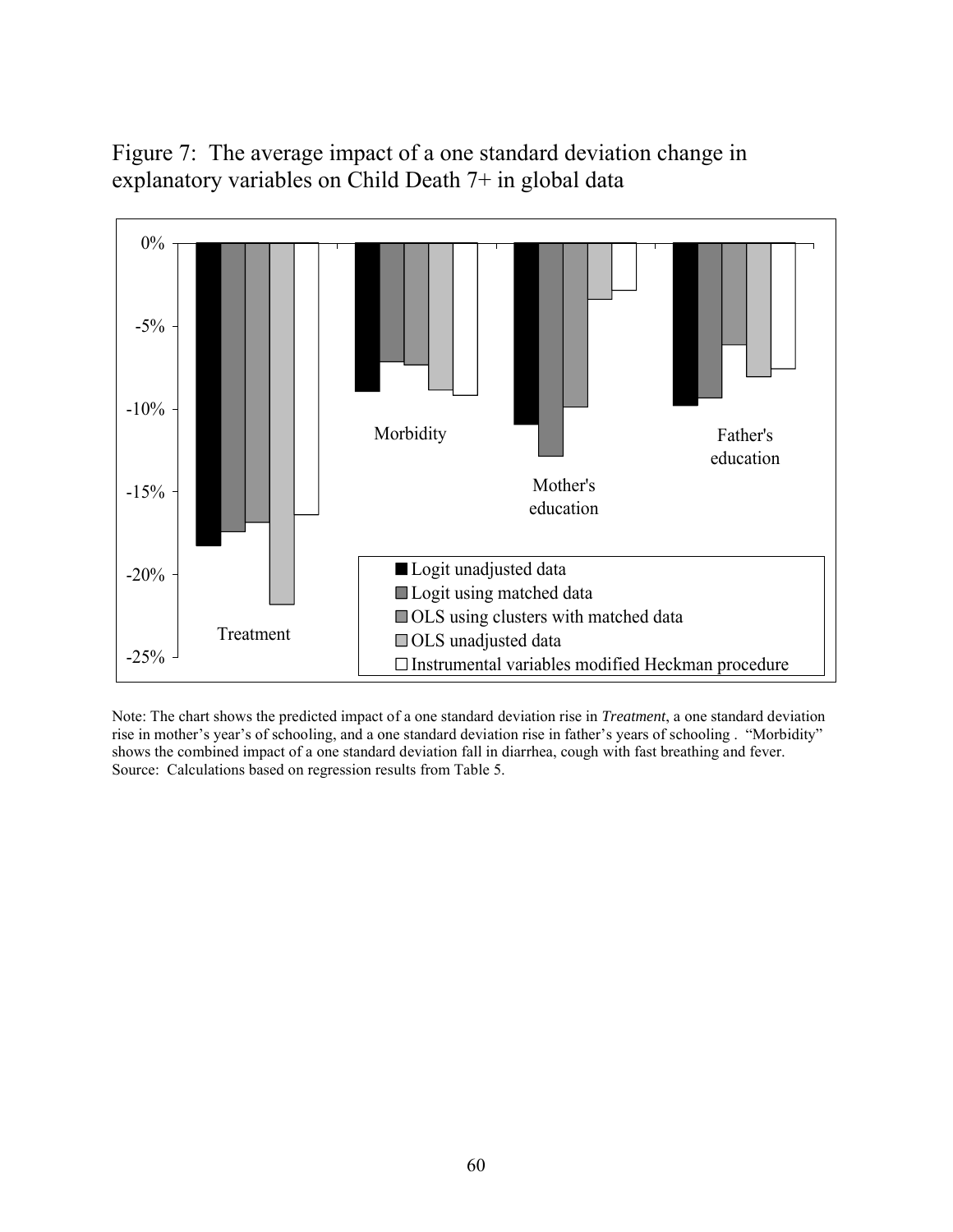Figure 8: The average impact of a one standard deviation change in explanatory variables on Child Death 7+ in global data



Note: The chart shows the predicted impact of a one standard deviation rise of *Treatment*, the combined impact of a one standard deviation increase in improved water and sanitation, and the impact of a one standard deviation rise in years of mother's and father's education respectively.

Source: Calculations based on regression results from Table 6.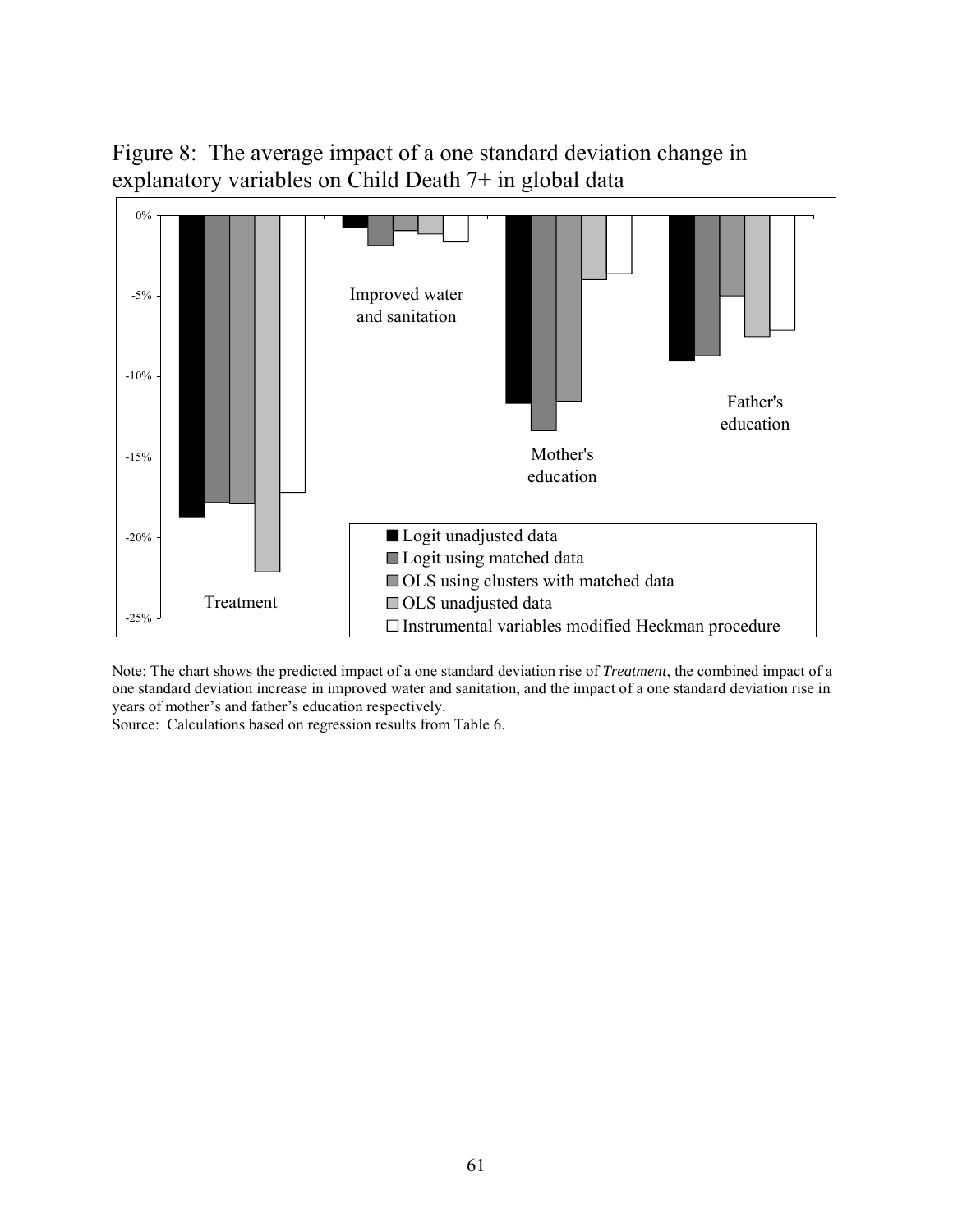Figure 9: The impact of a one standard deviation rise in "Health Knowledge on Treatment (measured as a percentage of one standard deviation of treatment)

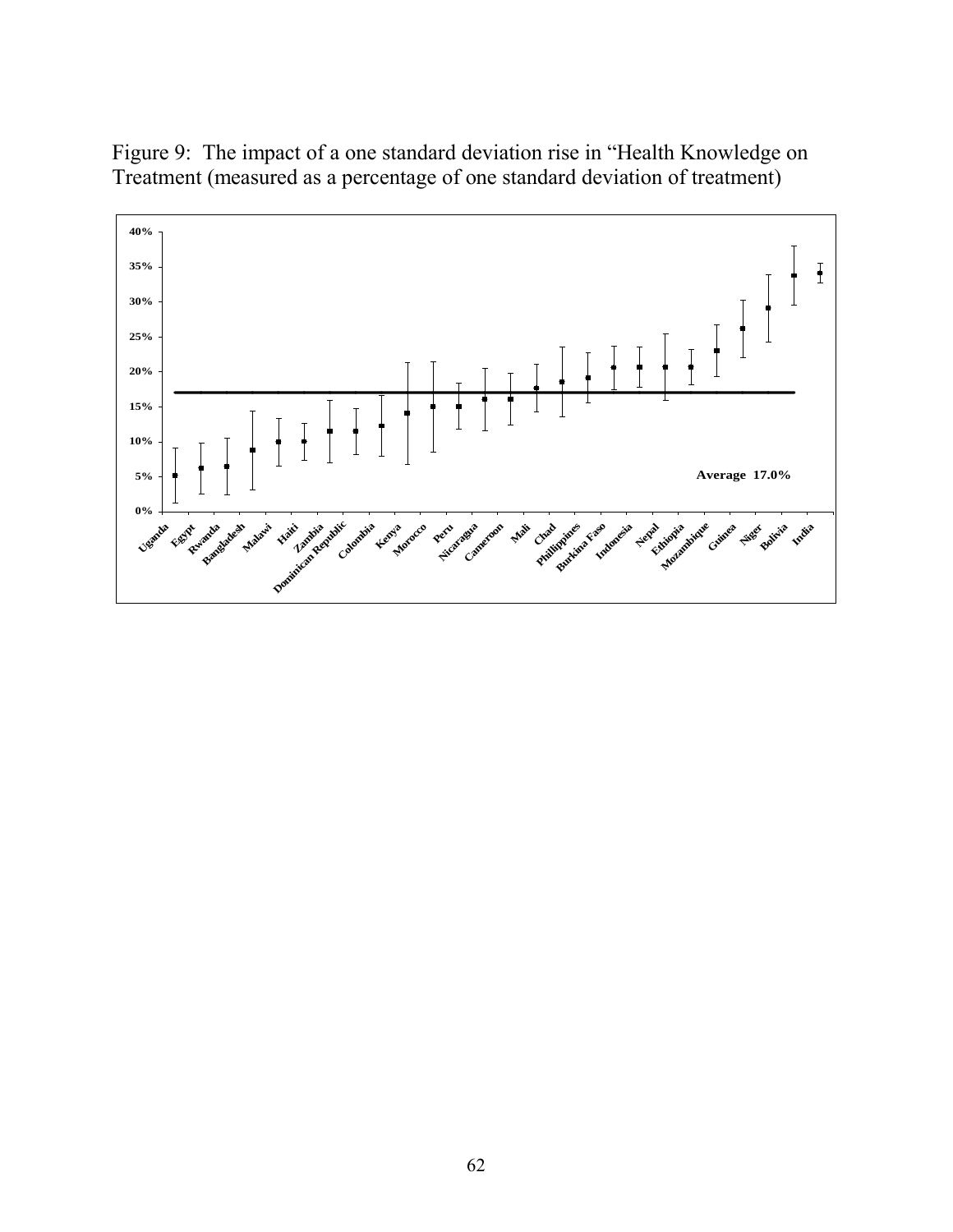# Figure 10: The average impact of a one standard deviation change in explanatory variables on Child Death 7+ under alternative robustness tests in global data



#### **Note:**

**1**. The chart shows the predicted impact of a one standard deviation rise of treatmen*t*, the combined impact of a one standard deviation increase in improved water and sanitation, and the impact of a one standard deviation rise in years of mother's and father's education respectively. "Morbidity" shows the combined impact of a one standard deviation fall in diarrhea, cough with fast breathing and fever

**\_\_\_\_\_\_\_\_\_\_\_\_\_\_\_\_\_\_\_\_\_\_\_\_\_\_\_\_\_\_\_\_\_\_\_\_\_\_\_\_\_\_\_\_\_\_\_\_\_\_\_\_\_\_\_\_\_\_\_\_\_\_\_\_\_\_\_\_\_\_\_\_\_\_\_\_\_\_\_\_\_\_\_\_\_\_\_\_\_**

**2.** These results are calculated from the following regressions:

**Logit-base cas***e*: Global matched data as in Table 5, column 2

**Health knowledge added**: Health knowledge variable added as control to base case

*Child Deaths* **as dependent variable:** Child Deaths instead of Child Deaths 7+, i.e. including children that died during the first seven days after birth, as the dependent variable in base case.

**Malaria endemic regions**: Interaction term for malaria endemic zones with fever added as control to base case **Size of private sector**: Proportion of child health services in the private sector for each cluster interacted with treatment and added as a regressor to base case

**Mother's age and low birth weight**: Mother's age and a dummy variable equal to one if child was "small or very small" at birth added to regression equation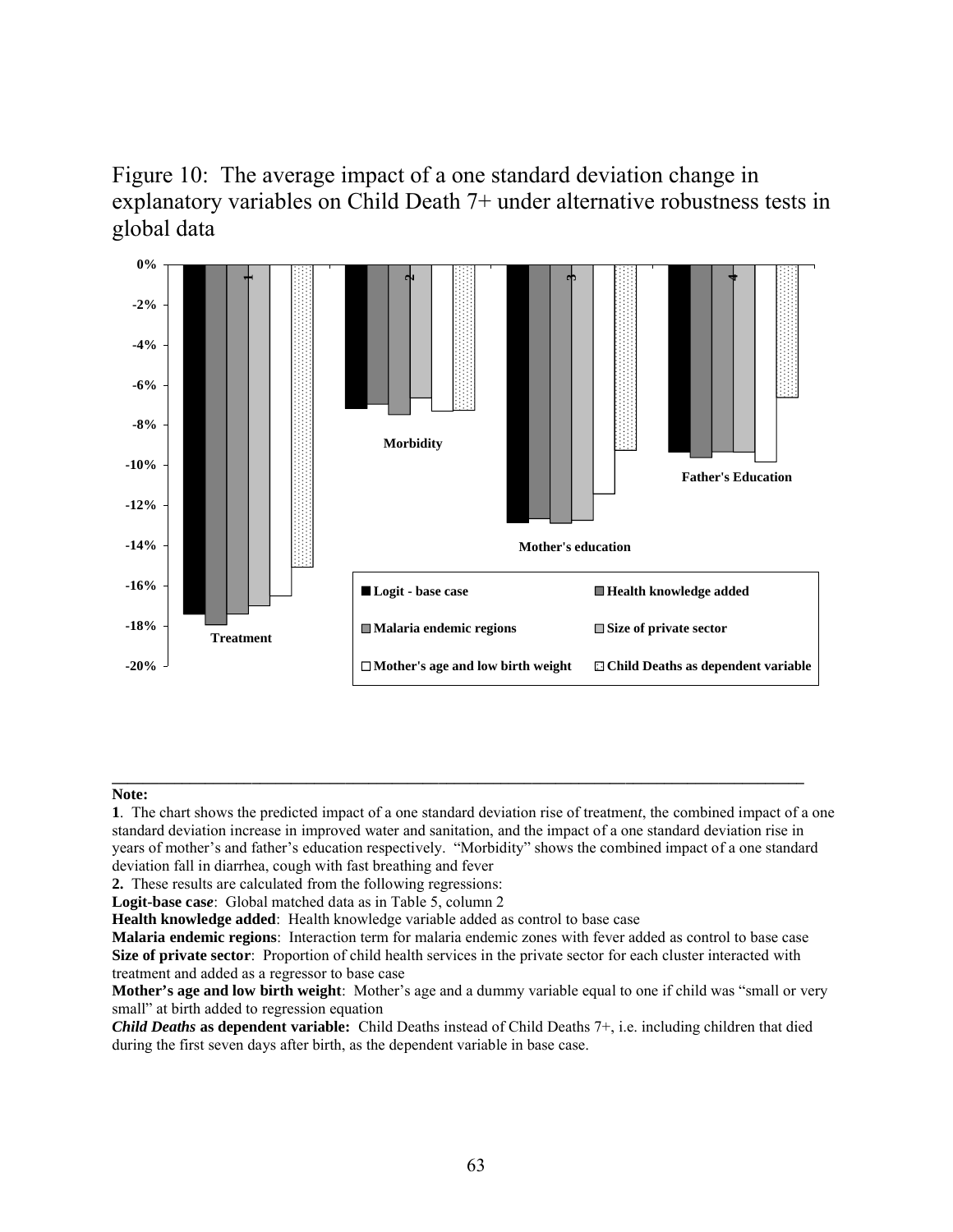Figure 11: The impact of four alternative packages aimed at reducing child mortality in global data



Note:

The chart shows the point estimates for the impact of changes to right hand side variables based on the regression results using logit matched-data as reported in Table 5, and the similar regression in Table 6 when we calculate the impact of improved water and sanitation.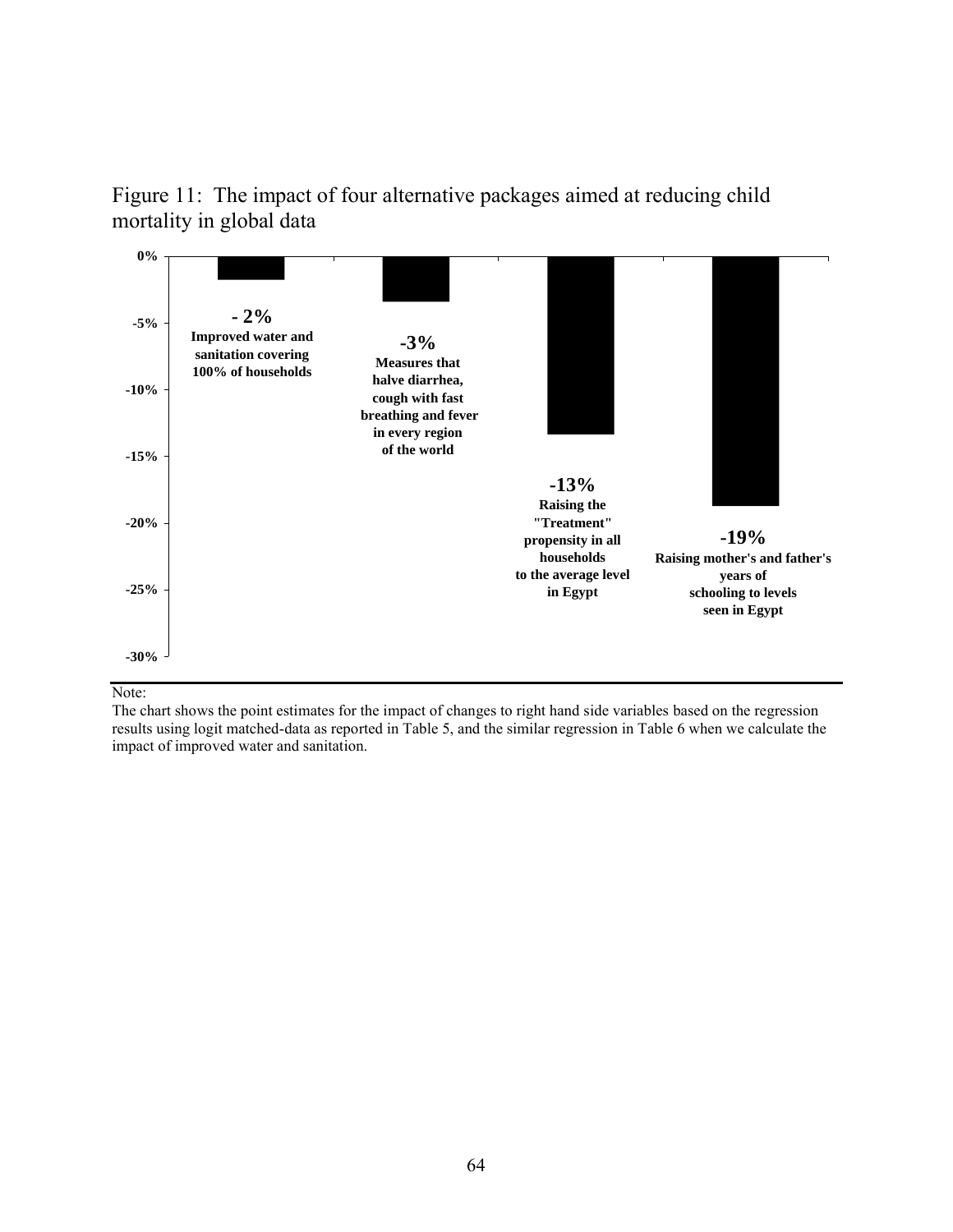Figure 12: Treatment and the share of child health services sought in the private sector



**Share of child health services sought in private sector**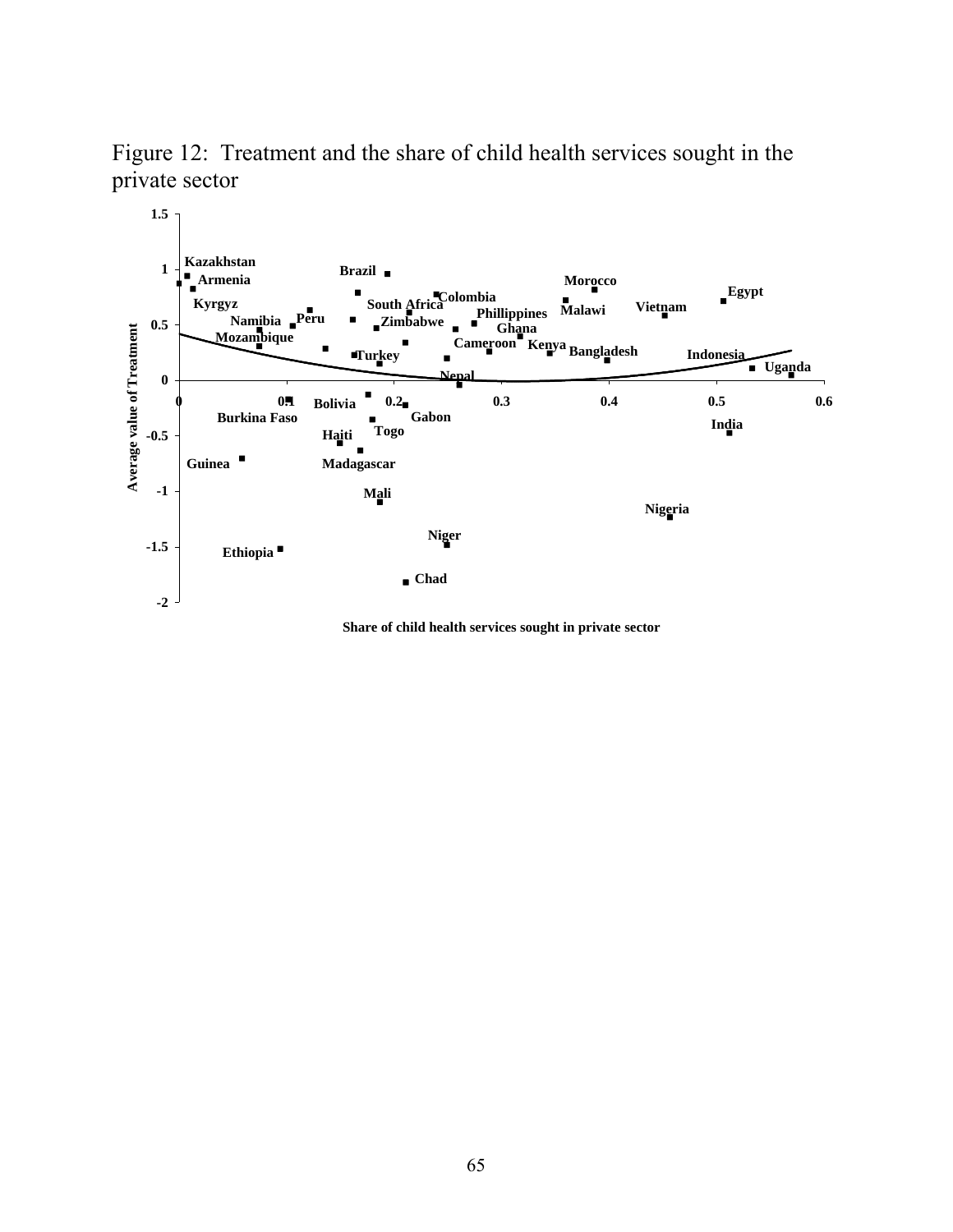

Figure 13: Inequality of treatment and the share of child health services sought in the private sector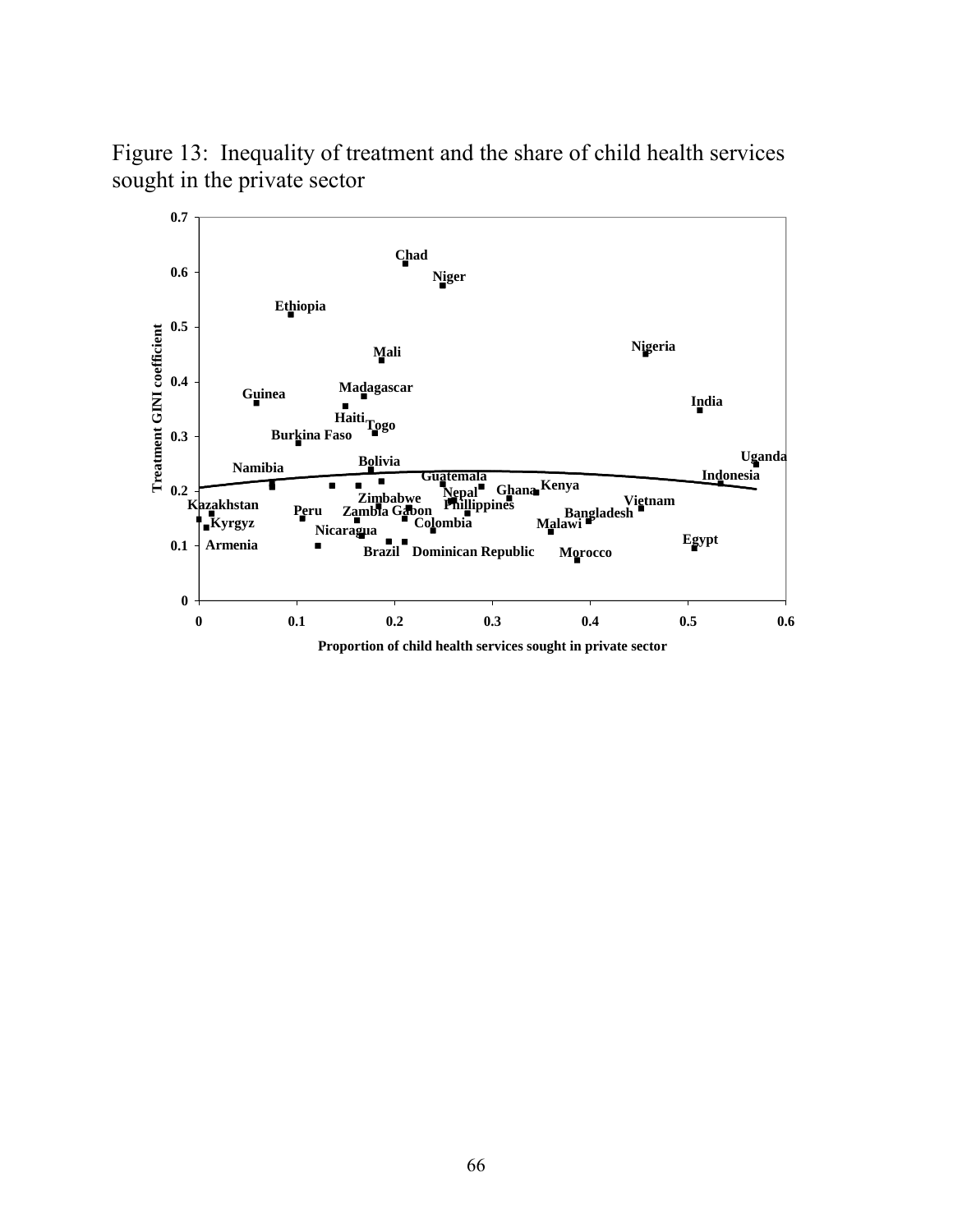Figure 14: Child Deaths 7+ compared to the share of child health services sought in the private sector

![](_page_68_Figure_1.jpeg)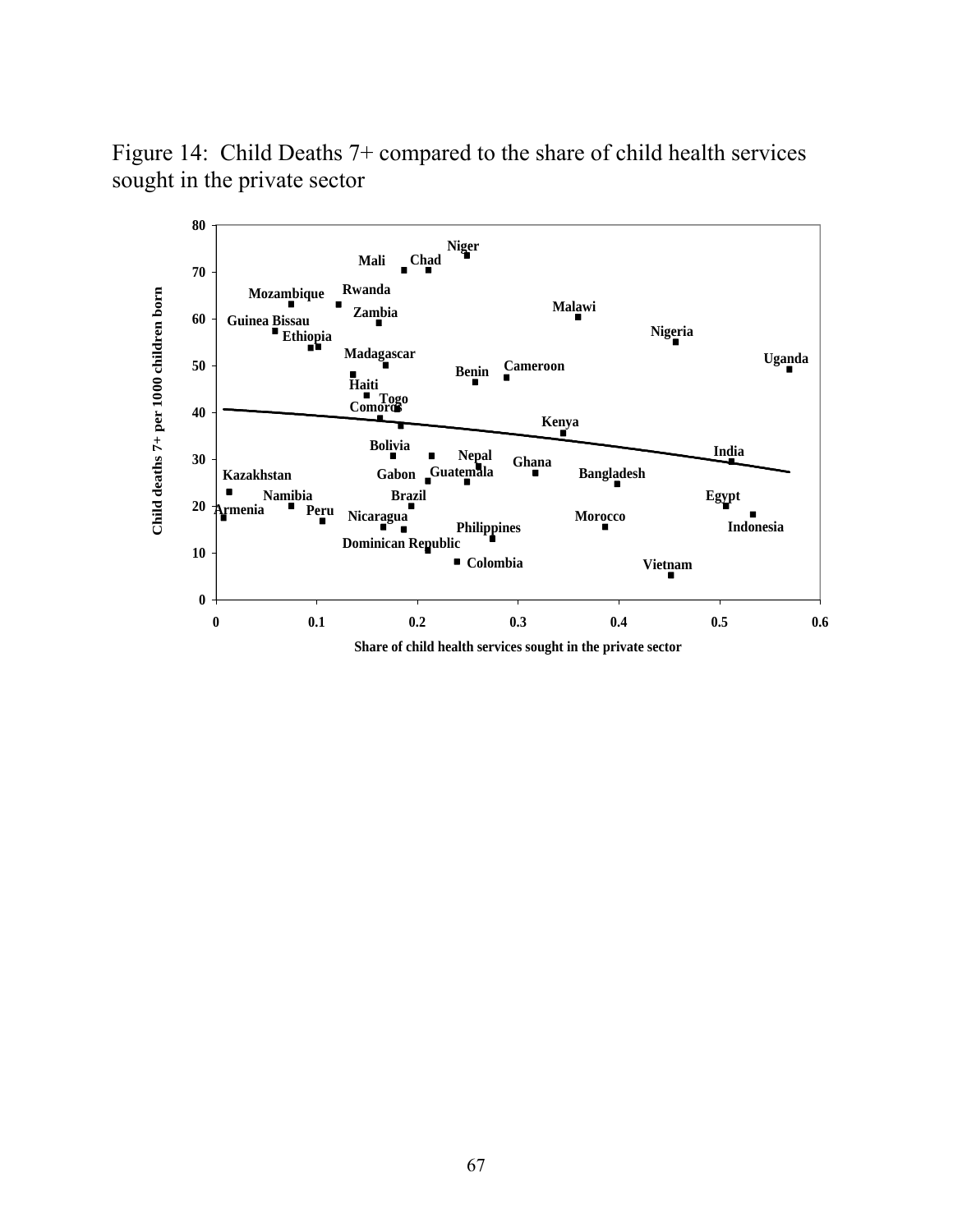Figure 15: Child Deaths 7+ compared to the share of child health services sought in the private sector (households in the bottom wealth quartile only)

![](_page_69_Figure_1.jpeg)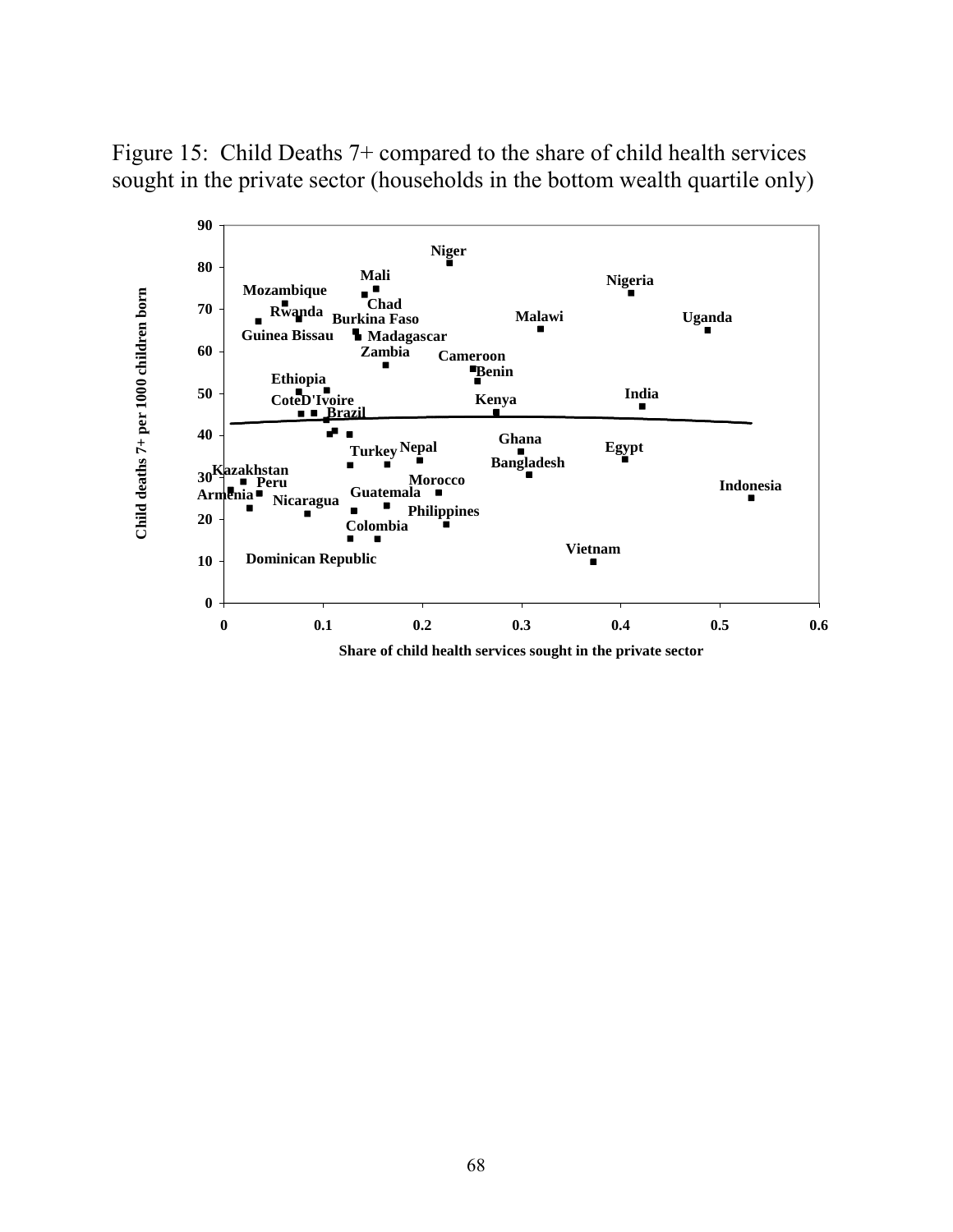# **CENTRE FOR ECONOMIC PERFORMANCE Recent Discussion Papers**

| 750 | Evangelia Vourvachaki                                   | Information and Communication Technologies in a<br>Multi-Sector Endogenous Growth Model          |
|-----|---------------------------------------------------------|--------------------------------------------------------------------------------------------------|
| 749 | Mirko Draca<br>Raffaella Sadun<br>John Van Reenen       | Productivity and ICT: A Review of the Evidence                                                   |
| 748 | Gilles Duranton<br>Laurent Gobillon<br>Henry G. Overman | Assessing the Effects of Local Taxation Using<br>Microgeographic Data                            |
| 747 | David Marsden<br>Richard Belfield                       | Pay for Performance Where Output is Hard to<br>Measure: the Case of Performance Pay for Teachers |
| 746 | L Rachel Ngai<br>Christopher A. Pissarides              | Trends in Hours and Economic Growth                                                              |
| 745 | Michael White<br>Alex Bryson                            | Unions, Job Reductions and Job Security Guarantees:<br>the Experience of British Employees       |
| 744 | Wendy Carlin<br><b>Andrew Charlton</b><br>Colin Mayer   | Capital Markets, Ownership and Distance                                                          |
| 743 | Carlos Thomas                                           | Equilibrium Unemployment and Optimal Monetary<br>Policy                                          |
| 742 | Tobias Kretschmer<br>Katrin Muehlfeld                   | Co-Opetition and Prelaunch in Standard Setting for<br>Developing Technologies                    |
| 741 | Francesco Caselli<br>Nicola Gennaioli                   | <b>Dynastic Management</b>                                                                       |
| 740 | Michael Noel<br>Mark Schankerman                        | <b>Strategic Patenting and Software Innovation</b>                                               |
| 739 | Nick Bloom<br>Stephen Bond<br>John Van Reenen           | Uncertainty and Investment Dynamics                                                              |